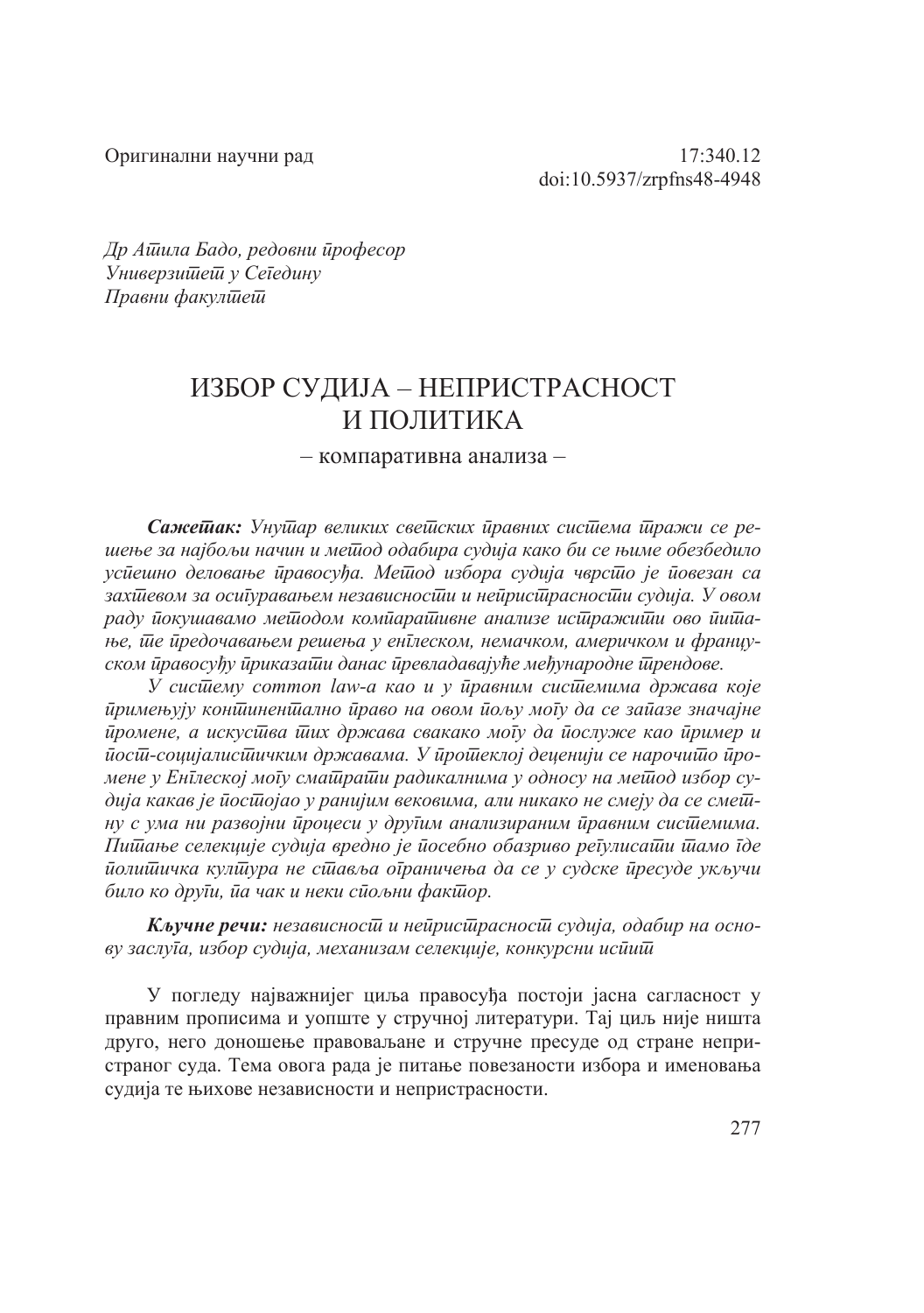Док у погледу циља не постоји разлика, она се очитује у путу који води до њега. Вреди стога истражити у чему се путеви који воде до судијског позива разликују унутар великих породица права које су у том смислу огледни примери. Пре започињања истраживања желимо да разіаснимо неколико основних појмова. Питање независности и непристраности стручна литература и са овим проблемом повезана правна пракса посматрају као међусобно строго повезане теме. То није случајно, јер је наиме, један од најважнијих услова за доношење непристрасне, објективне судске пресуде тај да судија појединац или судско тело које суди буду независни од друге гране власти, организације, вишег суда, руководилаца судова и странака, у смислу да при доношењу мериторне одлуке наведени фактори ни директно, ни индиректно не буду у прилици да утичу на суд који пресуђује.

Правници се у вези тога обично користе флоскулом да судија може да буде подчињен само правним прописима или релевантним правним изворима. (Сваком је правнику теоретичару и практичару, наравно, позната евидентна чињеница да ово наивно схватање судијске независности обично покрива основне карактеристике функционисања правних система и да ово одређење није уопште нимало основано ни за правни систем common law-а, а ни за континентално право).

Између горе наведених могућности повреде независности у контексту наше теме пажњу заслужују случајеви који произлазе из испреплетености појединих грана власти. Може да се каже да кршење овог принципа путем судске одлуке данас разни правни системи предвиђају само у најупадљивијим случајевима.

У пракси Суда за људска права у Стразбуру, који повезује значајан део европских држава, могуће је да се у изузетним случајевима утврђује независност суђење те изричита повреда права на поштено суђење. Суд је, на пример установио овакву повреду онда када је један министар као представник извршне власти донео квази "судску" одлуку, којом је на штету подносиоца захтева променио одлуку надлежног органа.<sup>1</sup> Овакав очигледан пример повреде независности везивањем уз другу грану власти сматра се изузетком, као и случајеви када је Суд осудио систем војног судства Уједињеног Краљевства, односно турске судове за националну безбедност због њихове везаности за Владу.<sup>2</sup>

<sup>1</sup> European Court of Human Rights, 19 April 1994, Appl. No. 16034/90 (*Van de Hurk v. the Netherlands*)

<sup>&</sup>lt;sup>2</sup> Види нпр. European Court of Human Rights, 6 February 2011, Appl. No. 31145/96, 35580/97*Wilkinson and Allen v. The United Kingdom)*; European Court of Human Rights, 8 July 1999, Appl. no. 23927/94, 24277/94 *(Sürek and Özdemir v. Turkey)*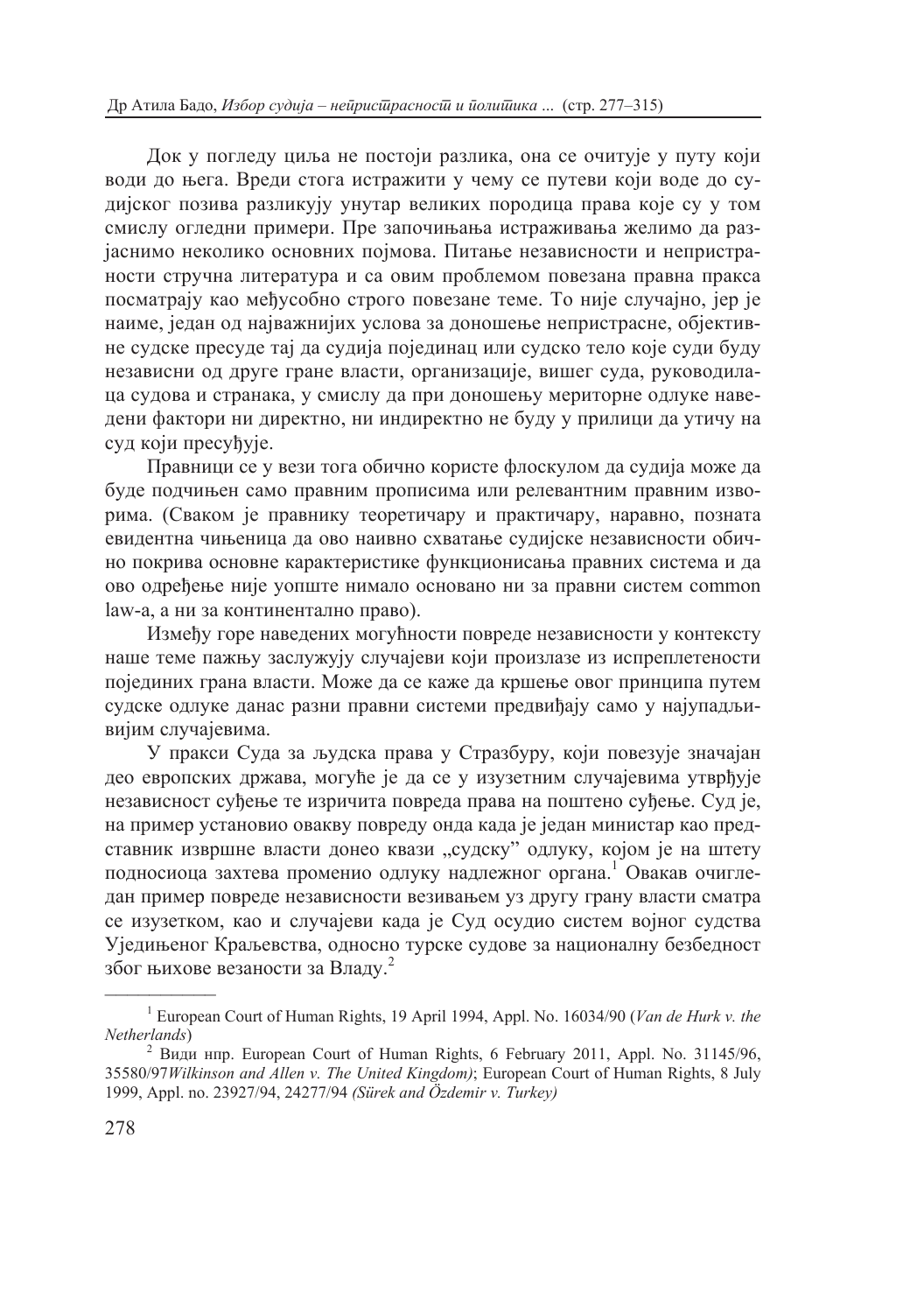Може да се каже да су веома ретки појавни облици институционализације могућности непосредног учинка "мешања" судске и извршне или законодавне власти. Након што је у Уједињеном Краљевству укинута видљива организациона повезаност законодавства и правосуђа која је била разлог многих критика, данас се у вези независности углавном јављају питања оних судија који су раније обављали радне задатке унутар неке друге гране власти што би могло узроковати повреду принципа независности и непристрасности. На готово необјашњиви начин, тек се повремено наводи као разлог приговора улога коју имају друге гране власти, или решимо политичке партије у вези са именовањем или избором судија. (Исто тако је интересантна појава, иако се њом у овој студији директно не бавимо, да док неки правни системи изричито забрањују партијско чланство судија, дотле у неким другим системима чланство у партији само по себи не производи повреду непристрасности судије). Ако би се међу процесним странкама и појавио приговор у вези с тиме, он би био скоро аутоматски олбиіен.

Да ли би неки аустријски адвокат могао успешно да поднесе захтев за изузеће заснивајући га на томе да неког судију не сматра независним у случају који се тиче и интереса Владе, зато што је она посредно или непосредно била инволвирана приликом именовања судије, или би и касније на то могао да утиче онај представник извршне власти коме би исход случаја могао де проузрокује корист или штету? Наравно да не, и то понајпре зато што би се то у поједином правном систему могло казати за сваког судију. Да ли би у Сједињеним Америчким Државама неки адвокат могао успешно да заснује свој захтев за изузеће судије због пристрасности у случају спора за накнаду штете покренутог против државе, зато што судију неке од савезних држава не сматра независним јер га је именовао гувернер? Јасно је да не би, као што очигледно да у вези Федералног суда поједине државе нико не би могао да користи аргумент да он није у стању независно и непристрасно пресудити неки случај, будући да је неспорна њихова политичка повезаност са влашћу, јер се наиме именују политичком одлуком. (У овом последњем случају још и мање стога што сем самога суда нико други не би могао да решава о оваквом поднеску за изузеће судије).

Међутим, што је вероватније? То да један судија именован гувернеровом политичком моћи у неком деликатном случају из захвалности, односно у циљу реизбора погодује Влади, или пак то да неки судија који је раније радио као тужилац буде пристрасан у оном случају којим се начелно могао бавити као судија, па тиме повређује принцип непристрасности? У овом потоњем случају је на пример Суд у Стразбуру осудио једну држа-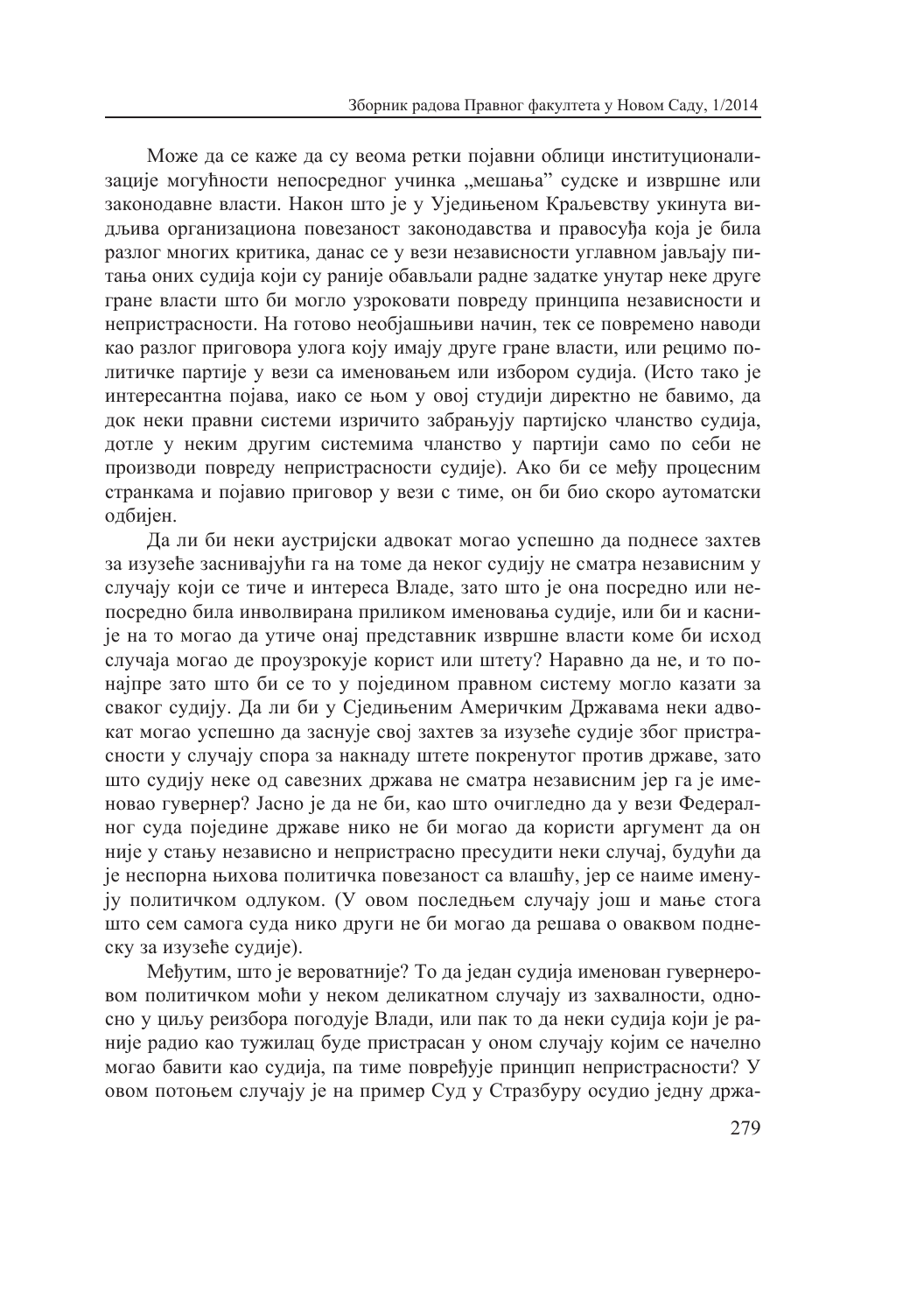ву,<sup>3</sup> док тешко можемо да нађемо пример да је неко успешно оспорио повезаност са Владом у погледу именовања судије.

Ми смо на становишту да би свакако било вредно озбиљније узети у обзир једну од најосетљивијих а уједно и најважнијих гаранција независности и непристрасности судија. Сматрамо да би у модерном друштву требало систем именовања судија посматрати као један од најважнијих елемената независности и непристрасности судија. Мислимо да никакав систем сигнатуре или искључивања судија односно етичка настава нису у стању бити противтежа онаквој пракси одабира и именовања код којег је јасан политички утицај или утицај актуелне Владе када лојалност кандидата има важну улогу при именовању судија. Ни у светлу већ постојећих резултата истраживања нисмо у стању показати емпиријске податке и неспорне доказе за поткрепљивање ове тврдње, као што то не може да се уради ни у другим питањима хуманистичких наука. Можемо да наведемо скандалозне случајеве који, међутим, тешко могу да замене егзактно доказивање. Могли бисмо се позвати и на здрав разум који је у свету common law-а основа за многе судске одлуке и који ослањући се на темељне људске осећаје даје убедљива објашњења као што су приврженост или захвалност. Надаље, можемо да се позовемо на све оне правне научнике и практичаре који као и ми, мисле да правосуђе у једном модерном, демократском друштву у политичком погледу треба да показује највећи степен неутралности са циљем да се у очима грађана избегне чак и претпоставка да би могло доћи до повреде принципа непристрасности. Вреди напоменути мишљење Michaela J. S. Morana по коме се у случају именовања судија треба провести једнако детаљно истраживање какво се проводи приликом опозивања судије.<sup>4</sup> Заиста је несхватљиво колико су системи common lawа који иначе до екстремних граница отежавају опозивање судија, мало пажње посветили питању "уласка" судија у односу на друге гаранције непристрасности. Исто се, наравно, може рећи и за поједине континенталне правосудне системе.

У наставку ћемо путем одабраних релевантних међународних примера потражити одговор на питање које решење они нуде за именовање судија, какве су измене и допуне провели на подручју одабира судија, те ћемо на крају приказати закључке до којих смо дошли анализом искустава стечених у вези са различитим понуђеним решењима. Не желимо да понудимо свеобухватан и детаљан приказ процеса одабира и то са једне стране

<sup>&</sup>lt;sup>3</sup> Види нпр. European Court of Human Rights, 1 October 1984, Appl. No. 8692/79 *(Piersack v. Belgium)* 

<sup>4</sup> Michael J S. Moran: *Impartiality in Judicial Appointments: An Absent Concept?* Trinity College Law Review, 2007, 5., str. 5-20.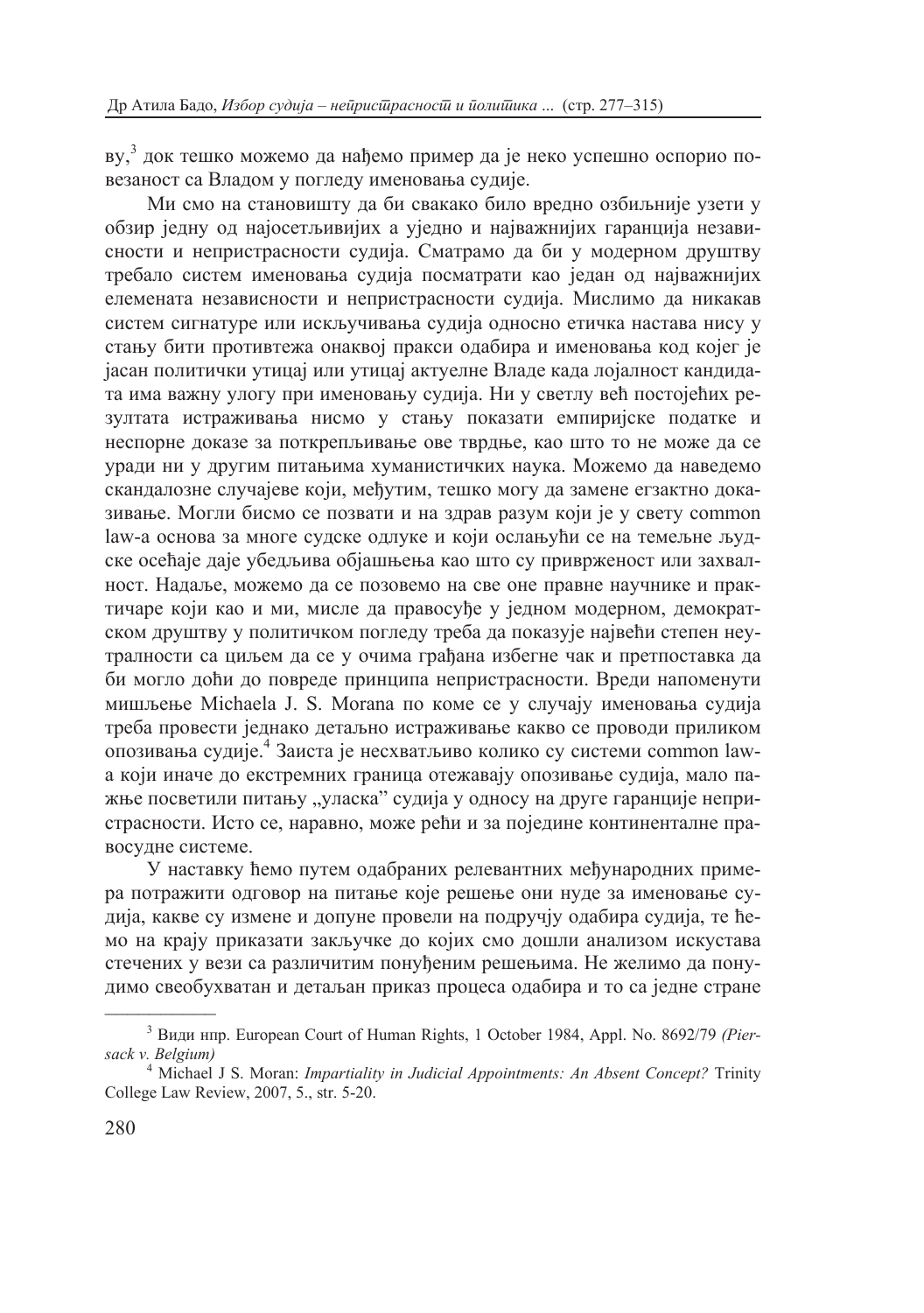зато што је то већ учињено у више монографија<sup>5</sup>, а са друге стране зато што то суштински не би дало више информација за разумевање међународних трендова и општих дилема. Намерно не желимо да се бавимо ни свеобухватном анализом категорије "заслуга", јер се и тим питањем бавило више аутора, који су са више аспеката посматрали широки круг проблема у вези са тиме. Ма колико било тешко описати овај појам његово значење постаје веома јасно ако га упоредимо са оним методима одабира код којих су идеолошка и партијска приврженост важни фактори. Након појединих очигледно пристрасних одлука из којих је видљив политички и идеолошки утицај, чини се типичним осећај да је систем одабира на основу заслуга неоспорно бољи него партијски систем, а иза њега стоји легитимна аргументација па чак и онда ако би услов за именовање био тај да у току само једне ноћи треба да се научи цели телефонски именик. Дакако. знамо да је ово питање знатно комплексније те да стварање једнога система који најмање компромитује и привид независности, може да се постигне само прописивањем ове материје до у најситнијих детаља, готово перфекционистички, тако да се у обзир узме и традиција те политичка и правна култура дотичне државе.

#### **1. Прапостојбина соттоп law-a**

Прелаз у нови миленијум донео је скоро револуционарне промене на подручју енглеског правосуђа.<sup>6</sup> Енглеска структура власти нудила је видљиву негацију организационе раздвојености међу гранама власти, у коioi "Law Lord"-ови унутар законодавне власти на највишем нивоу имају важну улогу не само у доношењу закона, него и у њиховом тумачењу и у примени права. Овакво стање се на крају 20. века многима чинило поприлично застарелим узимајући у обзир грчевито настојање западних демократских друштава да се уклоне и задњи трагови оваквих типова повезаности. $^7$ 

Но, традиционалисти су међутим, тешко одустали од по њима добро функционишућег и уравнотеженог система правосуђа, те су се заступници апологетског мишљења позивали на постојеће обичаје, правне навике и карактеристике политичке и правне културе, који су представљали препреку

<sup>––––––––––</sup>   $5$  На разумљив и прегледан начин приказује начине одабира дело: С. Guarnieri – Р. Реderzoli: *The Power of Judges*. Oxford University Press, New York, 2002. str. 235.

<sup>&</sup>lt;sup>6</sup> Закон о уставној реформи (Constitutional Reform Act), 2005.

<sup>7</sup> R. Stevens: *The Judges, Their Role in the Changing Constitution*. Hart Publishing, Oxford, 2002., str. 169.; V. Bogdanor (ured.): *The British Constitution in the Twentieth Century*. British Academy, London, 2003., str. 816.; Diana Woodhouse: *The Office of Lord Chancellor: Time to Abandon the Judicial Role – The Rest will Follow*. Legal Studies, March, 2002., str. 128-146.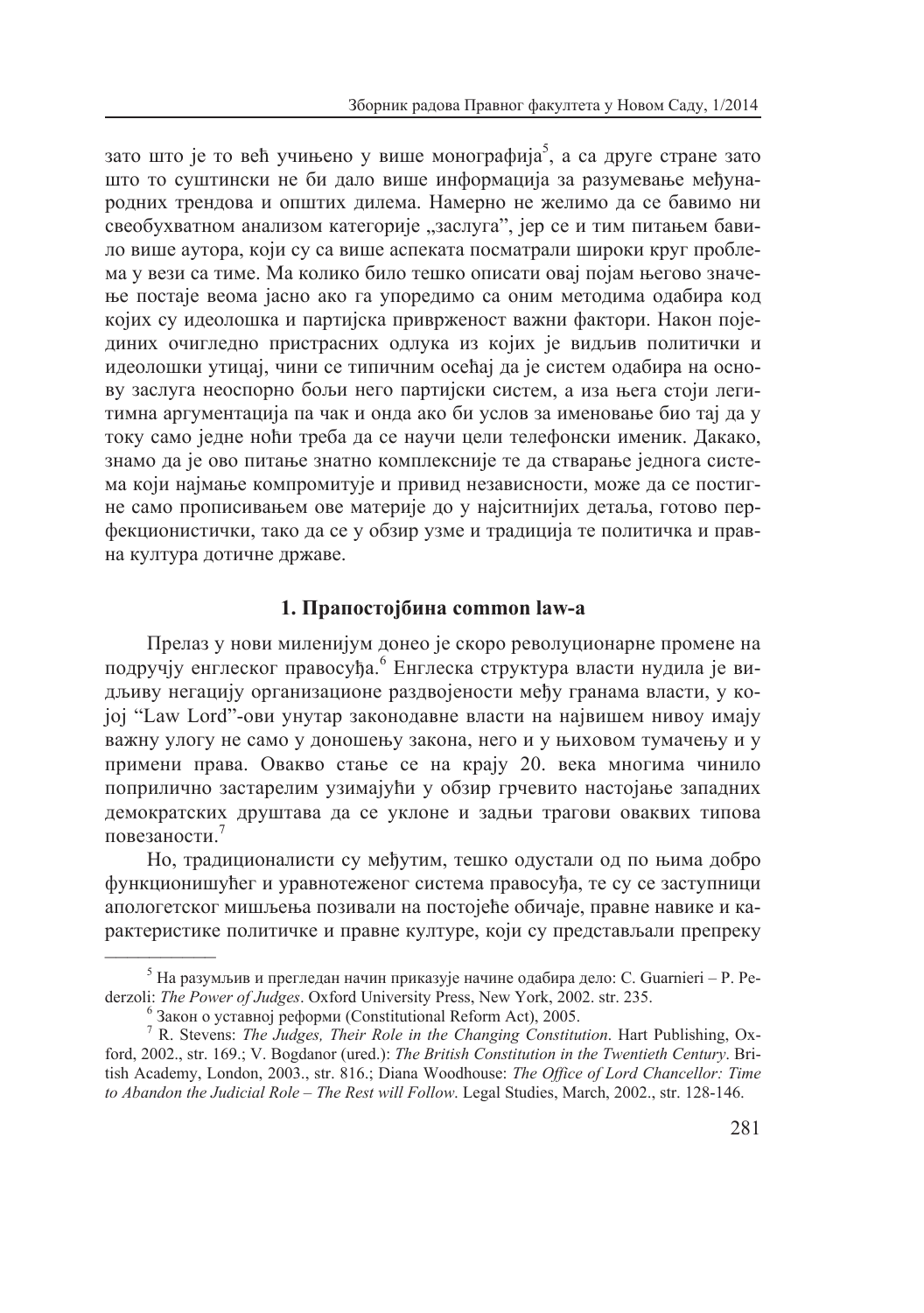да премреженост грана власти доведе до дефекта у деловању правосуђа. $^8$ Поменути аргументи се ни сада не чине неверодостојнима, јер све до данас може да буде школски пример политичке елеганције тај што Лорд канцелар (Lord Chancellor) као представник Владе који је уједно и члан горњег дома парламента и Апелационог правног одбора као највишег правосудног форума, никада није злоупотребио своја правна овлашћења приликом именовања судија. Зато је разумљиво да је превладало својеврсно прагматично схватање о деоби власти, које наглашава мишљење да иако писани устав може да пробије сваки модерни формални правни принцип, он због горе поменутих карактеристика ипак доводи до функционисања политичкога система као правне државе.

Функционише, како се то каже укратко. Речи лорда Irvinea добро поткрепљују ово схватање: "Ми смо једна прагматична нација, а не она која се ослања на теорије, па зато радимо оно што је заиста делотворо."<sup>9</sup> Последица тога је, по цитираним речима лорда та да се "британски, претежно неписани устав чврсто наслања на деобу грана власти." Занимљивост наведеном тексту даје и то што је лорд Ајрвин (Irvine) који је сматран за главног ментора Тонија Блера (Tony Blair), ову изјаву дао у својству Лорда канцелара, док је његов претходник Лорд Мекеј (Lord Mackay) неколико година пре тога дошао до наизглед савим супротног закључка. "Наш устав се за разлику од на пример устава Сједињених Америчких Држава не заснива толико на начелу деобе власти на законодавну, извршну и правосудну, те на једнакости међу њима. "

Кејт Мелисон (Kate Malleson) правилно закључује да ове две тврдње представљају два различита приступа питању раздвајања грана власти, па је тако Лорд Ајрвин (Irvine) своје мишљење изнео на основу формалног, а Мекеј (Mackay) на основу прагматичког схватања.<sup>10</sup>

У сваком случају супротстављеност формалног и прагматичког аспекта пластично показује и резимира онај спор који се у Уједињеном Краљевству водио око питања правосуђа, а који је окончан укидањем организационе испреплетености организовањем једног Врховног суда те ограничавањем канцеларове раније улоге.

<sup>8</sup> Herbert M. Kritzer; *Courts, Justice, and Politics in England*. In: Herbert Jacob –Erhard Blankenburg – Herbert M. Kritzer – Doris Marie Provine – Joseph Sanders: *Courts Law and Politics in Comparative Perspective.* Yale University Press, New Haven and London, 1996., str. 81-176.

<sup>&</sup>lt;sup>9</sup> Кандидовање Одбору лорда канцелара 2. априла. In: Kate Malleson: *Modernizing the Constitution: Completing the Unfinished Business*. In: Guy Canivet – Mads Andenas – Duncan Fairgrieve (ured.): Independence, Accountability and the Judiciary. British Institute of International and Comparative Law, London, 2006, str. 152.

<sup>&</sup>lt;sup>10</sup> Kate Malleson. op. cit. str. 151.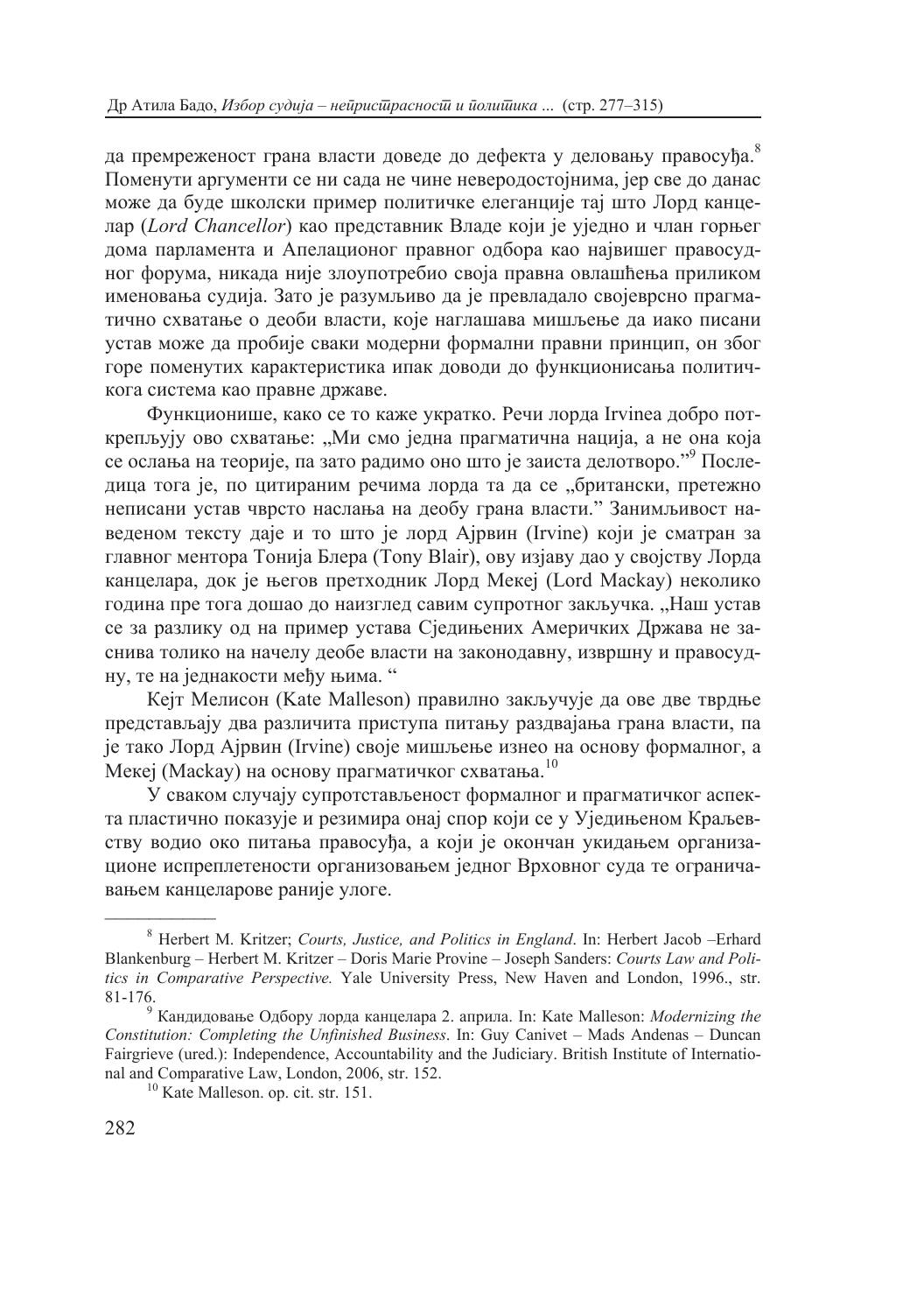Они који су се позивали на прагматичне аспекте превасходно су истицали да је у систему насталом кроз векове, у којем су "Law Lordovi" обављали и законодавну и правосудну функцију, а Лорд канцелар је сем тога вршећи важну улогу у Влади учествовао и у именовању судија, али то уопште није довело до повреде независности судија.

Ноторна је чињеница да су судије у Енглеској биле ван политичког утицаја, а код именовања судија превладавали су пре свега стручност и миљење баристера (barrister), па изузев неколико појединачних случајева, углавном није било скандалозних именовања. Поред тога може да се каже да Лордови који су чланови горњег дома парламента, а уједно и суде у врховном судском телу, захваљујући свом искуству у примени права на најделотворнији начин помажу рад законодавца. <sup>11</sup>

Међутим, онима који наглашавају формалне аспекте постојали су много делотворнији аргументи за промене. Превасходно се могло позивати на промењену улогу правосуђа која прозилази из проширивања контроле управних решења и њиховог преиспитивања од стране судова, односно на Закон о људским правима који је ступио на снагу 1998. године и донет је ради усаглашавања, са Европском конвенцијом о људским правима. Обе промене историјског значаја довеле су до ограничавања других двеју грана власти иако је наведени законодавни акт настојао заштитити суверенитет парламента тако да судовима није дао право поништавања закона.

Овакав развој догађаја изазвао је радикалне промене јер је знатно појачао број случајева политичког карактера, па је тако постала све очигледнија противуречна улога Law Lord-ova. Порасла је, наиме, могућност да треба да се заузме став о неком правном случају који регулишу релевантни закони које су они већ вредновали као законодавци, или о онима којима могу да се повреде интереси Владе односно парламентарних странака. Све је то довело до оснивања самосталног Врховног суда и до значајне промене улоге Лорда канцелара, чију је најважнију законску базу чинио пакет уставних реформи из 2005. године, који је садржао следеће елементе:

– фукционалне промене функције Лорда канцелара;

––––––––––

- устројавање Врховног суда Велике Британије и укидање функције апелационог суда Дома лордова;

– проширивање делокруга судског одбора Privy Councila, односно давање судијске функције председнику Councila.

Паралелно са тиме је и систем именовања судија прошао кроз процес постепеног преуређивања. Већ 1997. су отворене могућности да ранији уски круг баристера (адвоката баристера који носе титулу краљичиних са-

<sup>11</sup> Harry Woolf: *Judicial Review — The Tensions Between the Executive and the Judiciary*. In: LQR, 1998., str. 114., 579.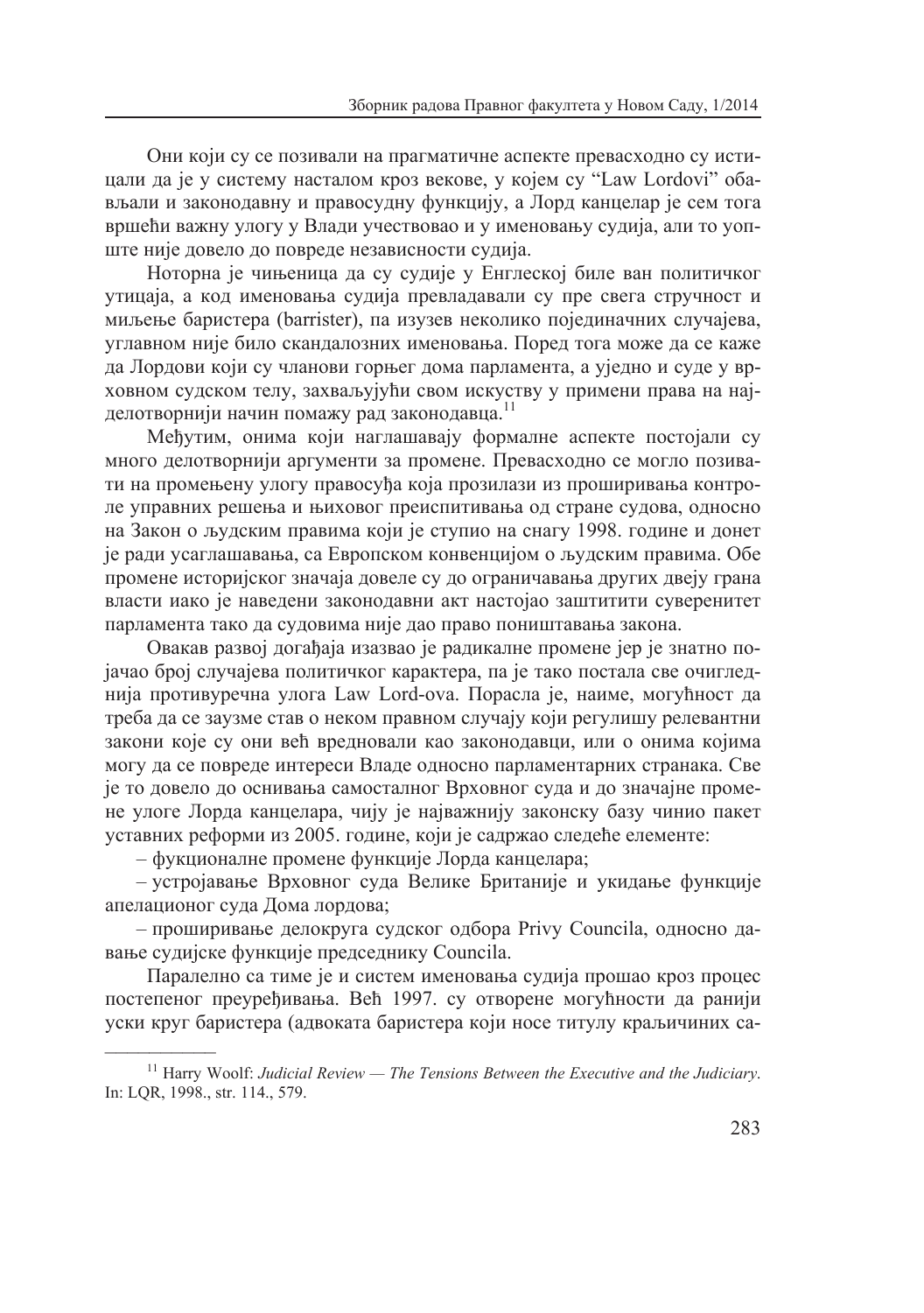ветника) замени нови систем у којем је начелно свим правницима отворен простор именовања за судију, ако се кандидат оцени подобним да обавља ту функцију. Надаље, од тада се о именовању судија требају парламенту подносити годишњи извештаји. Значајан развој значило је устројавање сталне комисије за именовања судија (Commission for Judicial Appointments) 2001. године, која је добила овлашћење да врши сталну контролу именовања судија и да преиспитује појединачне жалбе у вези тога, а да при том нема озбиљније компетенције у вези са тим именовањима. Поред тога је важан корак напред била чињеница да са од 2005. године именовање за судију Виших судова може добити само путем конкурса.

Године 2006. почела је са радом Комисија за именовање судија (Judicial Appointments Commission) која има готово истоветан назив као горе наведена комисија. Она је практично од извршне власти преузела право кандидовања које претходи именовањима, а тиме је Влада пристала на значајно самоограничење. Ово тело је састављено од 15 чланова (од председника лаика и пет чланова лаика, затим од пет представника правосуђа, два члана који представљају остале гране правничке струке, те од једног судије и једног мировног судије) које именује краљица, а предлаже их канцелар тако да сходно законским захтевима кандидати не могу да заступају партијске интересе. Остваривање напред наведеног гарантује један независни чиновник, стручно оспособљен управо за именовање судија, чији задатак је да обезбеди јасан и прегледан, отворени систем кандидовања у којем іедини критеријум може да буде само способност кандидата.

Комиешенције Комисије и Лорда канцелара у вези иосшуика кандидо*ɜɚʃɚ ɜɟɨɦɚ ɫɭ ʁɚɫɧɨ ɩɪɨɩɢɫɚɧɟ. ɍ ɫɥɭɱɚʁɭ ɞɚ ɫɟ ɢɫɩɪɚɡɧɢ ɫɬɨɥɢɰɚ ɧɟɤɨɝ ɫɭ*дије Комисија одређује *йок йосичдика кандидовања, а зайим након завр*иешка ове *ироцедуре досшавља свој иредло* Лорду канцелару који кандидашуру може да ирихваши, одбије, или да ју враши назад Комисији на ио- $\mu$ овно размашрање. Разлої за одбијање може да буде само шај да канди- $\partial$ аш није сиособан за обављање ше функције, док у случају враћања канди- $\partial a\overline{u}$ уре на *йоновно размайдрање Лорд канцелар мора да докаже да се у ве-* $3u$  одабраної кандидайна не расиолаже са свим иошребним доказима о ње- $\bar{a}$ иодобносии за именовање. Све шо шреба иисмено да образложи. У случају одбијања кандидашуре Комисија мора одабраши друїої кандида- $\overline{wa}$ , док у случају враћања кандидашуре на ново размашрање, кандидаш  $o$ *йе́ш може да буде исшо лице. У следећој фази моїућносии Лорда канце*лара оїраничене су йрейходно йредузейшм радњама, јер ако је кандидайу $py$  *ирвот кандидаша врашио ради ионовнот размашрања, онда сада може*  $c$ амо да одбије кандидашуру, а ако је ирвої кандидаша одбио, онда још  $u$ ма моїућносии да врайш кандидайцуру на ново размайдање. У йрвом слу-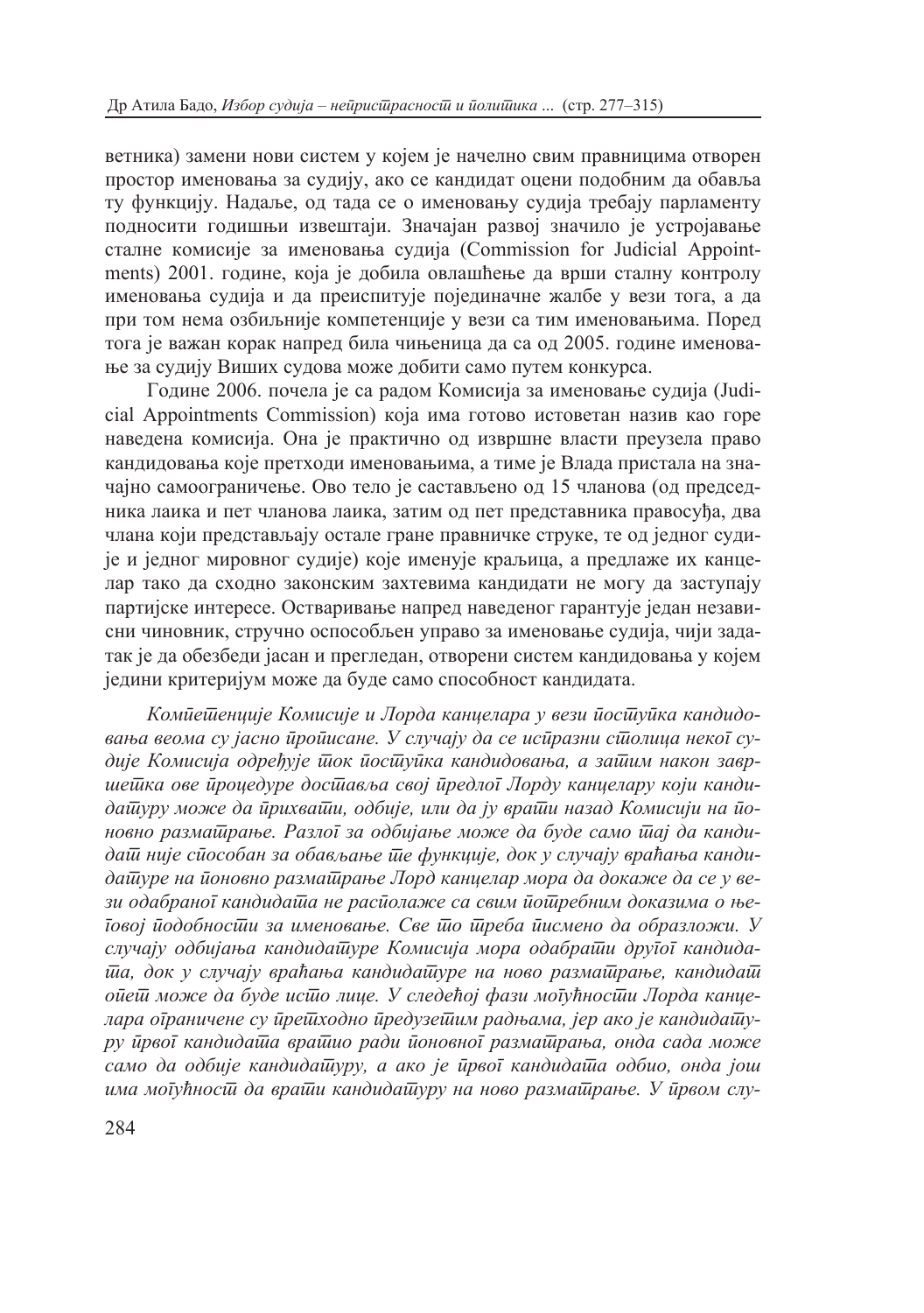чају Комисија може да одабере нової кандидата али то не може да буде дице чија је кандидашура враћена ради *йоновної размашрања. Комисија* у случају враћања кандидашуре ради ионовної размашрања може да одабе $pe$  исшої кандидаша, изузев оноїа који је одбијен у йрвом круїу. Након шоїа  $J$ Юрд канцелар *йиреба да йрихвайи комисијину одлуку, йе расйолаже само*  $i$ *юш са моїућношћу да ийак изабере оно лице чију кандидашуру је на йочей-* $\kappa$ v *ūpouedype врашио ради ионовної размашрања. Зашим, зависно од нивоа*  $c$ удијске функције, канцелар или краљица расиолажу овлашћењем за име- $\mu$ иовање, односно у извесним случајевима краљица именује кандидаша на  $o$ снову *йредлоїа йредседника Владе*.

Судије Врховног суда бирају се на другачији начин,<sup>12</sup> што је нарочито интересантно ако узмемо у обзир да делатност овог органа све више подсећа на ону коју има Уставни суд. У случају европских Уставних судова и Федералног врховног суда била би незамислива једна од осталих грана власти стварно и препознатљиво независна комисија која суштински и практично врши именовање судија. Чланови Одбора за одабир су председник и заменик председника Врховног суда Уједињеног Краљевства, те по један члан Комисије за именовање судија из Енглеске и Велса (Wales), Шкотске односно Северне Ирске, од којих један треба да буде лаик.

Законодавац је овај сложени и Владин маневарски простор умногоме ограничавајући процес допунио устројавањем још једног, новог, од Владе и Комисије независног института Омбудсмана,<sup>13</sup> који се превасходно бави преиспитивањем појединачних жалби у вези са кандидовањем и именовањем.

Дефиниција заслуге (merit)<sup>14</sup> у Енглеској и Велсу разликује се од оне како ју схвата Комисија за именовање судија, која је једна независна неофицијелно функционишућа институција. Установио ју је министар правде 2005. године на основу члана 61-62. Закона о уставној реформи.<sup>15</sup> Комисија за именовање судија према сопственим смерницама "на основу заслуга одабире кандидате за функцију судије у оквирима отвореног и фер такмичења са најшире скале из редова свих доступних кандидата." За разлику од свога имена Комисија за именовање судија у ствари не именује судије, него само даје предлоге за именовање, а одговорна је за обављање трију задатака:

 $12$  Од 2007. године је овај поступак проширен и на Апелационе судове.

<sup>&</sup>lt;sup>13</sup> Judicial Appointments and Conduct Ombudsman.

<sup>14</sup> Стручну спрему потребну за именовање, укључујући и елементе и дефиницију одабира на основу заслуга прописали су члан 25. Закона о уставној реформи из 2005. године, члан 10. Закона о Врховном суду из 1981. године, члан 16. Закона о судовима из 1971. године, односно члан 9. Закона о провинцијским судовима из 1984. године.

<sup>&</sup>lt;sup>15</sup> Закон о уставној реформи (Constitutional Reform Act) из 2005. године.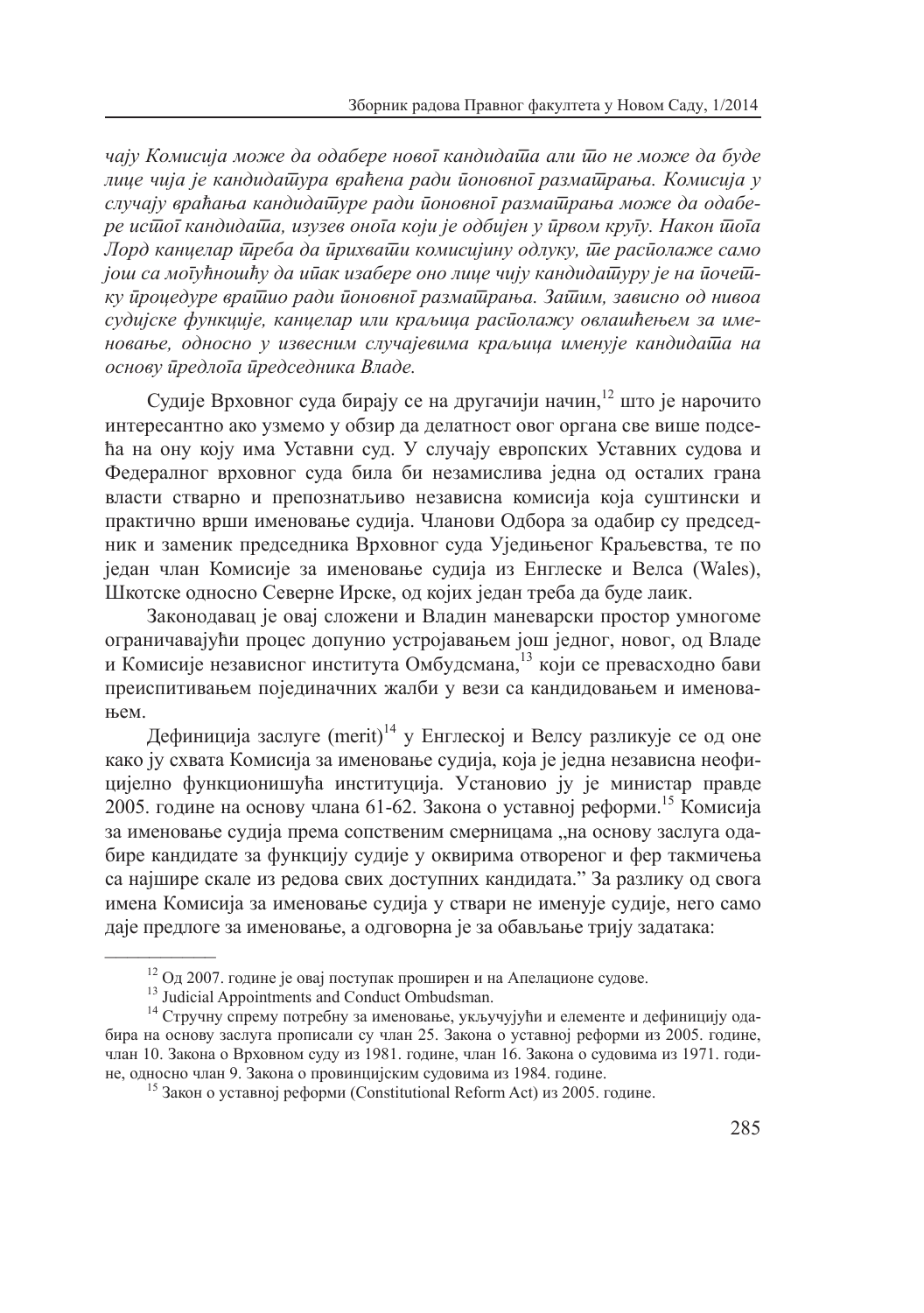а. за одабир кандидата само и једино на основу заслуга;

б. за одабир кандидата искључиво из редова оних лица која располажу одговарајућим способностима односно карактеристикама;

в. код давања предлога за именовање треба подстицати разноликост. <sup>16</sup>

Члан 27. став 5. Закона у вези са заслугом даје следећу широку и донекле двозначну одредбу: "Одабир се врши на основу заслуга". Ова тврдња се понавља и тек у мањој мери допуњује одредбом другог поглавља: Одабир се искључиво врши на основу заслуге. Занимљиво је да закон не расветљава конкретне чињенице у вези принципа одабира према заслугама, па зато даља истраживања начела, дефиниција те релевантних концепција и модела регулисања треба да буду усмерена на смернице Комисије за именовање судија са посебним освртом на метод мерења "умешности и способности". У Ујелињеном Краљевству овај метол (односно његове варијанте које се примењују при попуњавању разних позиција судија) служи као нека врста општег теста, будући да је то једини конкретан начин за проверу способности кандидата на основу заслуга.<sup>17</sup> Како смо већ раније споменули Комисија за именовање судија делује сасвим независно од извршне власти, а поред других циљева има и задатак да умањи број злоупотреба моје могу да наступе у процесу одабира, да повећа прегледност судова и одговорности судија (AWS одговор 2006)<sup>18</sup> које ће на крају довести до повећања поверења у судове (Clarke 2009). Сходно начелима повезаним са транспарентношћу и отвореношћу Комисија за именовање судија даје увид у наведене методе вредновања јавности.<sup>19</sup> Критеријуми могу да се сврстају у пет категорија: интелектуални капацитет, личне особине, способност фер разумевања и одлучивања, ауторитет те комуникацијске способности и ефикасност. Комисија за именовање судија користи различите верзије мерења зависно од позиције која жели да се попуни. На пример за ону позицију која захтева и умешности руковођења и управљања постоји као улазни услов још једна категорија, која мери ове ове способности.<sup>20</sup>

Поред ових категорија је Kate Malleson (2006.), која је такође, провела темељну анализу о одабиру на основу заслуга, каже да "на основу сваког метода одабира увек постоји један кандидат који је најбољи, кога треба именовати без обзира на друге замисли". Другим речима речено, дата је

<sup>&</sup>lt;sup>16</sup> Консултације Комисије за именовање судија 2011. године.

<sup>&</sup>lt;sup>17</sup> Види: Листа умешности и способности, Комисије за именовање судија.

 $18$  Види: Национална архива: http://webarchive.nationalarchives.gov.uk/20100512160448/ dca.gov.uk/consult/jacommission/judges.pdf

<sup>&</sup>lt;sup>19</sup> Види: Национална архива: http://webarchive.nationalarchives.gov.uk/20100512160448/ dca.gov.uk/consult/jacommission/judges.pdf

<sup>&</sup>lt;sup>20</sup> Смернице за одабир; Умешности и способности, Комисија за именовање судија: http://jac.judiciary.gov.uk/application-process/112.htm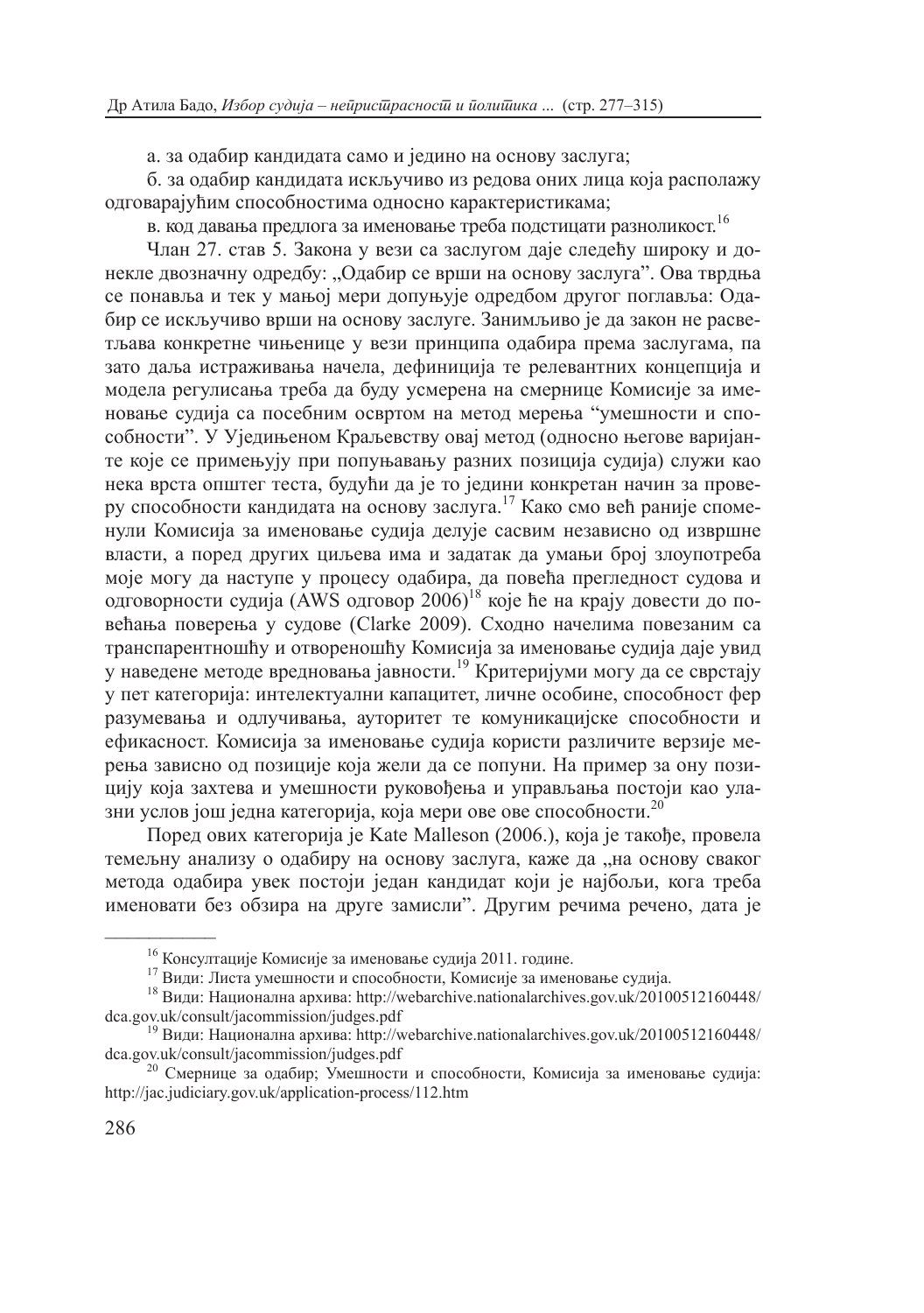могућност да се на свако место судије изабере најодговарајући кандидат. Истовремено да бисмо кренули према оваквом "идеалистичком" окружења потребно је развијати систем одабира у ономе правцу који ће поставити конкретне, релеванте, јасно формулисане критеријуме и који је способан тачно измерити стварне умешности. Кандидате треба поставити на сваку позицију на основу оцењивања чији резултати треба да покажу њихове стварне способности.

У својој студији је настојала да да општу дефиницију категорије заслуге односно концепције одабира на основу заслуга, те је посебно истраживада изазиве са којима се суочавају такви системи у светлу чињенице да је изгледно да су судови прихватили праксу позитивне дискриминације. Укратко говорећи, дошла је до закључка да је у суштини неспроводив један избор судија који се у целости заснива на заслугама, а који истовремено има и било какав вид позитивне дискриминације. Да би одабир на основу заслуга на одговарајући начин био остварив и у пракси потребно је да он буде суверен и потпуно објективан, док је пак срце и душа позитивне дискриминације томе управо противуречна и у целости је субјективног карактера.<sup>21</sup>

Наравно, поред регулативе која жели да се на институционални начин обезбеди једна оваква прецизна и независна одлука, може да се појави и могућност да Влада преферира кандидате који њој на неки начин боље одговарају те да у вези њих настоји остварити своје жеље. Међутим, ову бисмо могућност искључили, јер енглеску праксу именовања пре тога није усмеравала Влада, него је то у много већој мери било поверено вољи збора судија.<sup>22</sup> Нови систем је критикован због демократског дефицита и то нарочито због именовања судија Врховног суда. Лејди Хол (Lady Hale) је забележила: Практично "падамо из једне крајности у другу" – другим речима говорећи заменили смо један систем одабира којим је очигледно повређен принцип тродеобе власти за систем којим у целости владају судије.<sup>23</sup> Сличну озбиљну расправу је изазвала и чињеница што одабир на основу

<sup>21</sup> Kate Malleson: *Rethinking the Merit Principle in Judicial Selection*. Journal of Law and Society, March 2006., str. 126-140.

 $^{22}$  Atiyah Summers је у својој књизи о компарацији енглеског и америчког правосудног система издвојио политичку неутралност енглеских стручних судија наглашавајући да је традиционално најважнији услов за именовање на функцију судије био тај да кандидат својом стручном делатношћу добије признање од заједнице баристера и судија те да располаже способношћу да се успешно уклопи у њихову заједницу. Реформом се пак, управо та карактеристика праксе именовања судија збора није изменила у целости, јер члановима комисије и надаље смернице дају препоруке судија, које у велокој мери могу да повећају шансе појединог кандидата. (Atiyah P. S.: *Pragmatism and Theory in English Law*, Stevens and Sons, London, 1987. str. 136.).

<sup>23</sup> Alan Paterson – Chris Paterson: *Guarding the Guardians*. Centre Forum, London, 2012. str. 31.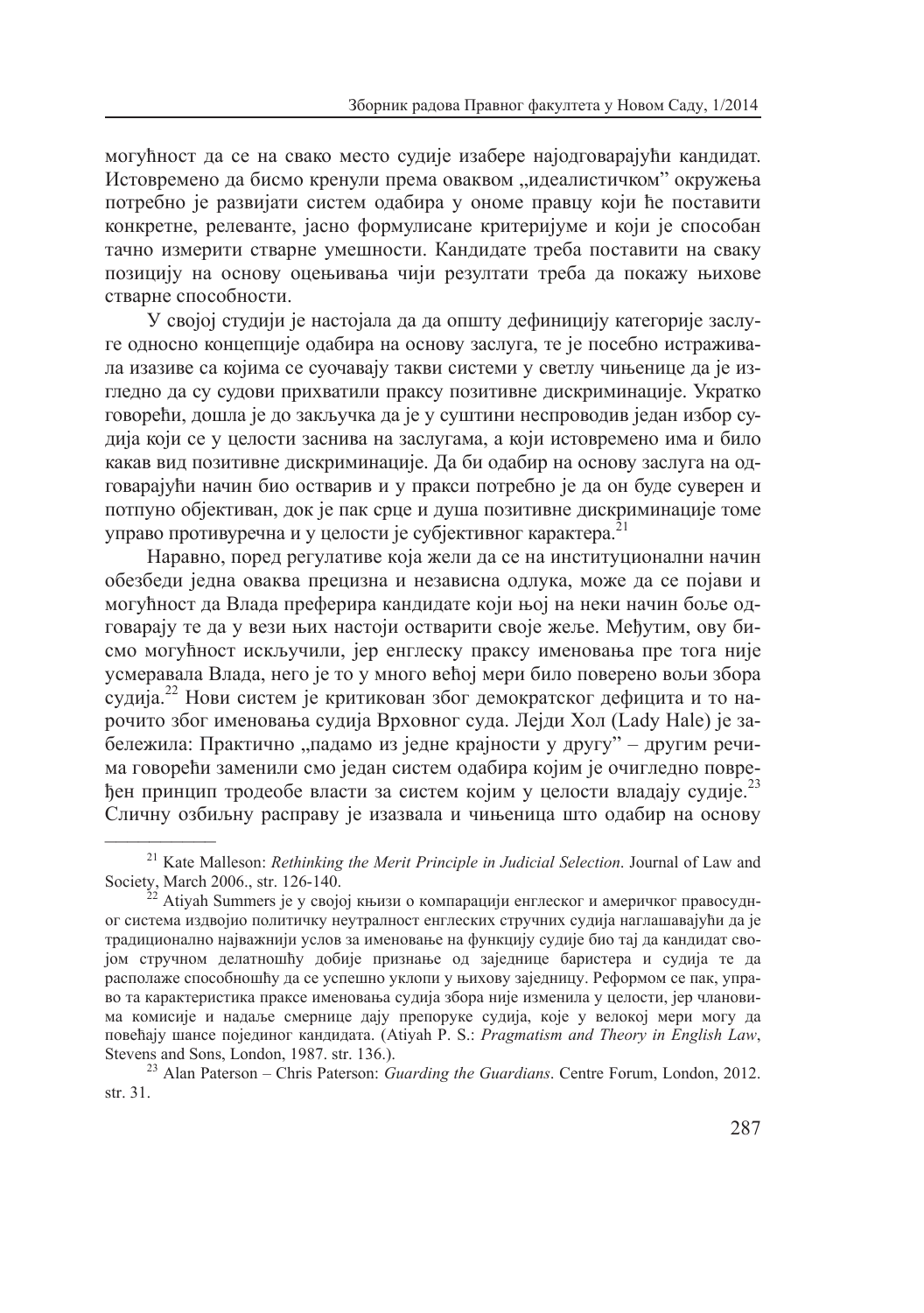заслуга није у стању задовољити друштвену потребу да збор судија буде огледало целокупне друштвене структуре.

У вези са отаџбином common law-а можда ваља поменути да при изради закона о уставној реформи није требало трагати за далеким примерима. Наиме, Ирска је већ 1995. устројила Саветодавно тело за именовање судија које је након спровођења испитивања способности кандидата ограничила могућност извршне власти да се умеша у тај прооцес.<sup>24</sup> Комисија за именовање судија приликом оцењивања кандидата пријављених на конкурс њихове способности мери различитим средствима, при чему испуњавање тестова добија све већу улогу. То средство које је до сада било сасвим страно систему common law-a, а у државама које користе континентално право је последњих деценија веома раширено, настоји на основи принципа једнаких шанси обезбедити нове кадрове судству.

Енглески смер развоја процеса именовања судија може да послужи као пример спољном посматрачу, а поред тога потврђује заметну конвергенцију метода одабира судија. Истовремено треба да се нагласи да је енглески збор судија увек лако било могуће оптужити због елитизма и конзервативизма, док су насупрот томе сасвим неосноване и најблаже оптужбе о политичком утицају током одабира судија.

Ове последње оптужбе тицале су се превасходно Сједињених Америчких Држава, најутицајније државе са правним системом common law-a, те у извесној мери постоје све до данас. Истовремено не треба отићи до другог краја света да би се пронашао пример подесан за истраживање везе између политичких партија и именовања судија.

#### $2.$  Политика и стручност код одабира немачких судија

Више од 20 000 стручних судија Савезне Републике Немачке је на основу устава рођеног после Другог светског рата уживало поштовање које припада функцији судије као и правни положај који је различит од положаја чиновника и службеника традиционалних јавних служби, а којим им іе загарантована независност.

Чланови тела састављеног од судија експерата располажу уобичајено великом аутономијом на подручју обављања судијском посла, те према јавном мишљењу веома емотивно и бурно реагују на сваки покушај утицаја и мешања како споља тако и унутар суда.

У интересу очувања равнотеже између грана власти и ради обезбеђивања могућности међусобне контроле протеклих се деценија стабилизовао систем избора судија који је углавном у својим рукама задржала извршна

<sup>––––––––––</sup>  <sup>24</sup> Judicial Appointments Advisory Board. (JAAB).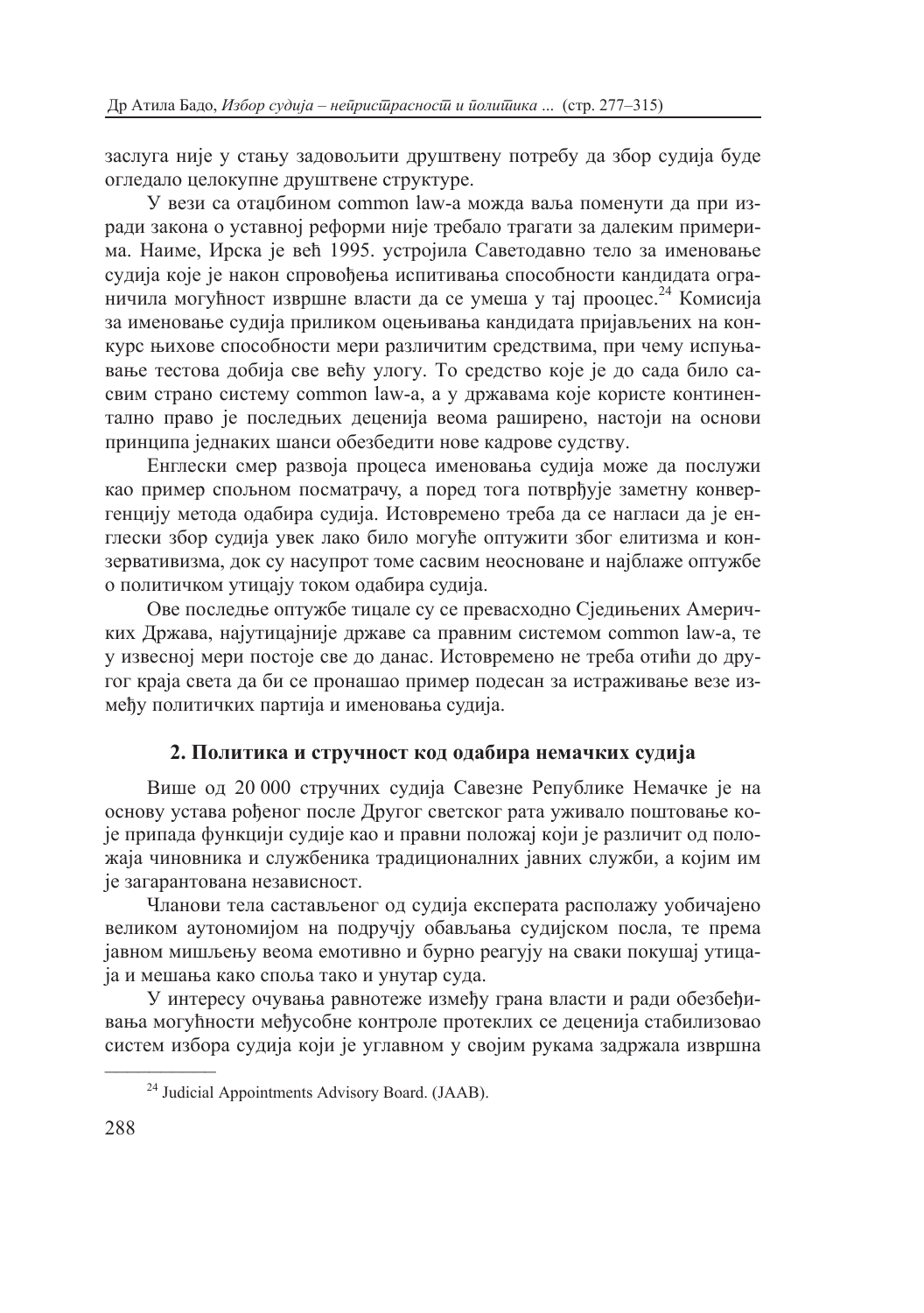власт, а који је у стању да на основи стручности кандидата више-мање без тежих одступања обезбеди именовање судија. Но, гарантовање политичке независности је једно друго питање.

Изостајући из европских токова у Немачкој све до данас није устројен централни савет за правосуђе, који би делимично или у целини у руке аутономног судијског тела ставио овлашћења министарства правде. Ова самоуправна тела додуше, имају озбиљну улогу при појединим судовима, где у зависности од покрајинске регулативе располажу бројним компетенцијама, али остају у оквирима спољне управе.

### 2.1 Избор савезних судија

Код избора савезних судија који чине готово 5 процената од свих судија у земљи политика има пренаглашену улогу због чега је често изложена критици, јер је комисија за одабир судија<sup>25</sup> састављена од надлежних покрајинских министара и од посланика из редова парламентарних партија делегираних пропорционално њиховом уделу у скупштини, па тако сем стручних аспеката при избору савезних судија улогу има и идеолошка преференција кандидата.<sup>26</sup>

Будући да у Немачкој при именовању судија њихова ранија или моментална политичка улога није услов који искључује, те будући да чланство у партији чак ни једном именованом судији није забрањено, стога је сасвим евидентна оваква идентификација кандидата за функцију судије.

Уз изједначеност главних немачких партија, овај систем додуше не доводи до видљивих дефеката, али се ипак каткад, уз одређену констелацију снага питање именовања савезних судија може претворити у скандал. Тако је почетком 2000-их година, после именовања судије који је са више спона био повезан са партијом СПД, комисија након критика конзервативаца одлучила да спроведе самоограничење те је изрекнуто стављање политичких аспеката у други план. Наравно, сасвим је друго питање да ли је у пракси то довело до стварних промена, а упитани експерти нису се изјаснили да су наступиле суштинске промене. Занимљиво је да у тој комисији нема ни једног јединог судије, те да једно тело састављено од судија Савезног врховног суда има само овлашћење да изнесе своје претходно мишљење о кандидатима које међутим није обавезно за комисију.

<sup>&</sup>lt;sup>25</sup> Richterwahlausschuss.

<sup>26</sup> J. Riedel: *Recruitment, Professional Evaluation and Careerof Judgesand Prosecutors in Germany*. In: Federico, GDi. Recruitment, Professional Evaluation and Careerof Judges and Prosecutors in Europe: Austria, France, Germany, Italy, the Netherlands and Spain. Editrice Lo Scarabeo, Bologna, 2005, str. 69-126.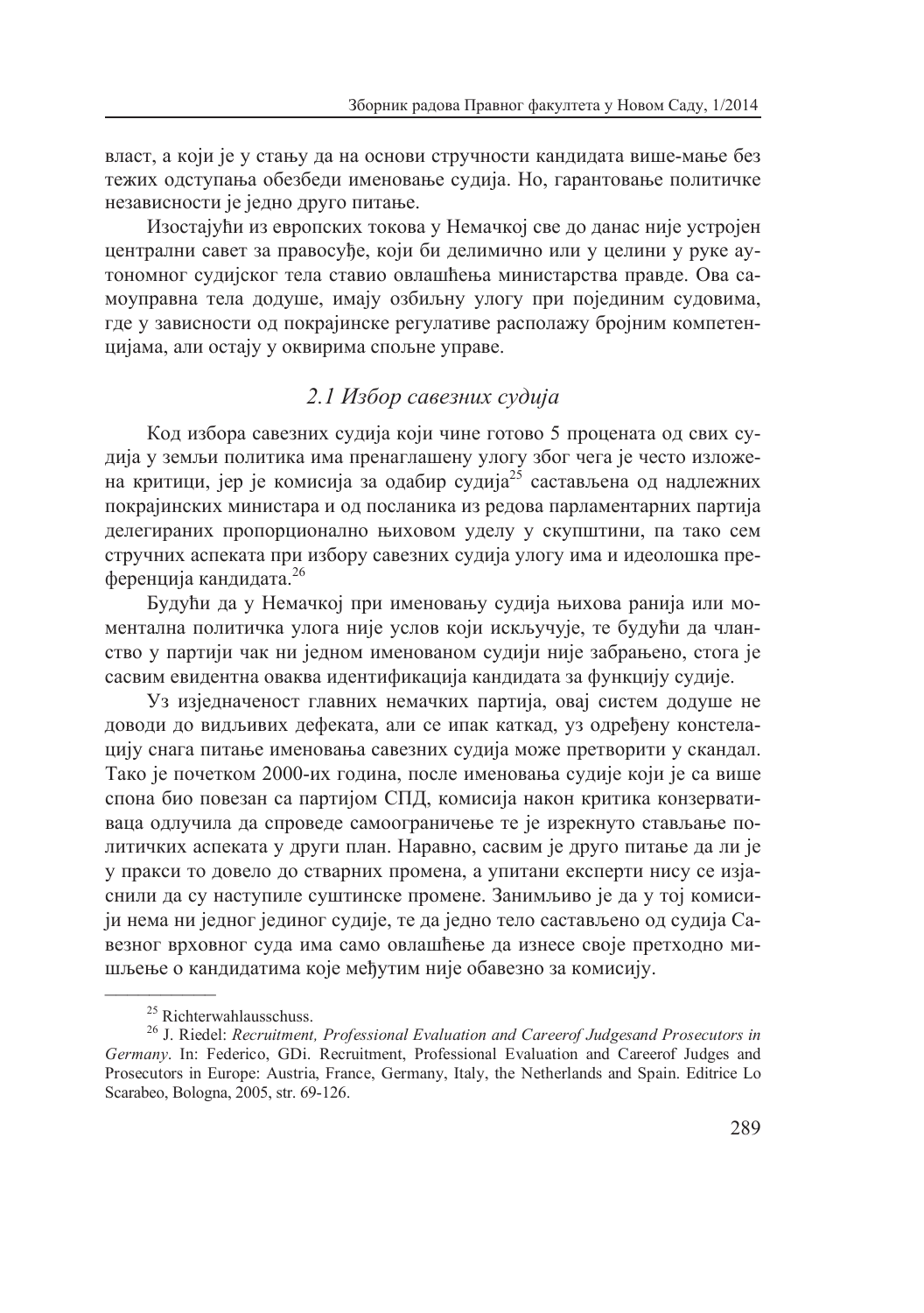Данас многи критикују ову ситуацију, чак је поднесен и захтев Уставном суду, али су до сада остала безуспешна настојања да се у комисију укључе и судије.<sup>27</sup> Поред тога је ово питање значајна тема стручних дискурса у оквирима захтева за свеобухватном реформом правосуђа која би укључивала и свеопште снажење улоге судија. $^{28}$ 

Чак и од критике политизације избора савезних судија је жешћим оптужбама изложено именовање савезних (и покрајинских) уставних судија, где је очигледна политичка или барем идеолошка припадност судија. О кандидовању уставних судија одлучују партије у својим штабовима, а о именовању једне половине судија одлучује "Bundestag", а о другој половини "Bundesrat". За избор уставних судија потребна је двотрећинска већина гласова, па је стога неопходан договор великих партија, што даје могућност за политичке игре.

### 2.2. Избор йокраіинских судиіа

На нивоу покрајине се именовање судија експерата обавља на различите начине. Будући да можемо говорити о решењима која у детаљима нуде изванредно промењиве могућности, зато вреди нагласити да се ради о систему избора судија који у односу на европске системе избора судија показује мало сличности, јер наиме, при доношењу суштинске одлуке о избору у великој већини случајева може наступити превага других грана власти. Од значења позиције, од самоограничења политичких органа који одлучују и од стручне етичности надлежних министарстава зависи у коликој ће мери ова могућност у пракси потиснути стручне факторе.

Постоје покрајине у којима министарства доносе решења уз веће или мање укључивање судијских тела, а постоје и оне у којима – по узору на избор савезних судија - о именовању судија одлучују комисије већином састављене од политичара делегата политичких партија. Но, за разлику од савезних комисија, у овим телима место добијају и судије. Овј систем функционише у покрајинама Baden Würtenberg, Berlin односно Brandenburg. У наведеним телима већину имају углавном делегати политичких партија. Baden Würtenberg је једна од оних покрајина која одступа од овог решења, те се у њој комисија за избор судија састаје само у оном случају ако је лице које предложи министарство одбио "Praesidialrat" састављен од судија дотичног суда.

<sup>27</sup> T. Edinger: *Die Justiz muss eine Stimme bekommen*. Deutsche Richtrzeitung, 2003, str. 188.

<sup>&</sup>lt;sup>28</sup> Види нпр. интервју уставног судије Renate Jaeger: Frankfurter Rundschau, 18. septembar 2003.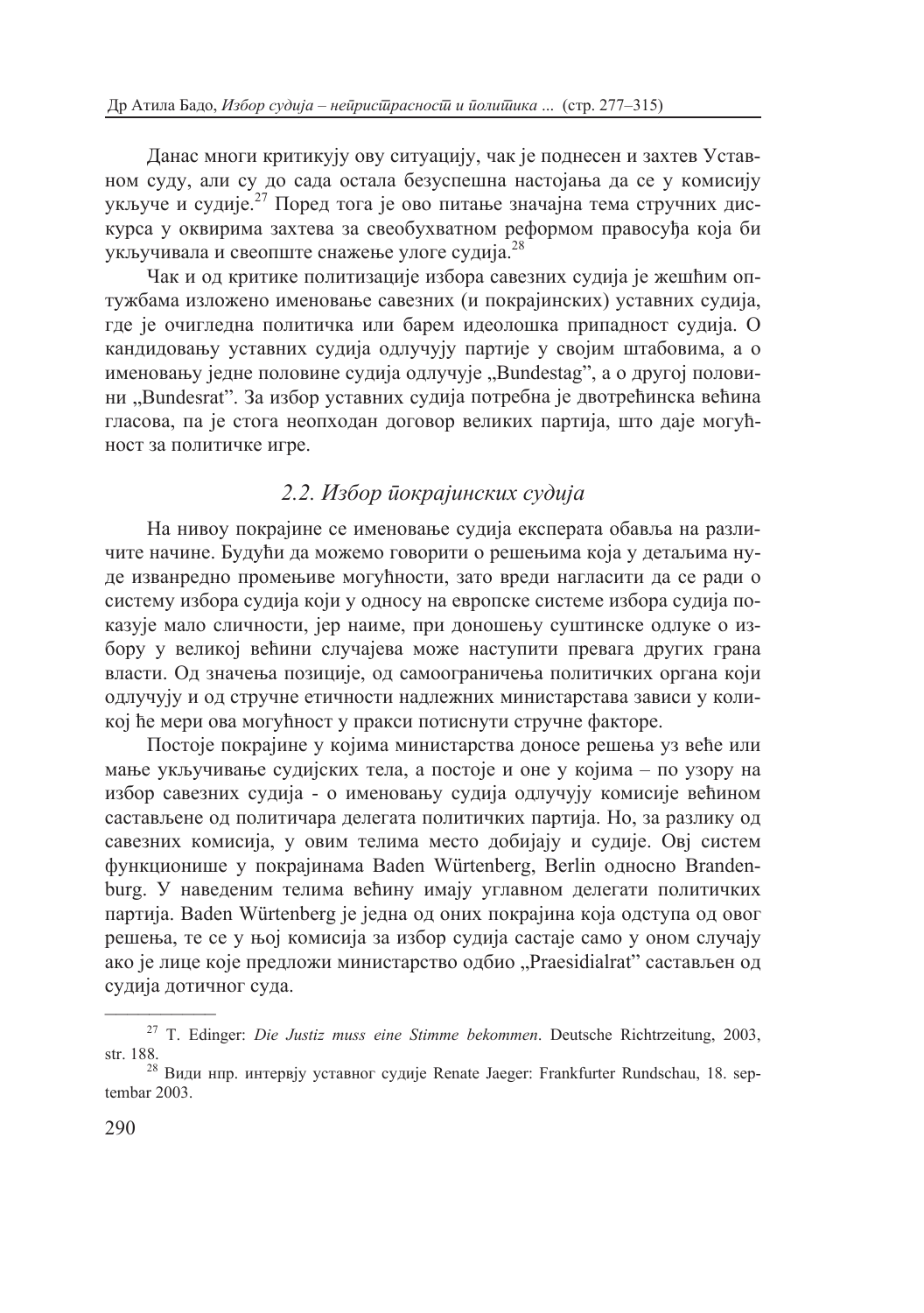| Савезна покрајина Изборни процес                    |                                                                                                                                                                                                                                                                                                                                                                                                                                                                                                                                                                                                                                                                                                                                                                                                                                                                                                                                                                                                                             |  |  |  |
|-----------------------------------------------------|-----------------------------------------------------------------------------------------------------------------------------------------------------------------------------------------------------------------------------------------------------------------------------------------------------------------------------------------------------------------------------------------------------------------------------------------------------------------------------------------------------------------------------------------------------------------------------------------------------------------------------------------------------------------------------------------------------------------------------------------------------------------------------------------------------------------------------------------------------------------------------------------------------------------------------------------------------------------------------------------------------------------------------|--|--|--|
| (Baden-<br>Württemberg)                             | Баден-Виртземберг Одлука се доноси на основу докумената које је кандидат поднео, а<br>састоји се од оцене резултата завршног испита (који мери сва умећа<br>и способности које је усвојио током двогодишњег стажа) односно од<br>резултата интервјуа који је с њим обавио председник Персоналног<br>одсека.                                                                                                                                                                                                                                                                                                                                                                                                                                                                                                                                                                                                                                                                                                                 |  |  |  |
| Баварска (Bayern)                                   | Одлука се доноси на основу докумената које је кандидат поднео, а<br>састоји се од оцене резултата завршног испита, односно од резултата<br>интервјуа који је с њим обавио председник Персоналног одсека.                                                                                                                                                                                                                                                                                                                                                                                                                                                                                                                                                                                                                                                                                                                                                                                                                    |  |  |  |
| Берлин                                              | Председник Персоналног одсека надлежног Апелационог суда спро-<br>води темељне интервјуе. Суд о резултатима интервјуа шаље извештај<br>Министарству правде, а оно га прослеђује Телу за избор судија.                                                                                                                                                                                                                                                                                                                                                                                                                                                                                                                                                                                                                                                                                                                                                                                                                       |  |  |  |
| Бранденбург                                         | Председник Персоналног одсека надлежног Апелационог суда спро-<br>води темељне интервјуе. Суд о резултатима интервјуа шаље извештај<br>Министарству правде, а оно га прослеђује Телу за избор судија.                                                                                                                                                                                                                                                                                                                                                                                                                                                                                                                                                                                                                                                                                                                                                                                                                       |  |  |  |
| Бремен                                              | Одлука се доноси на основу приложених докумената, резултата завр-<br>шног испита те интервјуа са кандидатом. Улогу у одлучивању има и<br>једно изборно тело.                                                                                                                                                                                                                                                                                                                                                                                                                                                                                                                                                                                                                                                                                                                                                                                                                                                                |  |  |  |
| Хамбург                                             | Одлука се доноси на основу приложених докумената, резултата завр-<br>шног испита те интервјуа са кандидатом. Улогу у одлучивању има и<br>једно изборно тело.                                                                                                                                                                                                                                                                                                                                                                                                                                                                                                                                                                                                                                                                                                                                                                                                                                                                |  |  |  |
| Хесен<br>(Hessen)                                   | Одлука се доноси на основу приложених докумената, резултата<br>завршног испита те интервјуа са кандидатом. Улогу у одлучивању<br>има и једно изборно тело.                                                                                                                                                                                                                                                                                                                                                                                                                                                                                                                                                                                                                                                                                                                                                                                                                                                                  |  |  |  |
| Мекленбург (Мес-<br>klenburg)-Западна<br>Померанија | Одлука се доноси на основу приложених докумената, односно<br>резултата завршног испита.                                                                                                                                                                                                                                                                                                                                                                                                                                                                                                                                                                                                                                                                                                                                                                                                                                                                                                                                     |  |  |  |
| Доња Саска<br>(Niedersachsen)                       | Одлука се доноси на основу приложених докумената, резултата завр-<br>шног испита те детаљног интервјуа који са кандидатом обавља пред-<br>ставник Министарства правде.                                                                                                                                                                                                                                                                                                                                                                                                                                                                                                                                                                                                                                                                                                                                                                                                                                                      |  |  |  |
| Северна Рајна-Вест-<br>фалија                       | На свим апелационим судовима у Северној Рајни-Вестфалији делују<br>комисије чији су чланови углавном председник суда и лице одговорно<br>за спровођење принципа једнаких могућности. Сам поступак је, међу-<br>тим, различит од суда до суда.<br>Пријем у суд у Диселдорфу (Düsseldorf) се заснива на интервју, у си-<br>мулацији појединих ситуација и групним договорима.<br>У Келну (Köln) кандидати се морају представити једним говором,<br>морају решити тест састављен од десет правних случајева, те морају<br>учествовати на једном саслушању. У Хаму ( <b>Hamm</b> ) је систем<br>профињенији и захтева цео један радни дан. Кандидати учествују на<br>једној групној расправи где се њихов наступ писмено документује,<br>односно учествују на једном саслушању, те морају да реше један тест.<br>Чланови комисије појединачно оцењују учинак кандидата; резултате<br>теста оцењује један судија и прослеђује их комисији, а она пак доноси<br>одлуку на основу свега што је кандидат показао током целога дана. |  |  |  |

## 1. табела: Избор кандидата у појединим немачким покрајинама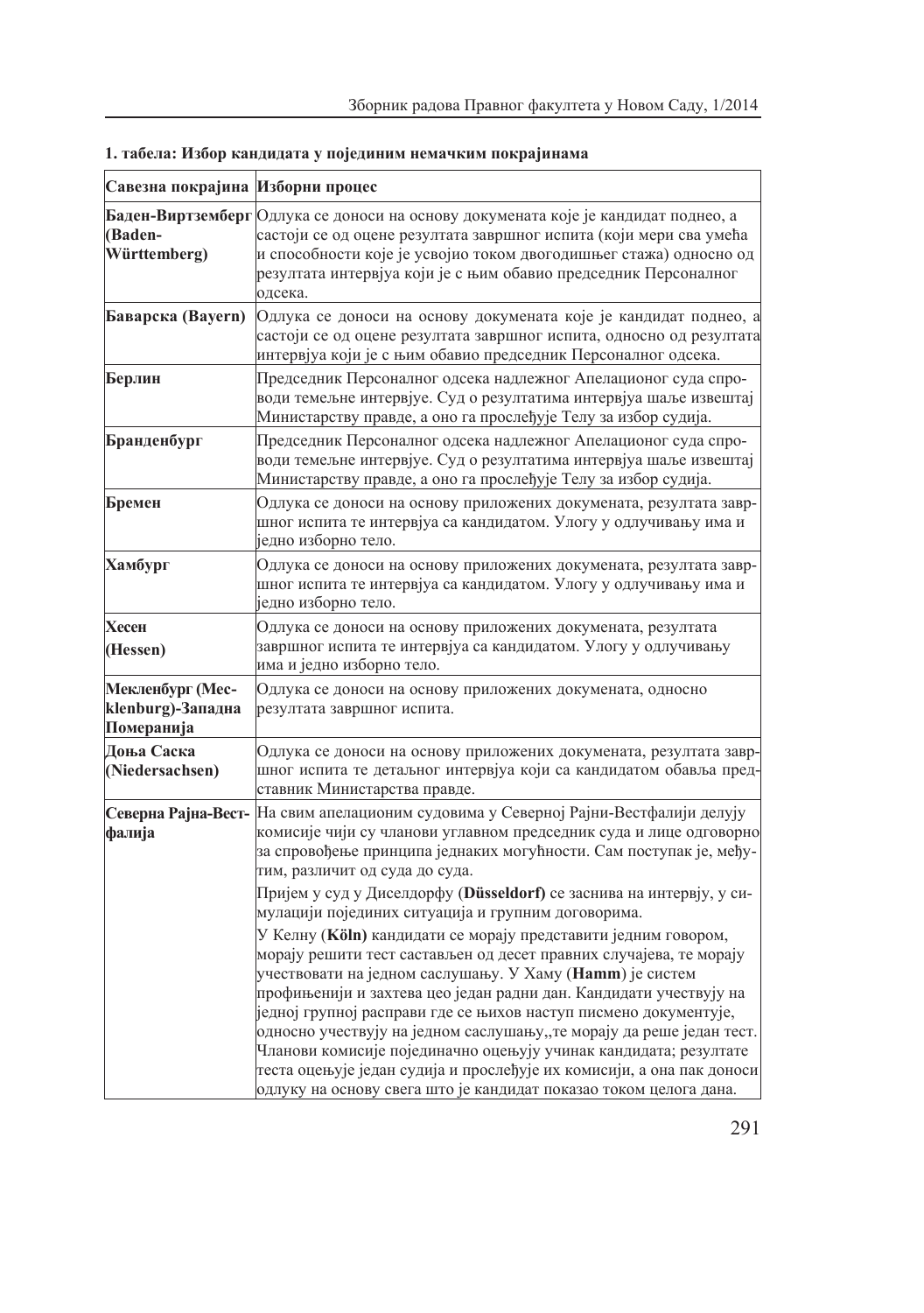| Савезна покрајина Изборни процесс       |                                                                                                                                                                                                                                                                                                                                       |  |  |
|-----------------------------------------|---------------------------------------------------------------------------------------------------------------------------------------------------------------------------------------------------------------------------------------------------------------------------------------------------------------------------------------|--|--|
| Порајње–Пфалз                           | Одлука се доноси на основу докумената које је кандидат поднео, као<br>и оцене резултата завршног испита, односно од резултата интервјуа<br>који су са кандидатом обавили председник надлежног апелационог<br>суда и представник Министарства правде. Овај систем је делотворан,<br>па нема потребе за посебним центрима за оцењивање. |  |  |
| Саарска област                          | Одлука се доноси на основу докумената које је кандидат поднео, као<br>и оцене резултата завршног испита, односно од резултата интервјуа<br>који су са кандидатом обавили државни секретар Министарства<br>правде, начелник персоналног одсека и чланови персоналног савета.                                                           |  |  |
| Саксонија                               | Одлука се доноси на основу докумената које је кандидат поднео, као<br>и оцене резултата завршног испита, односно од резултата детаљних<br>интервјуа са кандидатом.                                                                                                                                                                    |  |  |
| Саксонија-Анхалт                        | Одлука се доноси на основу докумената које је кандидат поднео, те<br>од оцене резултата завршног испита.                                                                                                                                                                                                                              |  |  |
| Шлеска-Холштајн<br>(Schleswig-Holstein) | Одлука се доноси на основу докумената које је кандидат поднео, те<br>од оцене резултата завршног испита. У процесу одлучивања улогу<br>има и једно изборно тело.                                                                                                                                                                      |  |  |
| Тирингија                               | Одлука се доноси на основу докумената које је кандидат поднео, те<br>од оцене резултата завршног испита (која изражава и практичне спо-<br>собности).                                                                                                                                                                                 |  |  |

# Тела за избор судија

У осам савезних држава-покрајина у поступку именовања улогу имају и изборна тела.<sup>29</sup> Њих изабире законодавно тело, понекад на основу кандидовања од стране стручних правничких органа. Органом руководи један министар, а у телу место могу да добију правни експерт, исто као и политичари.<sup>30</sup> Број њихових чланова варира од 11 до 15 лица. Тамо где постоје оваква тела, за именовање судија потребно је њихово одобрење.<sup>31</sup>

Следећа табела показује састав изборних колегијума.

| Покрајина                               | Чланови                                                                                                                                                                |
|-----------------------------------------|------------------------------------------------------------------------------------------------------------------------------------------------------------------------|
| Баден-Виртемберг<br>(Baden-Württemberg) | 15 чланова, и то 6 чланова покрајинског парламента, 6<br>судија (стални чланови), 2 месно надлежна судије, 1<br>адвокат. Председник је министар (али без права гласа). |
| Берлин                                  | 12 чланова, и то 6 чланова покрајинске скупштине<br>(Сената), 5 судија, 1 адвокат. Председник је министар.                                                             |
| Бранденбург                             | 12 чланова, и то 8 чланова покрајинске скупштине<br>(Сената), 2 судије, 1 месно надлежни судија, 1 адвокат.<br>Председник је министар (без права гласа).               |

<sup>––––––––––</sup>   $29$  Riedel, op. cit. str. 71.

 $30$  *H*cto. crp. 78.

 $31$  *H*cro. crp. 78-79.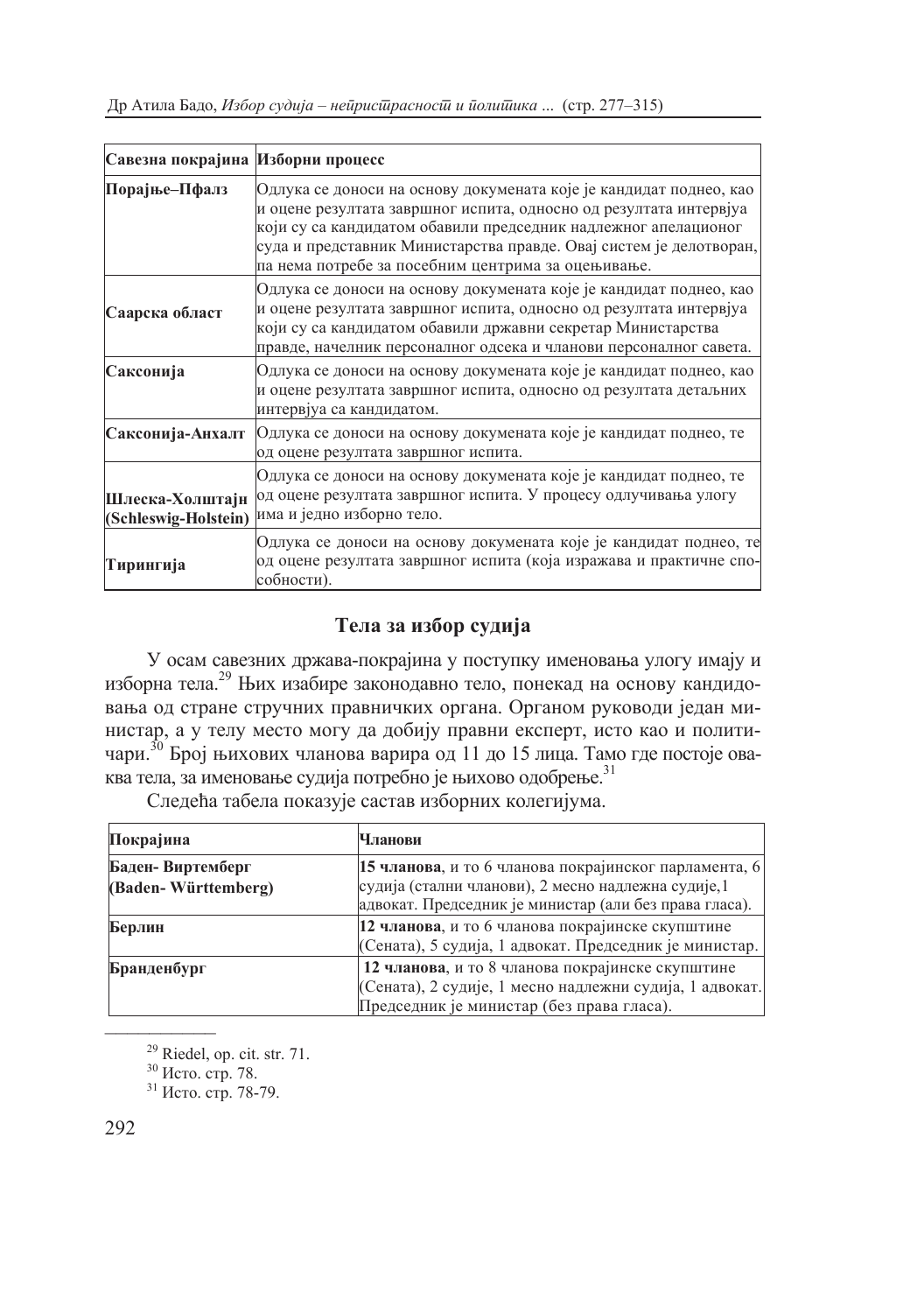| Покрајина                                                                                                                     | Чланови                                                                                                                                                                                                                                                                                                                                                                                |  |  |
|-------------------------------------------------------------------------------------------------------------------------------|----------------------------------------------------------------------------------------------------------------------------------------------------------------------------------------------------------------------------------------------------------------------------------------------------------------------------------------------------------------------------------------|--|--|
| Бремен                                                                                                                        | 11 чланова, и то 5 чланова покрајинске скупштине, 3<br>министра (министар правде и два друга министра), 3<br>судије. Председник је министер надлежан за дотични<br>суд.                                                                                                                                                                                                                |  |  |
| Хамбург                                                                                                                       | 15 чланова, и то 6 чланова покрајинске скупштине, 3<br>министра (министар правде и два друга министра), 3<br>судије, 2 адвоката. Председник је министар кога одре-<br>ди покрајинска скупштина.                                                                                                                                                                                        |  |  |
| Xесен (Hessen)                                                                                                                | 13 чланова, и то 7 чланова које делегира покрајинска<br>скупштина, 5 судија, председник Коморе. Председник<br>је министар правде (али без права гласа).                                                                                                                                                                                                                                |  |  |
| Шлеска-Холштајн<br>(Schleswig-Holstein)                                                                                       | 12 чланова, и то 8 чланова покрајинске скупштине, 2<br>судије (стални чланови), 1 месно надлежни судија, 1<br>адвокат. Председник је министар правде (без права<br>гласа).<br>Када се ново именовање врши у суд за социјална или<br>радноправна питања, онда у колегијуму место добијају<br>додатна четири члана парламента, те по један представ-<br>ник послодаваца односно радника. |  |  |
| <b>Гирингија</b> - Суд у поступку име-<br>новања учествује само у случаје-<br>вима напредовања или доживот-<br>ног именовања. | 12 чланова, и то 8 чланова покрајинске скупштине, 3<br>судије, председник Коморе. Председник је министар<br>правде (без права гласа).                                                                                                                                                                                                                                                  |  |  |

Неки упућују да се обрати пажња и на то да чак и ова тела само делимично успевају да ограниче компетенције представника извршне власти. <sup>32</sup>

# $2.3$ . Паршијски иншереси насуйрош сшручним асйекшима

У савезним покрајинама које примењују различите изборне прописе видљиво је да се у вези стручних критеријума код именовања свеже дипломираних људи прво на пробно време, а затим и на коначни мандат, поред улоге покрајинских министарстава постоји општа сагласност. Опште је познато да се од нових дипломаната на пробном року успешно могу кандидовати само они са најбољим резултатима остваренима током студија. У пријемним поступцима којима управљају министарства централну улогу обично имају кандидациона тела састављена од судија. Она поред резултата остварених током студија вреднују и усмене учинке, што наравно оставља простор и за субјективне аспекте. Поверење у успех на факул-

 $32$  Из уста једног руководиоца покрајинског суда се у вези спорне улоге министар-става могло чути на неком састанку да "смо ми толико навикли да у питањима управљања одлучује министарство, да нам се то чини природним. Сада када ме то питате, и ја сам се замислио да то можда није баш сасвим у реду."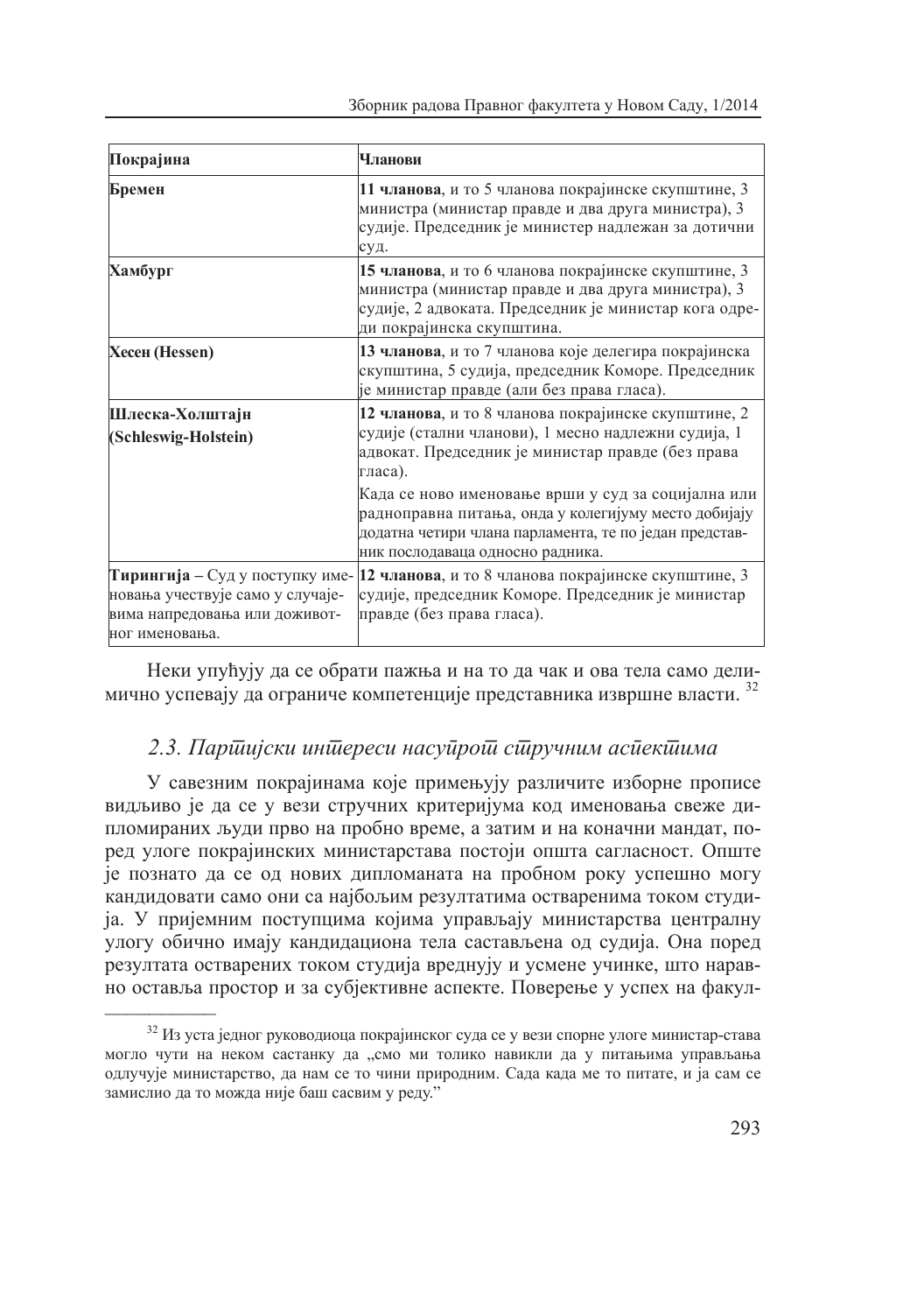тету и у његово вредновање међутим овај систем пријема без испитивања способности кандидата, приказује пред спољним светом као објективан систем. Све то судијама обезбеђује ауторитет и унутур струке, исто као и то да се напредовање углавном дешава према стручним мерилима, а пре свега на прихваћености рада судија и признању од њихових колега. У случају виших судских форума се у појединачним случајевима у избору судиа по принципу заслуга као фактор појављује и политичка воља, што се пластично очитује код именовања судија покрајинских уставних судова.

О процесу избора немачких судија може да се каже да док се код регрутовања судија почетника готово искључиво примењује стручни критеријум, дотле се код одабира кандидата за више судијске функције сем стручних аспеката спорадично, а на највишим нивоима се при одабиру судија све израженије очитује воља политичких партија. У случају избора руководилаца судова се - уз одређена одступања и специфичности појединих регија – такође јасно очитује улога политичких фактора.

У случају попуњавања оних судијских функција код којих коначну одлуку доноси законодавна власт то је неопходна последица која произлази из карактеристике скупштине као законодавца. Међутим, у случају Немачке не треба сметнути са ума да извршна власт, а преко ње и политичке партије имају посредан утицај на судску власт, што је последица управљања споља.

Мешање законодавца и министарства у сам изборни процес (и у друга питања управљања) теоретски остаје само појава која даје разлог за расправу све дотле док то не утиче на саму делатност судија у доношењу пресуда, те тако не поврећује уставом заштићену независност судија. Врло снажни аргументи стоје иза става зашто је потребно да процес избора судија утврђују другим гранама власти припадајући колегијуми састављени од стране народа изабраних или делегираних посланика, односно министарства успостављена скупштинском вољом.

Постоје многа и различита мишљења о томе колики утицај имају друге гране власти на судије и доношење њихових пресуда.

Као је што је Thoma, један од заговорника управљања споља забележио 1951. године, мала је вероватност да би покушај мешања извршне власти постигао циљ.<sup>33</sup> Судија Hochschild је реагујући на то назначио да мала вероватност у стварности ипак значи једну могућност<sup>34</sup>, што по њему друштвена наука може и да потврди.<sup>35</sup> У свом чланку је поставио бројна пита-

<sup>33</sup> BverfG. Jör. (n.F.) *Thoma* 6, 1957. str. 161.

<sup>34</sup> Udo Hochschild: *Von den Möglichkeiten der deutschen Exekutiven zur Beeinflussung der Rechtsprechung*. Zeitshcrift für Rechtspolitik 2011. str. 65.

<sup>35</sup> Das Unwarscheinliche ist nur ein Grenzfall des Möglichen, und wenn es einmal eintritt, das Unwahrscheinliche, so besteht keinerlei Grund zur Verwunderung, zur Erschütterung, zur Mystifikation.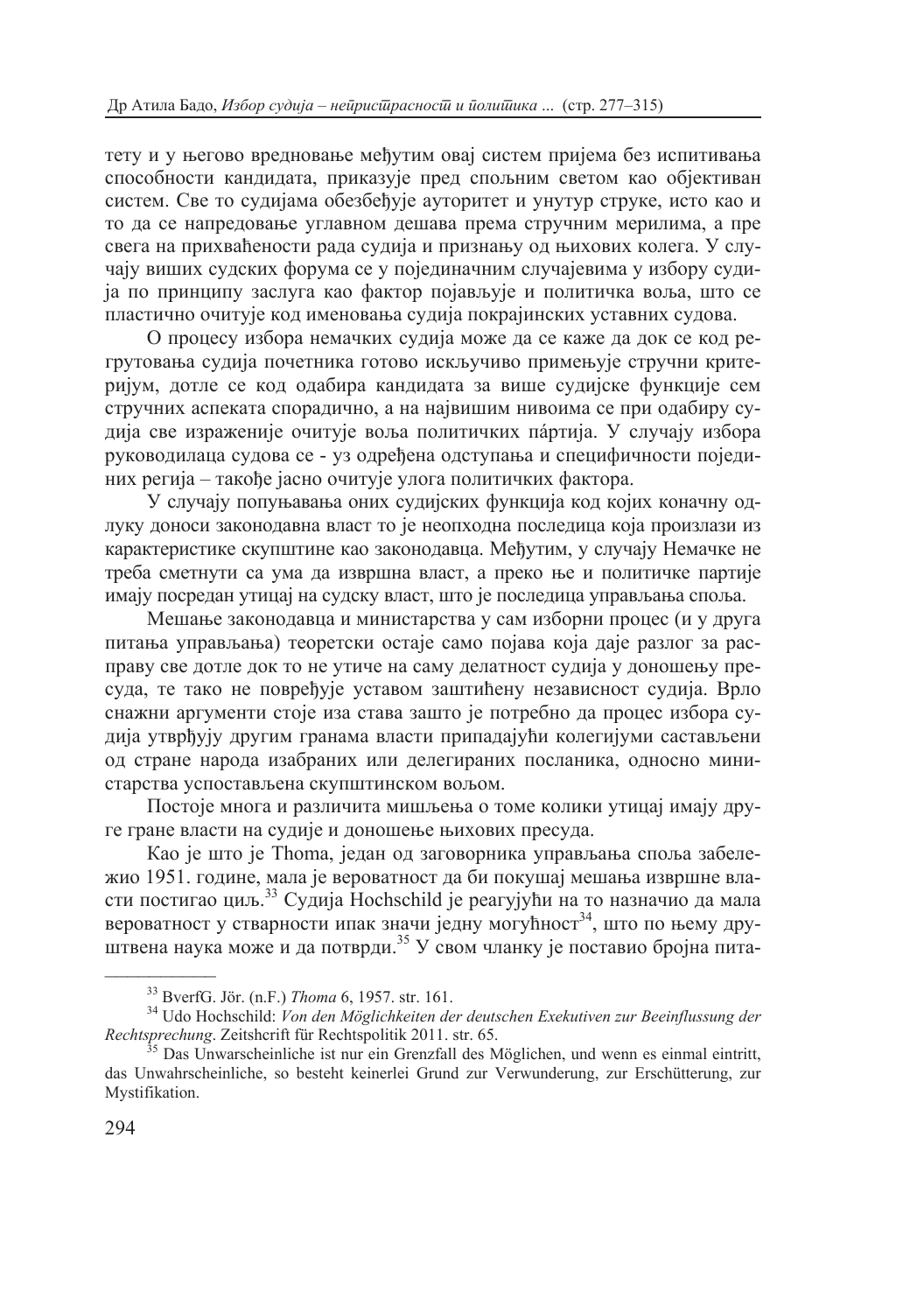ња те је приказао врло широк спектар могућности утицања, те је на веома асан и практичним аспектима поткрепљен начин предочио суштину проблема, наиме да извршња власт поседовањем овлашћења за управљање може да утиче на деловање судија па тако и на судску одлуку, и зато само од личности онога који врши управљање односно од карактера судије зависи да ли ће се ова намера појавити и постићи свој циљ.

Наравно, има и оних који ову ситуацију виде много трагичнијом, те сем могућности утицаја, немачко правосуђе представљају као подручје јако заражено партијским патронатом, где делатност од стране партија именованих судија мотивише њихова захвалност. Интересантно је да су један главни тужилац и један адвокат 1992. године написали заједнички чланак о партијској и политичкој атмосфери у правосуђу, у коме су са изненађујућом искреношћу прилично тамном бојом осликали премреженост правосуђа и партијске политике. Аутори су упутили на то да се слично другим сферама и овде може препознати улога партија при попуњавању судијских места и руководећих места на судовима, те се примењује познато правило: што се ради о више позиционираном и што боље плаћеном месту судије или тужиона, то је веће интересовање и ангажовање партија да утичу на именовање судије или тужиоца.

Све то се чини на "трошак" оних који нису чланови ниједне партије, а то је у Немачкој 97 процената становника. Велике партије које владају политичким животом у Немачкој располажу очигледном влашћу да о именовању судија Уставног суда одлучују на основу партијских преференција. При избору начелно неутрално независних судија највеће значење добијају партијске књижице. То према мишљењу двојице аутора у погледу избора, међу осталим значи и повреду уставом гарантоване забране дискриминације. Потребна двотрећинска већина за избор судија приморава велике партије на компромис што се у случају судија врховних судова остварује у мањој мери, јер у изборним комисијама не постоји нужност за постизањем споразума. Зато тамо једна или друга партија доживљава пораз када функцију судије добије кандидат који је на основи партијских преференција стекао подршку.

Аутори у погледу судијских функција на нижем нивоу уочавају значајне разлике, јер је по њима у појединим регијама, захваљујући јаким личностима које се баве управљањем правосуђа, донекле ограничен утицај партија. Међутим, постоје неке савезне покрајине у којима су четири петине председника судова и руководилаца тужилаштава чланови тада актуалне владајуће партије. Све то, по ауторима, има неоспоран утицај на функционисање правосуђа, као и на непристрасност тужилаца и судиа Постављају питање зашто се у питању злоупотребе буџетских сред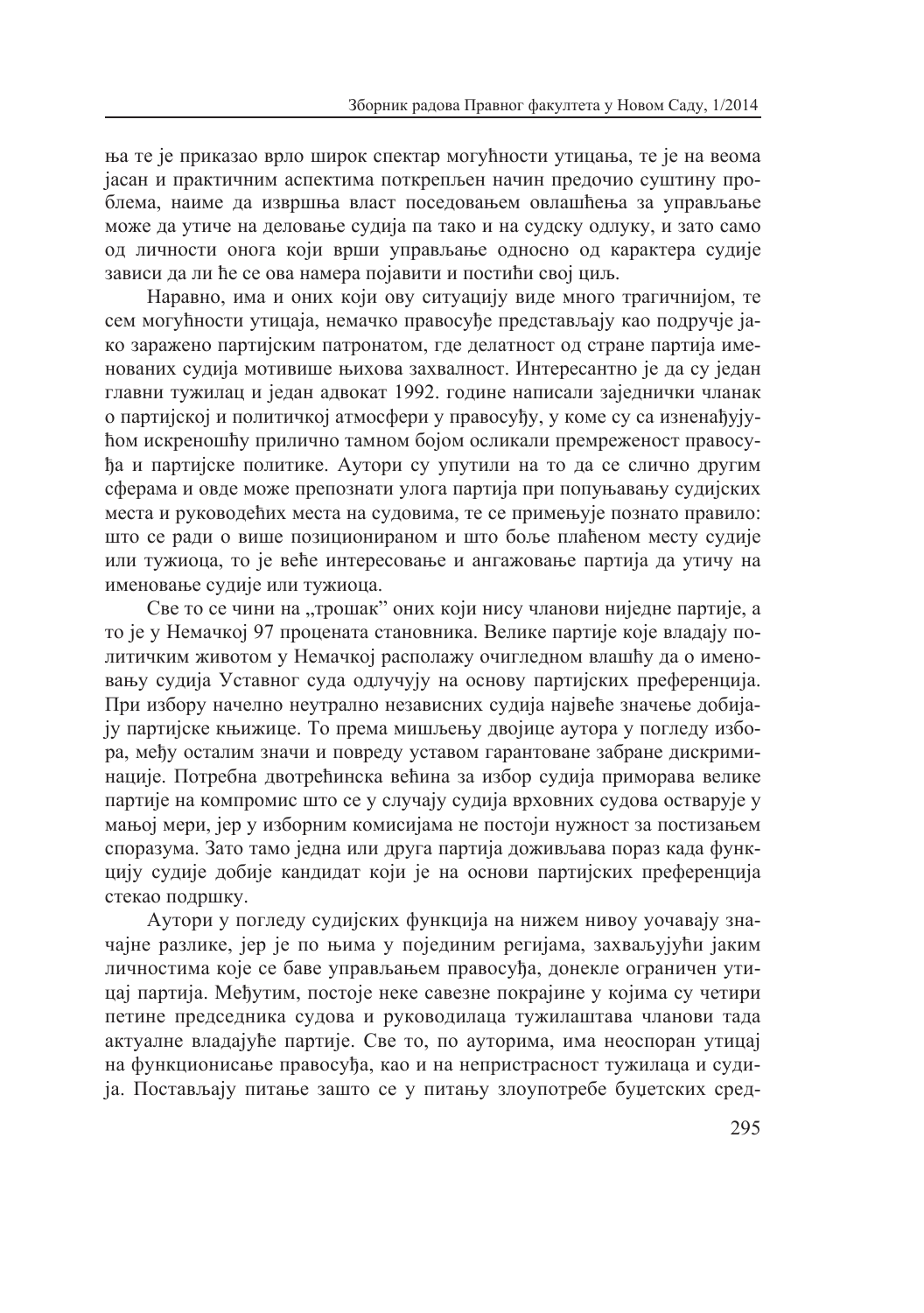става правосудна машина покреће увек у беззначајним случајевима. Зашто се због проневере буџета (Haushaltsuntreue) на одговорност позива наставник који своје даље образовање у недостатку новаца финансира из средстава школског буџета намењених за друге циљеве, док истовремено чланови Владе и руководиоци партија због сличних или много тежих радњи остају некажњени. Ово питање и сами држе "песничким". Предлажу да се заштита партија што пре протера из правосуђа, те сматрају да је іедино решење хитна забрана њиховог утицаја уз прописивање кривичноправне одговорности. <sup>36</sup>

#### Захтеви за реформама на подручју правосуђа

Увођење модела судијског самоуправљања тема је која се од 1950-их година повремено јавља, а данас је све чешћи захтев који сем организација судија и професора права повремено подржавају и политички кругови. Нарочито је на преласку у нови миленијум оснажен овај дискурс у стручној литератури, па је на основу истога формулисано настојање које вероватно најбоље изражава често цитирана мисао Peter Mackea, по коме правосуђе треба ослободити од вавилонског ропства извршне власти.<sup>37</sup> Разумљиво је да се управо са стране организација судија појавио захтев за самоуправом, што је на основу нацрта из 2007. године Савез судија Немачке 2009. године уобличио у један конкретан предлог реформе правосуђа на нивоу савезне државе-покрајине.<sup>38</sup> Нацртом се предвиђа да се управљање од стране министарства замени са једним системом у коме би изборна комисија (Justizwahlausscuss) састављена од делегата покрајинских скупштина, судија и тужилаца изабирала организацију за централно управљање судовима на нивоу савезне покрајине (Justizverwaltungsrat) састављену искључиво од судија и тужилаца, која би почев од одабира судија преко њиховог напредовања и дисциплинске одговорности одлучивала о свим персоналним (и другим управљачким) питањима.

Али аргументе који гласе поред самоуправљања обично потисну она мишљења по којима структуралне карактеристике представљају најмањи проблем немачког правосуђа, те га настоје багателизовати у склопу актуелнополитичких расправа. На један нацрт предлога за увођење самоуправе судија СПД је 2009. године у Хамбургу дао карактеристичан одговор, када је одбио предлог уз образложење да једна таква организациона

<sup>36</sup> Werner Schmidt-Hieber – Ekkehard Kiesswetter: *Parteigeist und politischer Geist in der Justiz*. NJW, 1992, str. 1790-1794.

<sup>37</sup> Peter Macke: *Die Dritte Gewalt als Beute der Exekutive.* Deutsche Richter Zeitung*.* 1999, str. 481.

<sup>&</sup>lt;sup>38</sup> Diskussionentwurf für ein Landesgesetz der Selbstverwaltung der Justiz (18.03.2009.).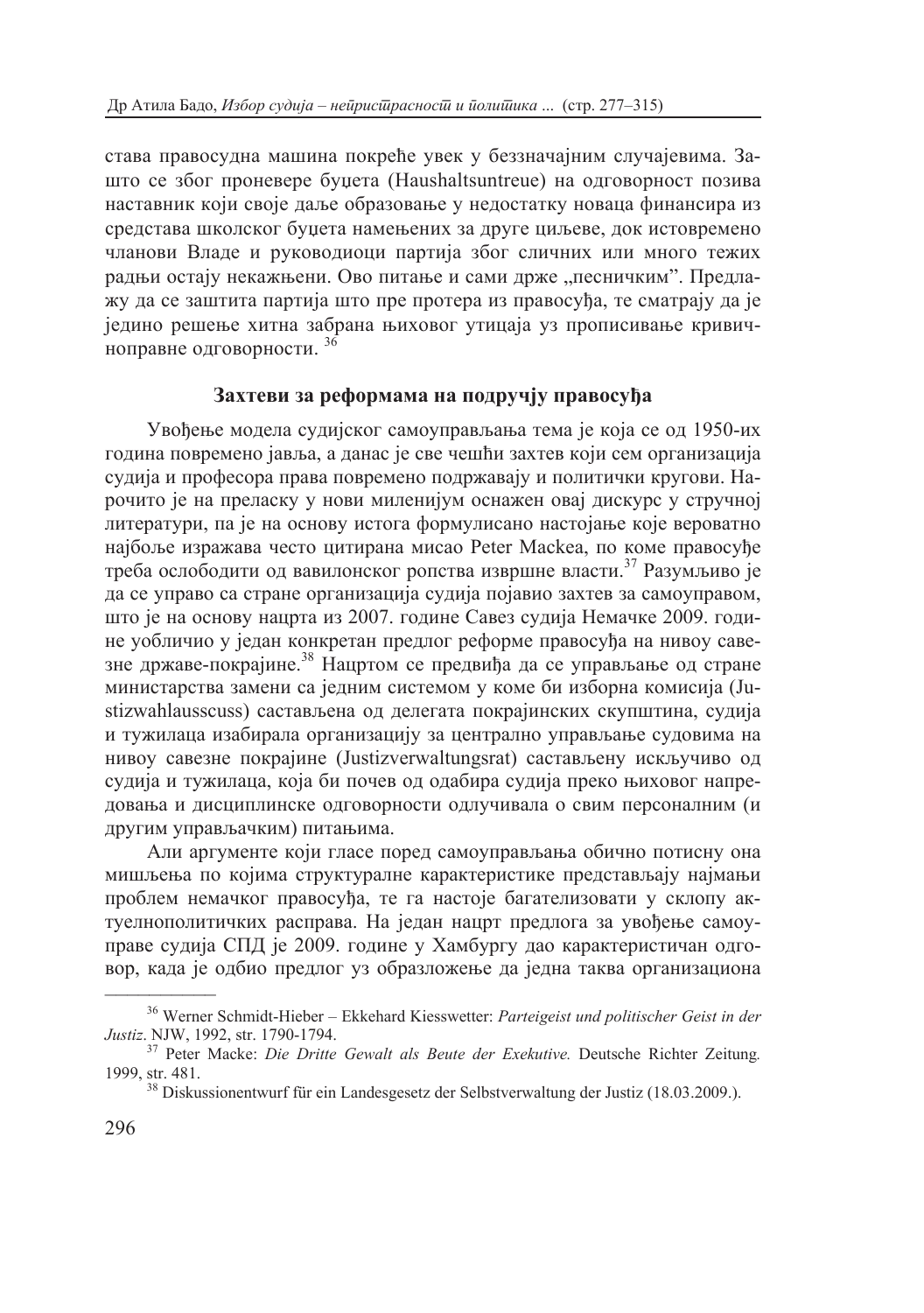реформа не би придонела ни ефикасности судова, а не би служила ни интересима грађана, па је и сам предлог оценио "фантомским".<sup>39</sup>

Занимљиво је да је Немачка преузела пионирску улогу у неким подручјима заштите независности судија и спречавања утицаја на судије (на пример аутоматском сигнатуром), али са друге стране није иституционализовала судијску аутономију што је у Европи а и у већини земаља у свету прихваћено. Све то може да се објасни снажним демократским политичким уређењем и правничком културом, која је слично енглеском правосудном систему, гаранција сама по себи да ће збор судија настојати функционисати искључиво држећи се закона, као и да ће министарско управљање бити спсобно на самоконтролу. Но, многи стручњаци у Немачкој тврде да је врло спорно колико је то у њиховој држави остварено.

Thomas Schulte у свом чланку своју отаџбину назива последњи гасиоцем лампаша, која је изостала из токова европске правосудне реформе, те и даље чува застарелу организациону структуру која судове и даље везује уз извршну власт.<sup>40</sup>

Мислимо да ће пре или касније успети настојања за реформом немачког правосуђа која се мало-помало појављују, понекад као слабашни, други пут опет као маркантнији покушаји за оснаживањем независности правосуђа, са циљем да се путем својеврсног судског већа на покрајинском и савезном нивоу обезбеди заступање грана власти и равнотежа међу њима, као и управљање судовима те одабир судија лишен политичког утицаја.

#### 3. Систем одабира судија у Сједињеним Америчким Државама

Овај концепт је супротан свим другим системима. Често чујемо да је савезни систем избора једна крајност, те да САД заиста показује много лица и на овом подручју. Једва да постоји неки изборни модел који не би био уочљив приликом избора кандидата за најважније функције савезних судова односно судова у савезним државама.<sup>41</sup> У Сједињеним Америчким Државама се готово на јединствени начин преплићу судови и политика.<sup>42</sup>

<sup>&</sup>lt;sup>39</sup> http://www.spd-hamburg.de/cms/2137/?tx\_ttnews[pS]=1243807200&tx\_ttnews[pL]= 2591999&tx\_ttnews[arc]=1&tx\_ttnews[tt\_news]=1372&tx\_ttnews[cat]=36&cHash=19a7b8191e 9b294df727b766fa5b98ca

<sup>40</sup> Thomas Schulte-Kellinghaus: *Die begrenzte Macht der Dritten Gewalt- Zur Notwendigkeit der Selbstverwaltung der Gerichte.* Zeitshrift für Rechtspolitik, 2008, str. 205.

<sup>41</sup> C. Guarnieri – P. Pederzoli: *The Power of Judges . A Comparative Stufy of Courts and Democracy*. Oxford University Press, Oxford, 2002. str. 32.

<sup>&</sup>lt;sup>42</sup> Види нпр. Herbert Jacob: *Courts and Politics inthe United States*. In: Herbert Jacob – Erhard Blankenburg – Herbert M. Kritzer – Doris Marie Provine – Joseph Sanders op. cit. str. 16-81.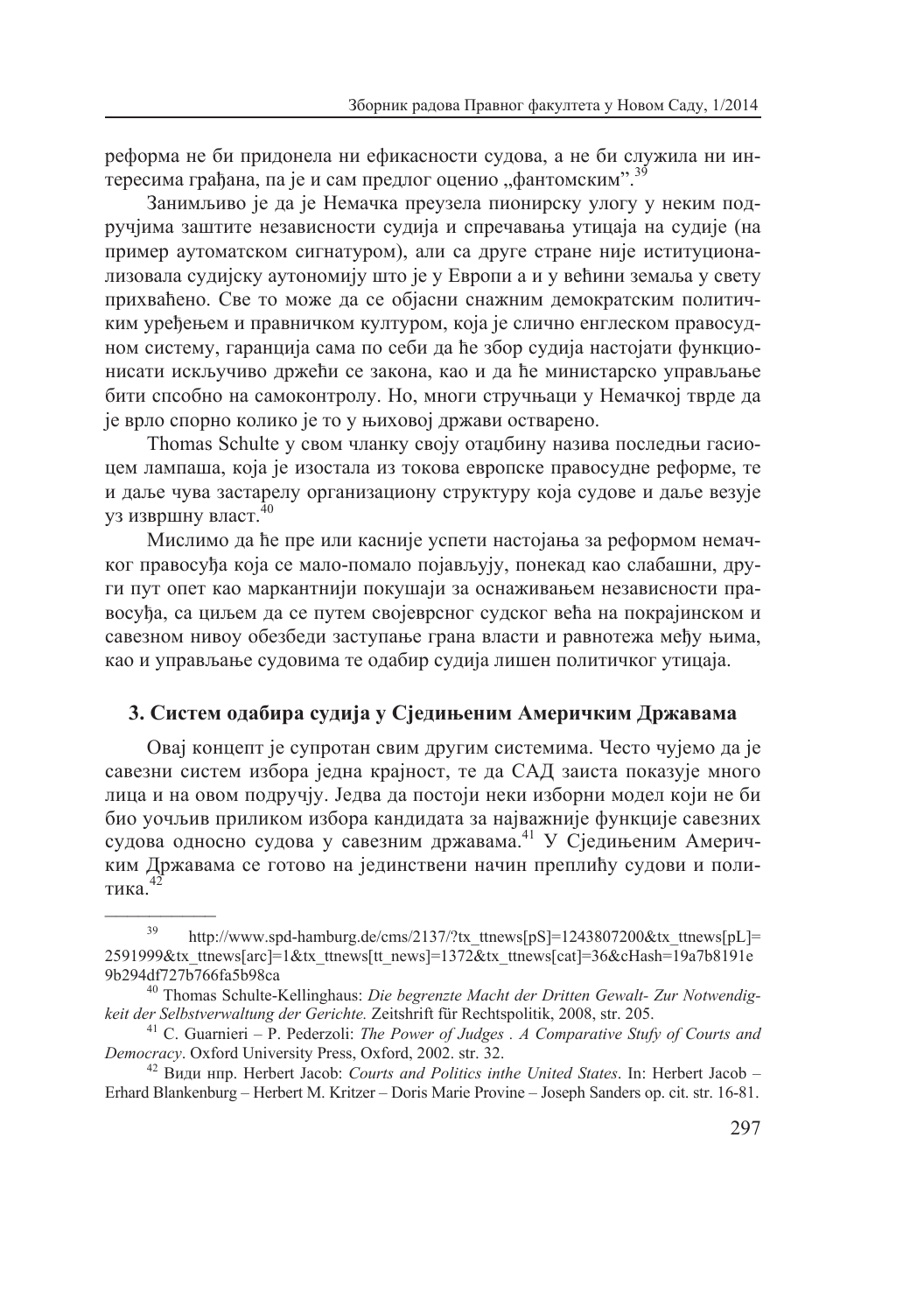### 3.1. *Избор савезних судија*

Ова светска сила која и бројчано и номинално даје највише правника у суштини финансира само један мањи збор стручних судија који до именовања долазе на веома бројне и различите начине. На савезном нивоу можемо да говоримо о близу хиљаду судија именованих доживотно, те о готово 800 њих који су именовани на одређено време, док на нивоу савезних држава број професионалних судија не досеже ни број од тридесет хиљада. Бројни су разлози зашто је правосуће способно да фунционише са тако релативно малобројним судијским апаратом. Међу њима се обично и типично спомиње учествовање судија поротника, дакле лаика, као и проширени систем нагодбе оптуженог са тужилаштвом. Судије у том врло значајном правном систему могу да уживају гаранције личне независности у зависности од тога код којег суда су стекли функцију, на ком нивоу је позициониран суд, те да да ли је то савезни суд или суд поједине савезне државе. Као најпознатији доказ независности судија и данас се најчешће истиче чињеница да се судије савезних судова именују доживотно, а тиме се гарантује да именовани судија не мора размишљати о последицама његових пресуда како у погледу политике, тако и у вези са његовом даљом каријером. (То је наравно, изузев судија Савезног врховног суда истина, само уз ограничење да напредовање судија и надаље оставља теоретске могућности да они ради напредовања своје одлуке ипак доносе према жељама политичара). Именовање на доживотни мандат, као што смо напоменули, постоји само у случају извесног круга савезних судија, што значи на свега неколико процената од целе судијске "касте".<sup>43</sup>

Уставом је прописан систем одабира судија у којем именовања врши председник државе уз одобрење Сената, а који у пракси доводи до изузетно исполитизованог процеса. Статистички подаци јасно поткрепљују да су судије "партијски обојени". За време појединих председничких циклуса се испражњена места савезних судија готово искључиво попуњавају из редова чланова или барем симпатизера партије којој припада председник. Иако је уочљиво постепено снажење стручних аспеката именовања<sup>44</sup>, ипак се напред наведено не може замаглити.

То наравно може да потакне свакога да закључи како су на овакав начин именовани судије у ствари партијски функционари, чак и онда када би име-

<sup>&</sup>lt;sup>43</sup> Судије US District Court, US Court of International Trade, US Court of Appeals Circuit Courts i Supreme Court of the United States уживају гаранције доживотног именовања, док се сви остали судије савезних судова обично именују на мандат од 15 година уз могућност реизбора. (US Court of Federal Claims, US Bankruptcy Courts, US Tax Courts)

Од 1950-их година и специјална комисија Америчког бар савеза (American Bar Association) испитује способност и умешност кандидата.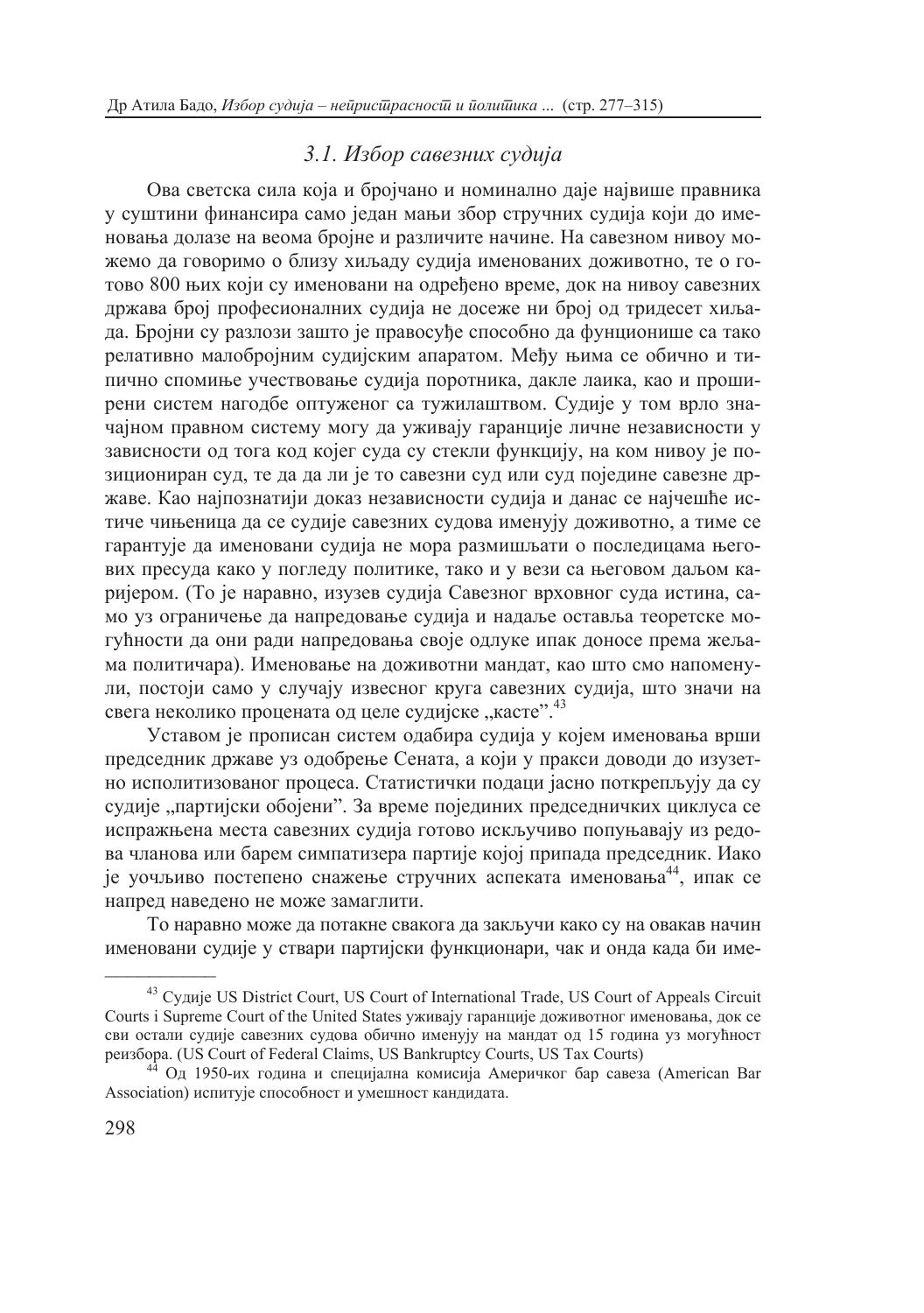новање на доживотни мандат настојало бити противтежа управо томе и то тако да се за продужење мандата не мора тражити пристанак политичких партија. Оданост наиме, није нужно заснована на заслугама, него је пре свега идеолошка, што лако може да доведе до повољнијих пресуда за владајућу партију чак и мимо аспеката који се тичу каријере.<sup>45</sup> Они случајеви када поједини председници изражавају своје разочарање због одлука оних судија које су они именовали, не могу да сакрију чињеницу да постоје осетљиве разлике између пресуда судија именованих од стране председника републиканца односно демократа. Carp и Rowland су провели детаљно истраживање дужег временског периода те су предочили да су демократе донели већи број пресуда либералног карактера, него њихове колеге републиканци.<sup>46</sup>

Као што смо раније назначили, у случају савезних судија именованих на ложивотни манлат не сме ла се заборави ни питање ла ли жеља за напредовањем утиче на пресуде? Ово питање је ту актуалније, јер пракса одабира судија иде према смеру постепенога повећавања улоге стручних апсеката што резултује тиме да на савезним судовима вишег нивоа све чешће бивају именовани они који су много година судили на савезним судовима нижег нивоа. То може јаче да мотивише судије на то да своје одлуке донесу тако да оне буду пријемчиве политичарима. Било је савезних судиа који су назначили да младе савезне судије тачно знају да њихове пресуде приликом једне касније кандидатуре могу да буду изложене испитивању и са политичког аспекта, али наравно, не постоји егзактни доказ да овај аспект утиче на одлуке појединих судија. Истраживања која су анализирала одлуке савезних судија у погледу овог аспекта такође не могу понудити резултате који би искључивали сваку сумњу.<sup>47</sup> Али би било тешко искључити да се овакви случајеви не могу десити у пракси одабира која на овако очигледан начин вреднује аспекте партијске политике.

#### 3.2. Сисшем одабира судија савезних држава

Иако су у почетку Сједињених Америчких Држава и судије савезних држава уживали предности доживотног именовања, ипак је у релативно

<sup>45</sup> Jeffrey A. Segal – Albert D. Cover:.*Ideological Values and the Votes of U.S. Supreme Court Justices*. American Political Science Review, 1989. str. 557.; Theodore W. Ruger – Pauline T. Kim – Andrew D. Martin – Kevin M. Quinn: *The Supreme Court Forecasting Project: Legal and Political Science Approaches to Predicting Supreme Court Decisionmaking*. Columbia Law Review, 2004. str. 1150.

<sup>46</sup> R. Carp – R. Stidham: *Judicial Process in America*. CQ Press, Washington, D.C.,1998. str. 408.

<sup>47</sup> Gregory C. Sisk – Michael Heise – Andrew P. Morris: *Charting the Influences on the Judicial Mind: An Empirical Study of Judicial Reasoning*. New York University Law Review, 1998. str. 1377.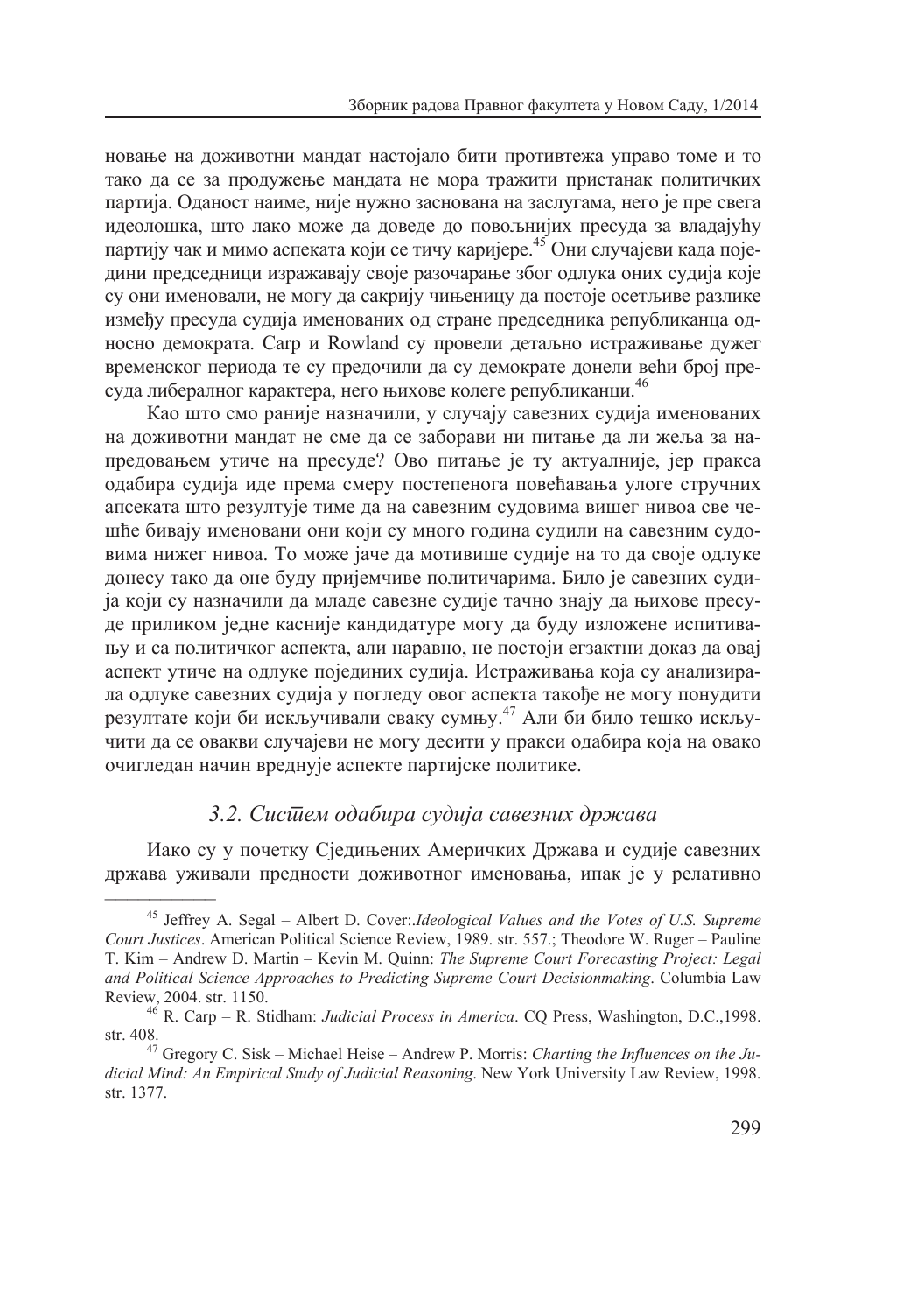кратком року њихов мандат постао мандат на одређено време захваљујући општем ставу да се осећај одговорности судија и њихово разумевање народног осећаја праведности боље може обезбедити именовањем на један краћи и обновљиви период.<sup>48</sup> Исто тако је жеља да се оснажи осећај одговорности судија довела до тога да се на нивоу савезних држава поред именовања од стране гувернера или скупштине, у праксу уведе и избор судија од стране народа.<sup>49</sup> Захваљујући томе, једном "туристи" навикнутом на систем судијске каријере у римско-германској породици права, право изненађење представља када се у неком америчком граду суоче са активистима који шетају у мајицама украшенима сликама кандидата за судије.

#### 3.2.1. *Изборни систем*

Данас постоји више верзија изборног система који је раширен у 19. веку, а који изазива живу расправу међу правницима и политичарима о томе одговара ли модерним захтевима за непристрасношћу такав систем који фукционише по узору на избор посланика и у којему озбиљну улогу добиају интересне групе које кандидују судије. Иако се на први поглед чини очигледним да судија који је мандат стекао на огледу организованом према примеру посланичких избора не може да буде сасвим независан од партије која га је кандидовала, односно од лица која су финансирала његову кампању, ипак многи заговорници овог система сматрају да је то најдемократичнији систем, али и онај који је у стању најбоље гарантовати независност судија, односно на најодговарајући начин обезбедити њихов одабир. Треба додати да апологетичка стручна литература у својој аргументацији овог изборног система обично не полази од тврдње да је то најбоље постојеће решење, него истиче његове предности у односу на друге методе који се примењују у Сједињеним Америчким Државама, а од којих се сваки суочава са проблемима у вези са независношћу судија. <sup>50</sup> И сама историја избора судија је почела тиме да су у односу на судије именоване од стране Владе сматрали независнијима оне судије које је народ непосредно изабрао. Ова замисао је постала популарна у време Џексоновог преседавања, па су савезне државе, једна за другом замениле ранији изборни систем, што је имало за последицу чињеницу да данас више од деведесет одсто су-

<sup>48</sup> Glenn R. Winters: *Selection of Judges. A Historical Introduction*. Texas Law Review, 1965. str. 1081-1085.

<sup>49</sup> Craig F. Emmert – Henry R. Glick: *The Selection of State Supreme Court Justices*. American Politics Quarterly, 1988, 16. str. 445-465.

Henry R. Glick – Craig F. Emmert: *Selection Systems and Judicial Characteristics: The Recruitment of State Supreme Court Judges*. Judicature, 1987, 70. str. 228-235.

<sup>&</sup>lt;sup>50</sup> Βиди нпр. Kelly Shackelford – Justin Butterfield: *The Light of Accountability: Why Partisan Elections are the Best Method of Judicial Selection*. In: The Advocate, Texas, 2010. str. 73.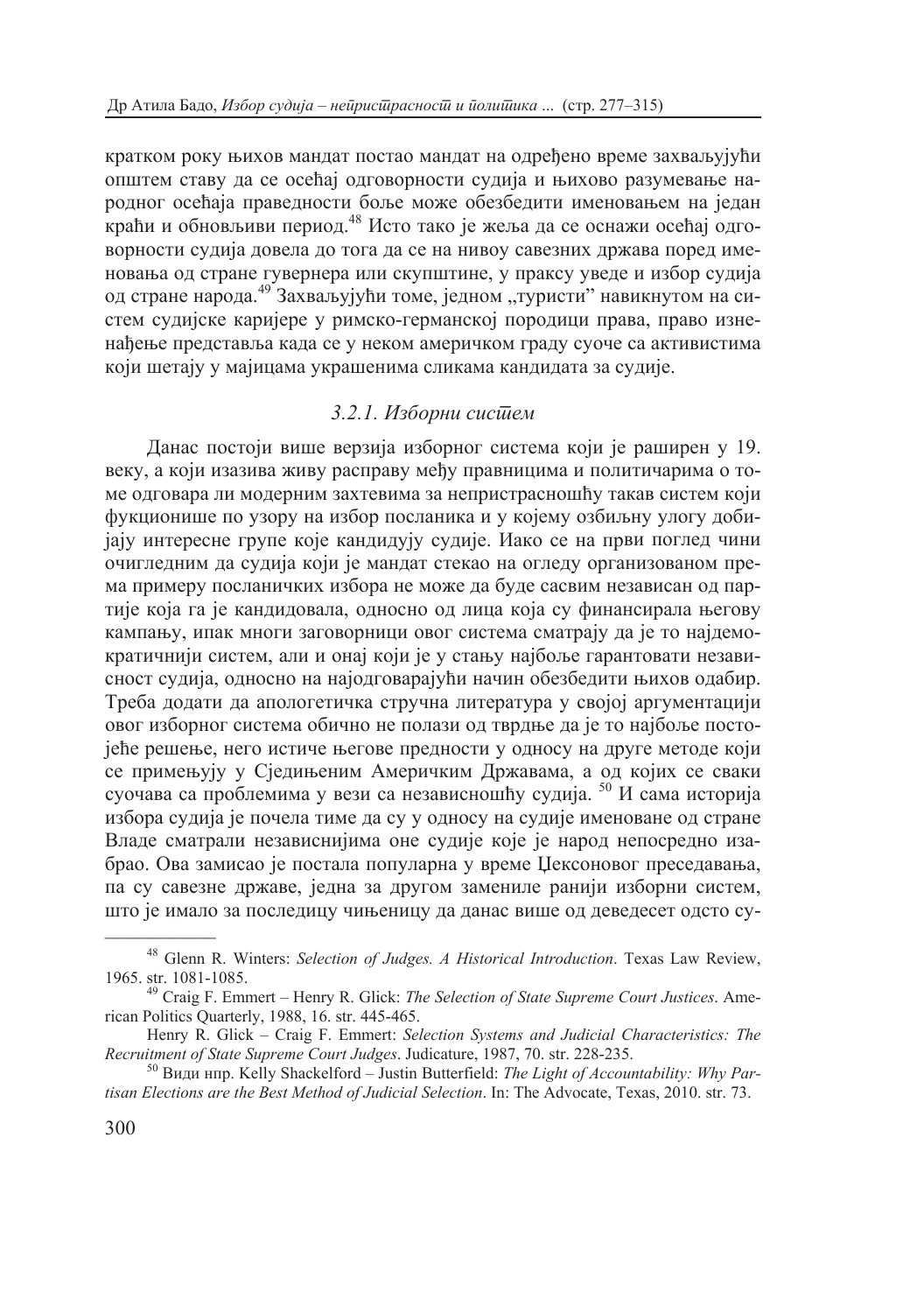дија у савезним државама треба да прође кроз неки облик изборне процедуре.<sup>51</sup> Почетне расправе у вези са новим изборним системом водиле су се углавном о томе у коликој ће мери судије изабране на тај начин задовољити прохтеве бирача макар и на штету права. У коликој ће мери успети остварити вољу народа у односу на правнодогматичке аспекте и тако ојачати појаву у правној теорији коришћене "оријентације на последице". Данас се доказало да опасност не прети превасходно од тога, јер избор већине судија не прати скоро никакво интересовање. Много већом опасношћу у вези са независношћу судија се чини чињеница да судије на очигледан начин уживају подршку појединих партија, адвоката и других интересних група.

Изборне системе судија у савезним државама можемо да разликујемо по томе да ли се оне сматрају партијским (partisan), или не-партијским (non-partisan), у зависности од тога да ли је поред имена кандидата наведено у име које партије жели да добије функцију судије. Данас претежу оне савезне државе (13) у којима је прихваћен не-партијски модел, али то не значи да у државама (10) у којима се примењује партијски модел при кандидовању судија и у њиховој изборној кампањи не учествују партије или друге интересне групе.

Активно учествовање партија у процесу избора судија чини се, полазећи од традиције континенталних модела, веома необичним, али америчком ставу то нимало није страно. Ако народ на основу партијске припадности може да изабере законодавно тело, зашто онда на сличан начин не би могао да изабере и судије који примењују законе? Ако их пак бира, онда би било сувишно лицемерје да се из тог процеса искључе партије које изражавају мишљења и интересе друштва. Наиме, ниједан систем не може да обезбеди савршени модел избора идеолошки потпуно неутралних актера, па је стога још увек боље уколико буде видљива партијска припадност судија, него да они под кринком наводне неутралности суде пристрасно. Иако се овај аргумент чини рационалним, ипак се у пракси у медијима може прочитати о испреплетености судија не само у вези са идеолошким истомишљеницима, него и са онима који су финансирали њихову изборну кампању.

Последњих деценија се стално повећава износ новца уложеног у изборне кампање судија, а што постаје забрињавајуће.<sup>52</sup> Јасно је да ни партије, ни адвокати, а ни коморе не би улагали све веће своте новаца у кампање за избор судија, ако у позадини тога не би постојала нека очекивања од кандидата, сем ако те интересне групе нису пуне Самарићана. Да је то логична претпоставка не потврђује само здрав разум, него и судске пресуде.

<sup>&</sup>lt;sup>51</sup> Џорџија (Georgia) је била прва савезна држава у којој је 1812. године уведен изборни систем.

<sup>52</sup> Bert Brandenburg: *Big Money and Impartial Justice: Can they Live Together?* Arizona Law Review, 2010. 52. str. 207-217.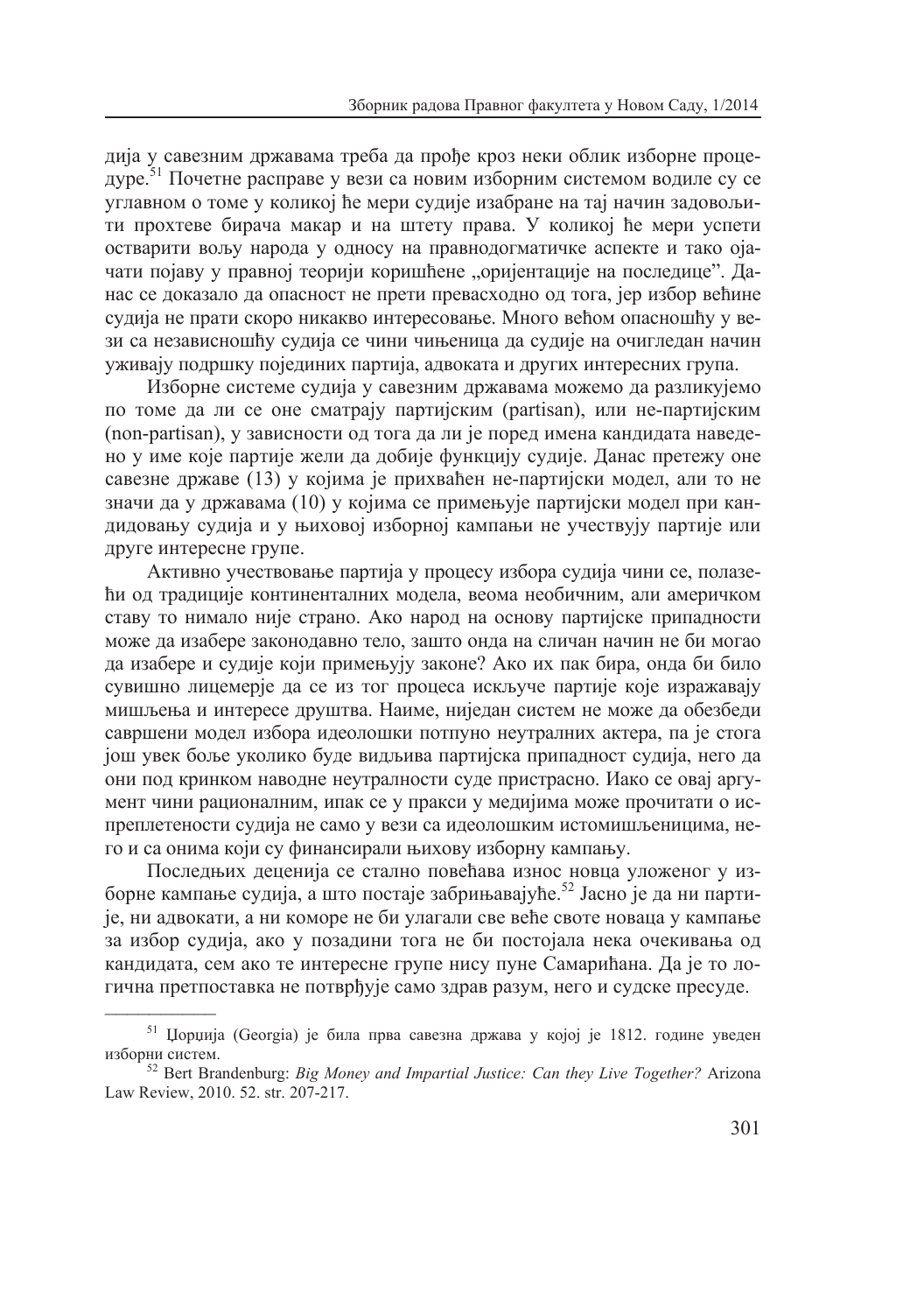Најзначајнија таква пресуда која је у жижу пажње ставила систем избора судија постала је скандалозна пресуда настала у случају Caperton v. A.T. Massey Coal Co. у којем је на Врховном суду рођен револуционарни прецедент у вези са изузећем судија. У процесу који је почео 1998. године спориле су се лве рударске фирме, а порота је тужиону досудила 50 милиона долара на име накнаде штете. Међутим у жалбеном поступку пред апелационим судом је директор фирме губитника спора преко невладине организације коју је основао дао три милиона долара за кандидатуру једног судије кандидата за избор у Врховни суд. Након што је овај кандидат изабран, он је упркос захтеву за његовим изузећем, учествовао у петерочланом судском већу те је својим гласом допринео да овај суд пресуди у корист тужене фирме. Овај дуготрајни случај који је на површину изнео и друге видове испреплетености, на концу је доспео пред Савезни врховни суд где је већина судија гласала за то да у оваквом случају постоји вероватност пристрасности, па се зато судија сматра инкомпатибилним. Раније је Врховни суд у питањима пристрасности само у два случаја установио повреду одредаба одговарајућег процеса (due process) регулисаног чланом 14. амандмана на Устав. Један од тих случајева је онај када је лични финансијски интерес судије зависан од исхода случаја, а други је онај који се тиче кривичних спорова о одређеним типовима кривичних радњи.

Аргументација за то је полазила од става да иако свако финансирање кампање не значи и пресумпцију пристрасности, ипак се овде радило о специјалном случају будући да је свота која је дата за кандидатуру судије чије се изузеће тражило, значајна у односу на свеукупан износ којим је располагао у кампањи, па је тиме у одлучујућој мери утицала на изборну победу наведеног судије.<sup>53</sup>

Специфични амерички приступ питању изузећа још боље осветљавају издвојена мишљења формулисана у овом случају, која су критиковала пресудом уведени нови стандард, јер се њиме слаби поверење у непристрасност правосуђа, јер је он веома замагљен те може да доведе до серије уставних жалби у вези са изабраним судијама, а тиме се судови непотребно оптерећују. <sup>54</sup>

 $53$ , Not every campaign contribution by a litigant or attorney creates a probability of bias that requires a judge's recusal, but this is an exceptional case. We conclude that there is a serious risk of actual bias—based on objective and reasonable perceptions—when a person with a personal stake in a particular case had a significant and disproportionate influence in placing the judge on the case by raising funds or directing the judge's election campaign when the case was pending or imminent." "The inquiry…centers on the contribution's relative size in comparison to the total amount of money contributed to the campaign, the total amount spent in the election, and the apparent effect such contribution had on the outcome of the election."

<sup>54</sup> Издвојена мишљења главних судија Robertsa и Scalie.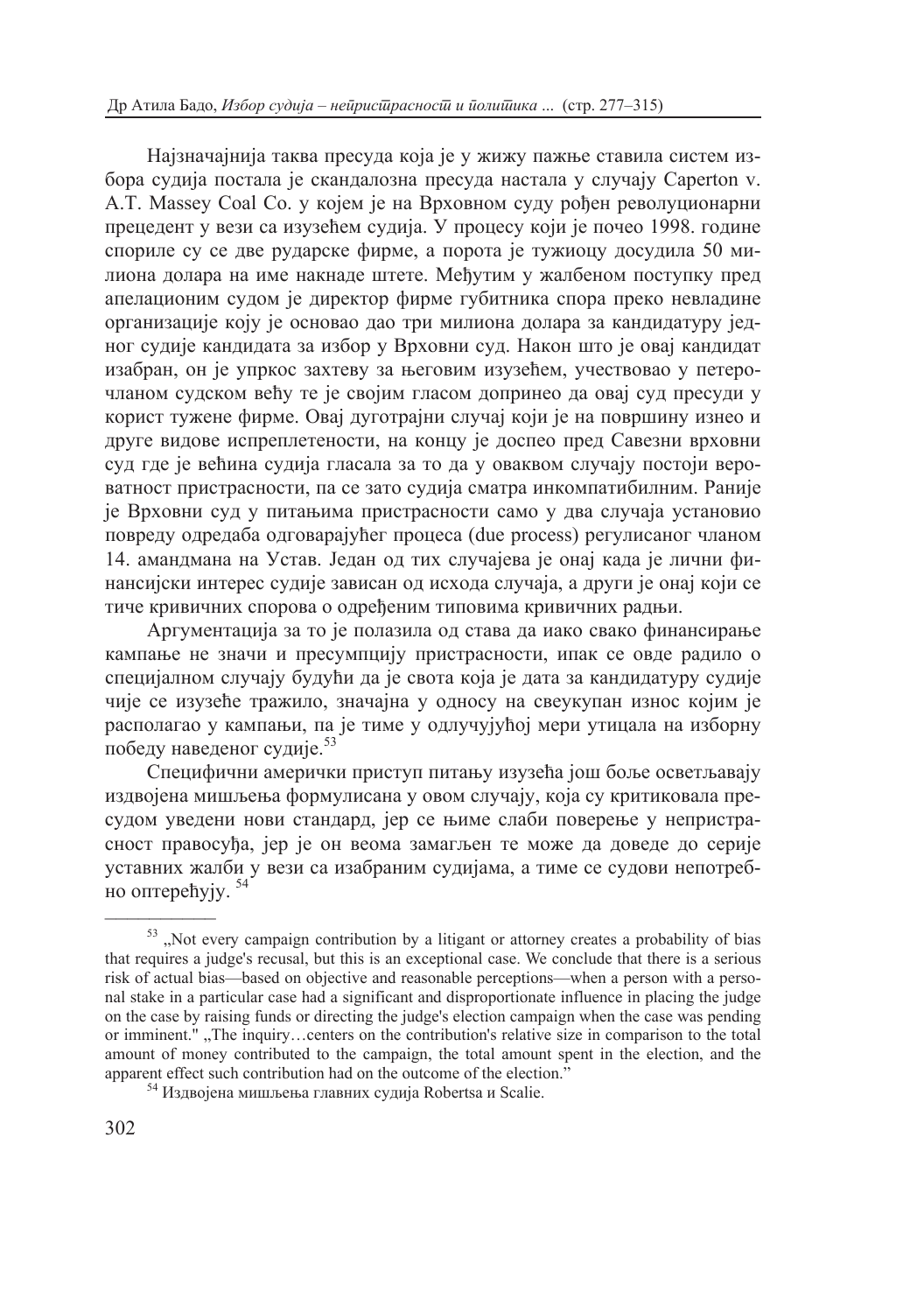Као што смо већ назначили, методолошки је веома тешко егзактно доказати да ли модел избора судије подршком политичке партије и других значајних друштвених интересних група, или пак систем именовања судија од стране извршне власти на основу њихове политичке припадности, односно модел одабира на основу заслуга у којему се минимализују политички аспекти резултују да функцију судије попуне непристрасни појединци те да правосуђе буде независно и непристрасно, иако можда на темељу здравог разума није тешко заузети став о овом проблему.

Упркос томе помоћ у проналажењу одговора на ово питање могу да понуде бројне студије у којима су с тог аспекта истраживали судску праксу, те су покушали приказати у коликој су мери донели различите пресуде судије који су на функцију доспели на основу различитих начина избора односно именовања.

Истраживање Michaela S. Kanga и Joanne M. Shepherd даје веома интересантне и поучне закључке. Њих двоје је у светлу чињенице да стално расту износи уложени у финансирање кампање, међу осталим покушало одговорити на питање какве се разлике могу уочити у пресудама судија који су изабрани у партијском, односно не-партијском систему.<sup>55</sup> По њиховом закључку је сигнификантно, а и резултат њиховог истраживања потврђује недостатак емпиријског основа судске праксе формулисан у горе наведеном случају (Caperton v. Massay). Разматрали су праксу 50 савезних држава у којима су током четири године (1995.-1998.) анализирали 28000 пресуда донешених од стране 470 професионалних судија са циљем да утврде како су у конкретним случајевима гласали судије који су изабрани према различитим моделима. Истраживање које се темељило на неуобичаіено велику базу података оспорава резултате ранијих истраживања према којима је у не-партијским изборним кампањама приказано веће улагање финансијских средстава. Наиме, партије много више интересују оне изборне кампање где су приликом кандидовања судија и оне саме изложене провери популарности, па зато и приликом избора кандидата, као и при обезбеђивању средстава односно убеђивању пословних групација улажу већу енергију радо остваривања свога циља. Тврде да ће степен активности партије уложен током кампање у већој мери утицати на касније судијине пресуде које погодују овим пословним групацијама чак и од величине новчаног износа уложеног у кампању. Установили су и да ће неки судија који се такмичио у изборима према партијском моделу, касније са 12-одстнотном већом вероватношћу пресудити у корист интереса пословних група него

<sup>55</sup> Michael S. Kang –Joanna M. Shepherd: *The Partisan Price of Justice: An Empirical Analysis of Campaign Contributions and Judicial Decisions.*. New York University Law Review, 2011. str. 70-130.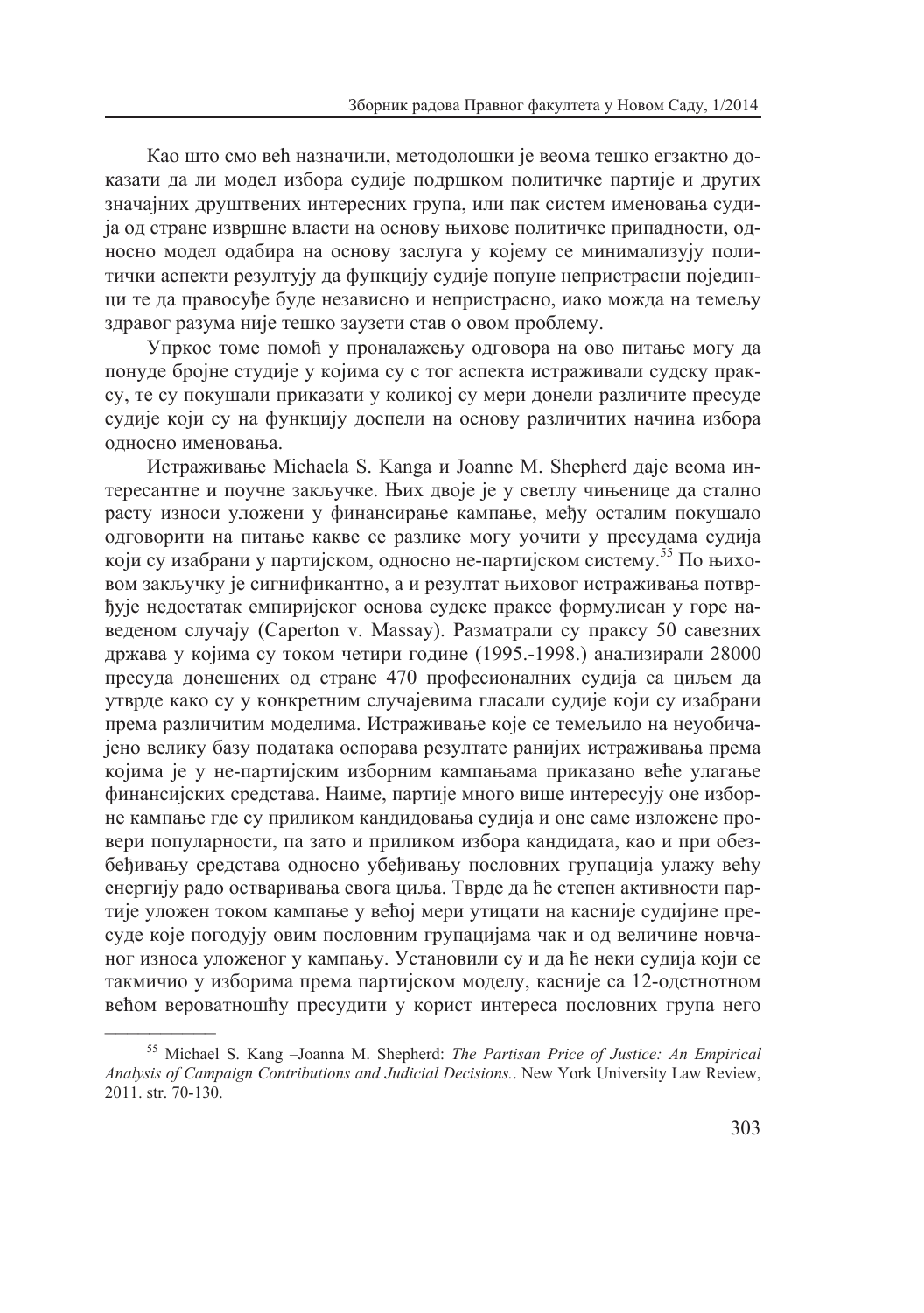ли неки његов колега који је изабран према било којем другом моделу. Аутори су истраживали и то да ли могућност реизбора судија утиче на пресуде које доносе. Анализа података показала је да се судије које више нису изложене реизбору у мањој мери обазиру на интересе пословних група.

#### Гласање о потврђивању избора

"Умеренија" верзија избора судија је тзв. гласање о потврђивању избора (retention election), када грађани-бирачи одлучују о неком судији тако да он нема противкандидата.<sup>56</sup> Овај је метод уведен у Калифорнији 1934. године, а данас се примењује ради потврђивања легитимитета судија превасходно у оним савезним државама у којима судије мандат добијају на основу именовања од стране гувернера. У једној од савезних држава се примењује и да би се потврдио и продужио мандат судије изабраног на традиционални начин. Будући да данас највећем броју именовања судија од стране гувернера заснованог на принципу "заслуге" претходи селекција од стране стручног гремија, па стога може да се каже да је гласање о потврђивању у суштини нека врста народног пристанка и прихватања гувернерове одлуке засноване на стручној селекцији.

Гласање о потврђивању би у пракси најбоље могло показати у коликој се мери обраћа јавна пажња на пресуде судија, јер наиме, грађани не бирају ко им је симпатичнији између два или више кандидата, него испољавају мишљење о једном лицу које је већ у мандату и то одлучивањем за или против. Код овог облика избора се најбоље могу потврдити они страхови који се тичу пада нивоа суђења због притиска друштва на судије.<sup>57</sup> Међутим, чини се да се у великој већини случајева гласање о потврђивању судије не досеже до прага стрпљивости грађана, те се ипак упркос тенденцији повећања, овакав избор у суштини говорећи релативно ретко претвара у медијативан догађај који покреће друштвене групе.

При опозиву судија типично коришћени аргумент је тај да својим слабим пресудама помажу криминалитет што ох чини неспособнима за обављање функције судије. У Калифорнији су бирачи 1986. године тројицу судија уз политичку подршку "казнили" због тога што су у више случајева гласали против примене смртне казне.

Исто тако је дошло до успешног "рушења судија" поткрај 2000-их година у савезној држави Iowi у којој су тројица судија Врховног суда изгу-

<sup>56</sup> Alaska, Arizona, California, Colorado, Florida, Idaho, Illinois, Indiana, Iowa, Kansas, Maryland, Missouri, Nebraska, New Mexico, Oklahoma, Pennsylvania, South Dakota, Tennessee, Utah, Wyoming.

<sup>57</sup> Larry T. Aspin – William K. Hall: *Retention Elections and Judicial Behavior*. Judicature, 1994. str. 306-312.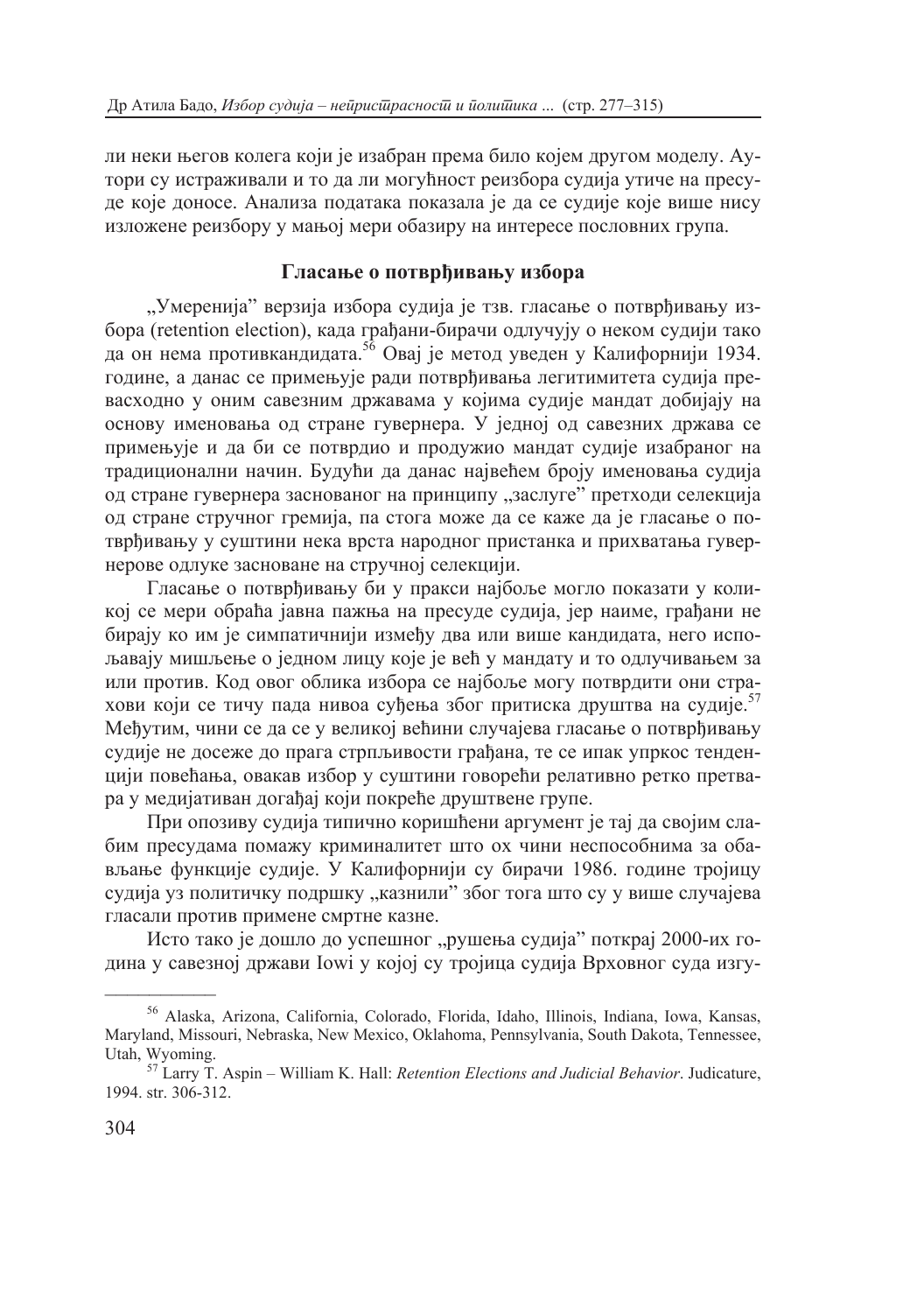били мандат на гласању о потврђивању будући да су својим тумачењем устава допринели легитимизацији истополних бракова. За њихово рушење је, дакако требала и веома снажна кампања Републиканске партије.

Понекад се на видљив начин очитује разлика у процени судија од стране струке у односу на ону коју дају грађани. Judy Draper, судија из St. Louisa добила је 2006. године прилично поразно стручно мишљење од својих колега правника, јер ју је само њих 27,5 посто сматрало способном за судијску функцију. Међутим, на потврдном је гласању од грађана добила потребну већину гласова.

Гласање о потврђивању многи сматрају сврховитим те га држе одговарајућом алтернативом у односу на партијске или не-партијске изборе, будући да селекцију судија ослобађа од њеног снажног политичког карактера и негативне кампање која се готово неизбежно јавља кол лруга лва модела, јер се при одлучивању о једном кандидату она ретко јавља. Исто тако се помиње да лабављење партијскополитичких аспеката прати стављање стручних аспеката у први план, које може довести до настанка стручнијег збора судија.<sup>58</sup>

| Савезна<br>држава | Начин избора                                                              | Почетни рок<br>именовања (година)        | Трајање функције<br>(године) након потвр-<br>hивања (retention) |
|-------------------|---------------------------------------------------------------------------|------------------------------------------|-----------------------------------------------------------------|
| Alabama           | Партијски избори                                                          | Врховни суд: 6<br>Апелациони судови: 6   | Врховни суд: 6<br>Апелациони судови: 6                          |
| Arkansas          | Не-партијски избори                                                       | Врховни суд: 8<br>Апелациони судови: 8   | Врховни суд: 8<br>Апелациони судови: 8                          |
| Florida           | Именовање на осно-<br>ву заслуга уз помоћ<br>комисије за канди-<br>довање | Врховни суд: 1<br>Апелациони судови: 1   | Врховни суд: 6<br>Апелациони судови: 6                          |
| Georgia           | Не-партијски избори                                                       | Врховни суд: 6<br>Апелациони судови: 6   | Врховни суд: 6<br>Апелациони судови: 6                          |
| Kentucky          | Не-партијски избори                                                       | Врховни суд: 8<br>Апелациони судови: 8   | Врховни суд: 8<br>Апелациони судови: 8                          |
| Lousiana          | Партијски избори                                                          | Врховни суд: 10<br>Апелациони судови: 10 | Врховни суд: 10<br>Апелациони судови: 10                        |

На следећој табели дајемо приказ изборне праксе у јужним савезним државама.<sup>59</sup>

<sup>&</sup>lt;sup>58</sup> Види нпр. American Judicature Society, Merit selection: The Best Way to Choose the Best Judges. www.ajs.org/js/ms\_descrip.pdf. Види надаље: Aman McLeod: *If at First You Don't Succeed: A Critical Evaluation of Judicial Selection Reform Efforts*. 107 W. VA. L. REV., 2005. str. 499.

<sup>59</sup> Todd Edwards: *Judicial Election in Southern States*. In: Regional Resource, The Council of State Governments. Atlanta, 2004. str. 4.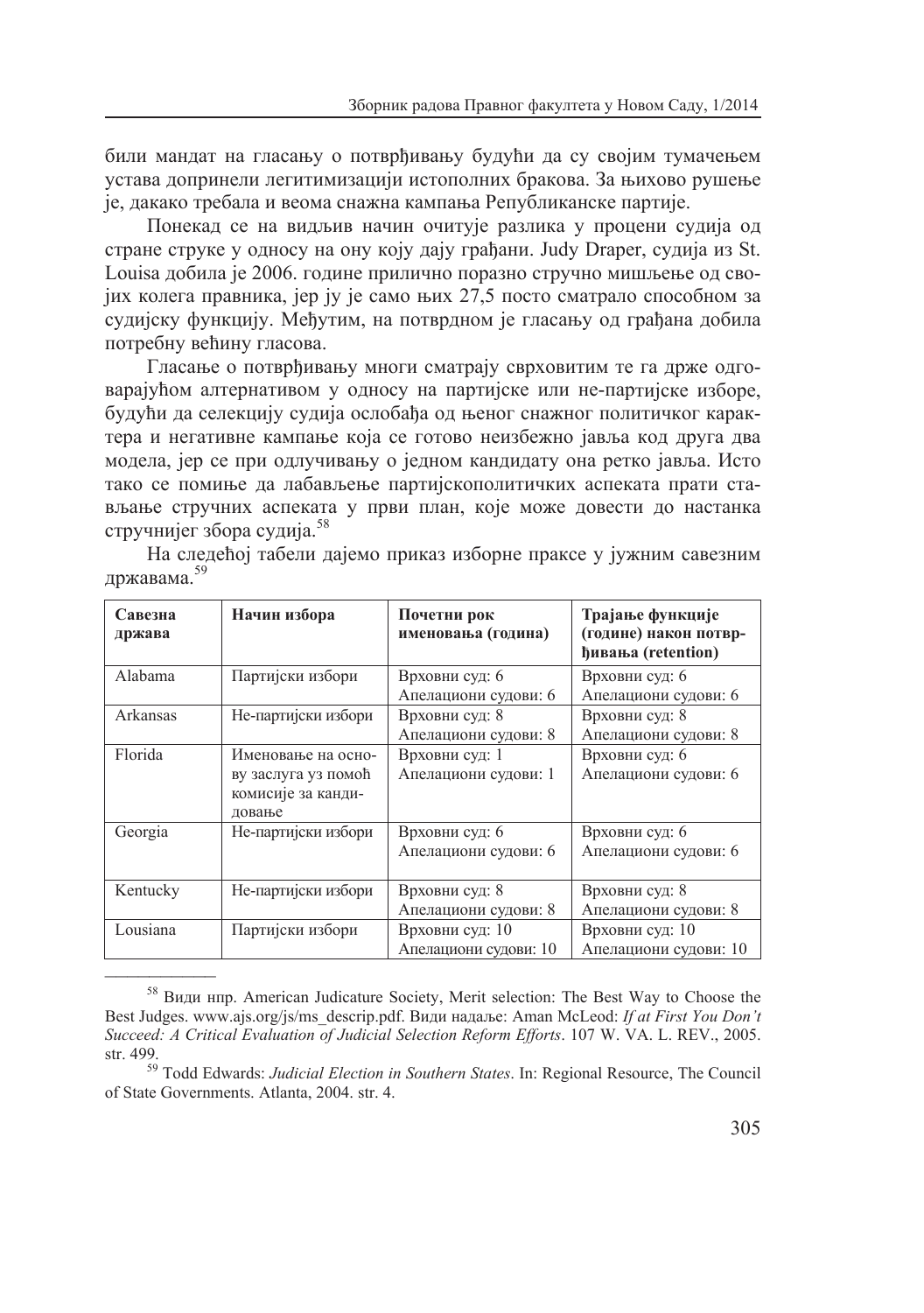| Савезна<br>држава                   | Начин избора                                                                                | Почетни рок<br>именовања (година)                                                                                  | Трајање функције<br>(године) након потвр-<br>ђивања (retention) |
|-------------------------------------|---------------------------------------------------------------------------------------------|--------------------------------------------------------------------------------------------------------------------|-----------------------------------------------------------------|
| Maryland                            | Именовање на осно-<br>ву заслуга уз помоћ<br>комисије за канди-<br>довање                   | Апелациони судови:<br>Годину дана након<br>именовања до првих<br>општих избора                                     | Врховни суд: 10<br>Апелациони судови: 10                        |
| Mississippi                         | Не-партијски избори                                                                         | Врховни суд: 8<br>Апелациони судови: 8                                                                             | Врховни суд: 8<br>Апелациони судови: 8                          |
| Missouri                            | Именовање на осно-<br>ву заслуга уз помоћ<br>комисије за канди-<br>довање                   | Врховни суд: 1<br>Апелациони судови: 1                                                                             | Врховни суд: 12<br>Апелациони судови: 12                        |
| Северна<br>Каролина                 | Не-партијски избори                                                                         | Врховни суд: 8<br>Апелациони судови: 8                                                                             | Врховни суд: 8<br>Апелациони судови: 8                          |
| Oklahoma                            | Именовање на осно-<br>ву заслуга уз помоћ<br>комисије за канди-<br>довање                   | Врховни суд: 1<br>Апелациони судови: 1                                                                             | Врховни суд: 6<br>Апелациони судови: 6                          |
| Јужна<br>Каролина                   | Избори од стране<br>законодавног тела,<br>без учествовања ко-<br>мисије за кандидо-<br>вање | Врховни суд: 10<br>Апелациони судови: 6                                                                            | Врховни суд: 10<br>Апелациони судови: 6                         |
| Tenessee                            | Именовање на осно-<br>ву заслуга уз помоћ<br>комисије за канди-<br>довање                   | Врховни суд и апела-<br>циони судови: до нај-<br>ближих општих избо-<br>ра који се одржавају<br>сваке две године 6 | Врховни суд: 9<br>Апелациони судови: 9                          |
| Texas                               | Партијски избори                                                                            | Врховни суд: 6<br>Апелациони судови: 6                                                                             | Врховни суд: 6<br>Апелациони судови: 6                          |
| Virginia                            | Избори од стране<br>законодавног тела,<br>без учествовања ко-<br>мисије за кандидо-<br>вање | Врховни суд: 12<br>Апелациони судови: 8                                                                            | Врховни суд: 12<br>Апелациони судови: 8                         |
| Zapadna<br>Virdžinija<br>(Virginia) | Партијски избор                                                                             | Врховни суд: 12<br>Не постоји ниједан<br>други апелациони суд                                                      | Врховни суд: 12                                                 |

# 3.2.2. Сисшем одабира на основу заслуїа. "Missourski plan"

Ако истражимо историју избора судија у савезним државама видећемо да се јасно могу раздвојити три периода. Почетну праксу именовања од стране гувернера, у многим је савезним државама заменио систем непосредног избора судија будући да су са аспекта независности судија оценили проблематичним именовање од стране представника извршне власти.

306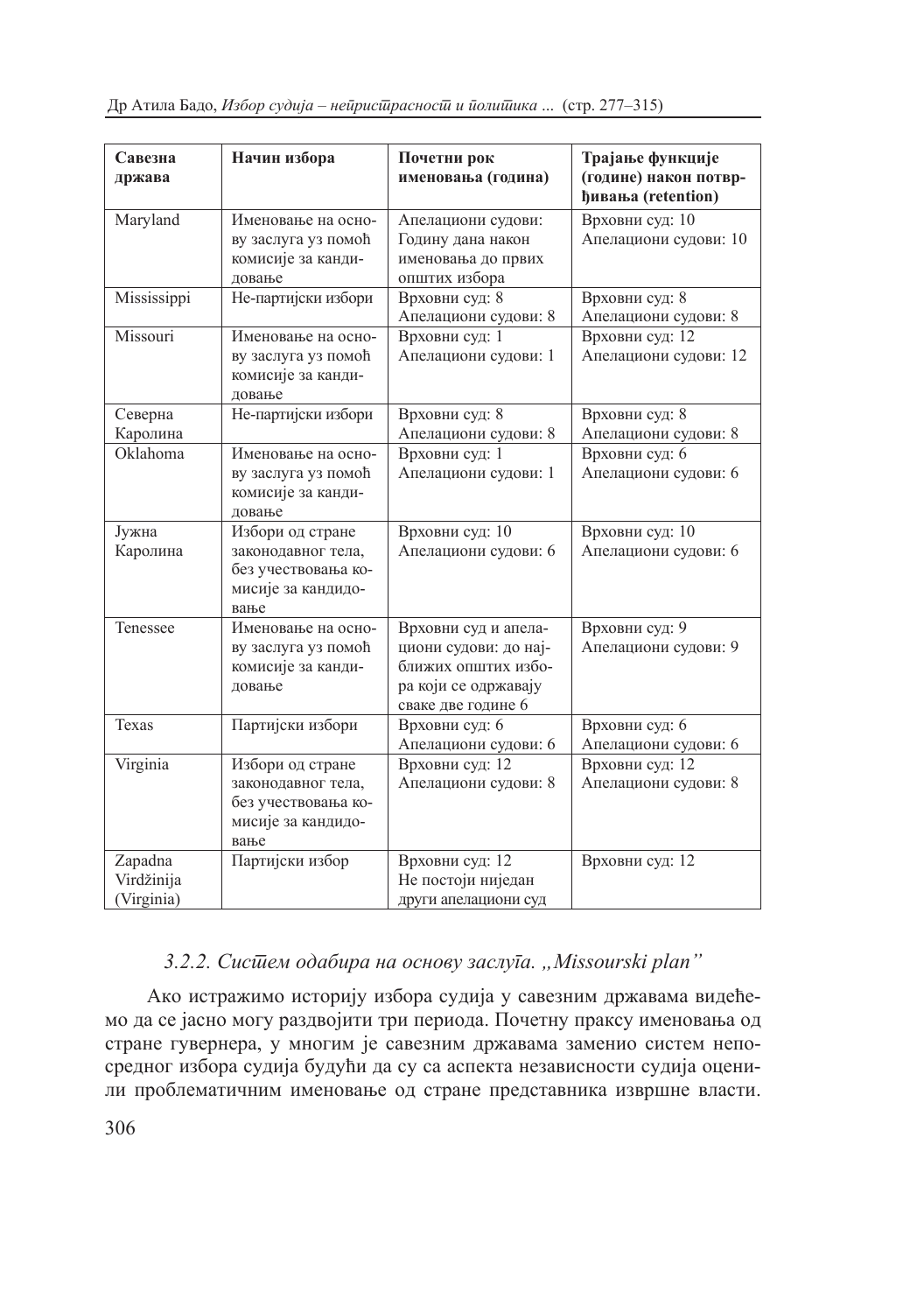Овај систем је такође имао веома озбиљан табор критичара, због тога што іє и он, већ по самој својој природи исполитизован (додуше на други начин) те захтева све већа финансијска улагања у кампању. Критичари су систему лиректног избора замерали потискивање стручних аспеката у лруги план те снижавање престижа збора судија. <sup>60</sup>

Roscoe Pound и Albert Kales су основали Америчко правосудно друштво које је припремање реформе правосућа истакнуло за свој изричити циљ. Albert Kales је редовно критиковао систем избора судија зато што се на изборима због учествовања политичких партија одлучује само о томе коју политичку формацију подржава бирач. Према његовом мишљењу систем не-партијских избора уопште не решава овај проблем, јер је и овде веома моћан утицај партијских руководилаца које он назива политократама, а са друге стране бирачи имају само ограничено сазнање о стручним способностима кандидата. Зато је предложио да један гремиј састављен од стручњака састави листу кандидата за функцију судије, а затим да председник Врховног суда савезне државе између кандидата са те листе изабере судију. Ову аргументацију је 1920. године прихватило Америчко правосудно друштво, а 1937. године га је усвојило и Америчко друштво правника.<sup>61</sup> На концу је 1940. године прво у савезној држави Missouri усвојен систем избора судија путем укључивања тела састављеног од лаика и правника, а који је за циљ истакао учвршћивање елемената одабира по заслугама. Суштина оригиналног Kalesovog предлога промењена је утолико што уместо председника Врховног суда коначну одлуку доноси гувернер.

Тешко је не приметити сличности између метода одабира судија на основу заслуга прихваћеног у појединим савезним државама и система избора судија од стране Правосудних већа који постоји у многим државама са континенталним правним системом. Оба ова тела настоје да одабир судија у што већој мери буде ослобођен од политичког утицаја у циљу раздвајања грана власти и обезбеђивања да збор судија што мање буде завистан од партија, чак и по цену да ојачају корпоративни елементи.<sup>62</sup> Овај

 $^{60}$  Можемо поменути чувену изреку Роско Паунда: "... putting courts into politics…almost destroyed the traditional respect for the bench" (укључивање судова у политику... готово је сасвим срушило традиционални респект према збору судија). Roscoe Pound: The *Causes of Popular Dissatisfaction with the Administration of Justice*. Journal of American Judicial Studies, 1937. str. 178-186.

<sup>&</sup>lt;sup>61</sup> American Bar Association.

<sup>&</sup>lt;sup>62</sup> Види нпр.: Brian Fitzpatrick: *On the Merits of Merit Selection*. The advocate, Texas, Winter, 2010.

Rachel Paine Caufield: *What Makes Merit Selection Different?* Roger Williams U.L. Rev., Fall, 2010. str. 765.

Steven Zeidman: *To Elect or Not to Elect: Case Study of Judicial Selection in New York City 1977-2002*. Michigan Journal of Law, 2004. str. 791-810.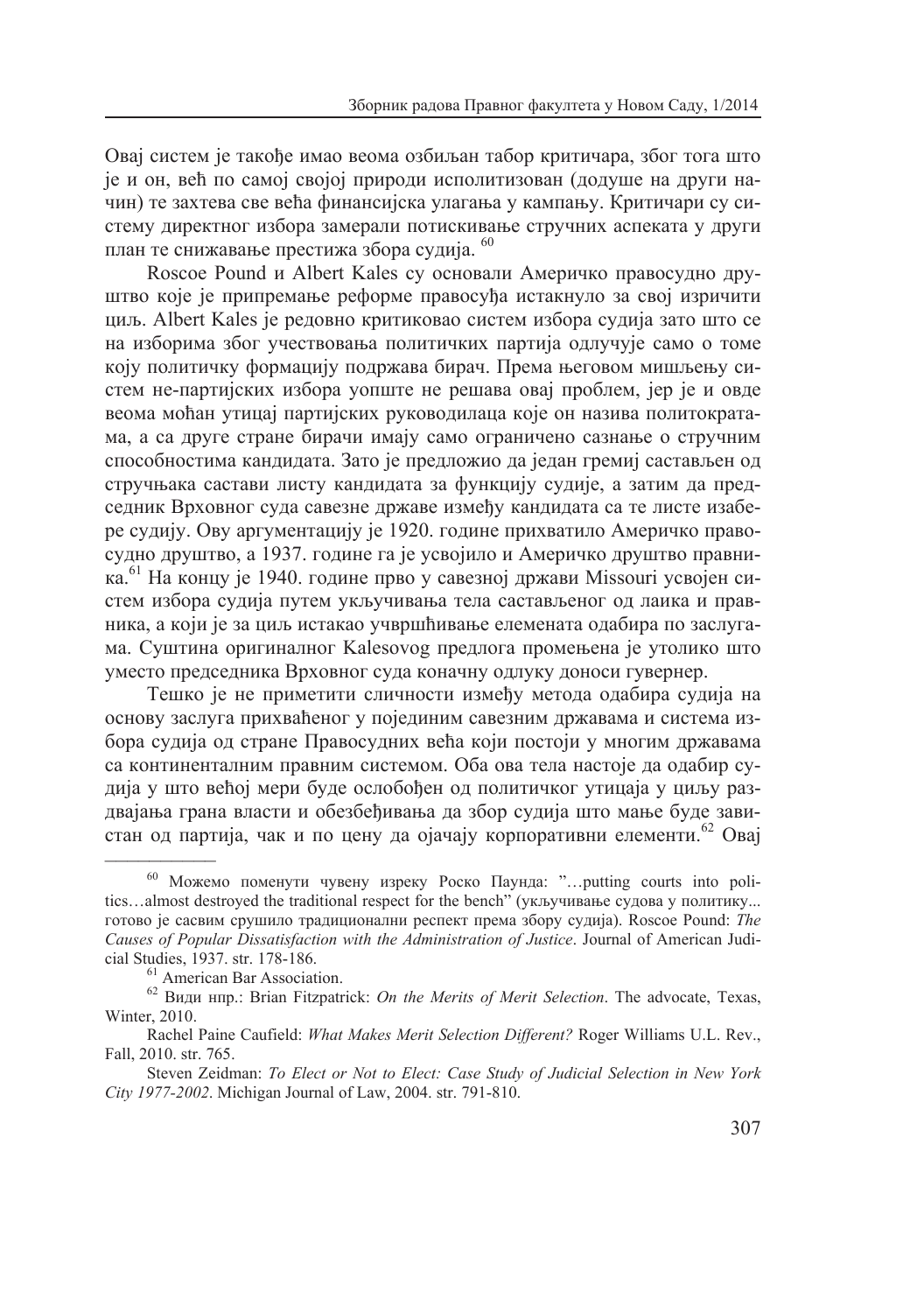аспект је често присутан и данас када се напада одабир на основу заслуга. Типични противаргумент да се одлуке о одабиру кандидата доносе у затвореним собама тешко могу да сметну с ума чињеницу да ниједан од горе наведених поступака одабира у Сједињеним Америчким Државама није ослобођен од одлучивања у затвореним собама и то од стране неколико лица, а те одлуке умногоме утичу на коначни исход целог поступка.<sup>63</sup>

Питање је може ли се створити решење које је у стању да на минимум сведе утицај политичких елемената односно опасности од корпоративних карактеристика?

### 4. Покушај стварања објективног система заснованог на заслугама.  $\Phi$ ранцуски пример

Европски континентални правни системи су у погледу правосуђа у протеклом веку били међу осталим заокупљени и тиме да постепено ослабе везе између законодавне, извршне и судске власти, са циљем да се створи независно и непристрано правосуђе. Најважнијом институционалном гаранцијом овог настојања постала су правосудна већа са већином судија у свом саставу, која данас постоје у највећем броју држава. Та већа су или делом или у целости на себе преузела задатке управљања правосуђем. Међу тим задацима у вези наше теме посебно значење има начин избора судија, које је суштинско питање и у континенталним правним системима који у већини имају судске системе засноване на каријерним судијама. Није наиме свеједно према којим се параметрима одвија регрутација судија (или у француском случају магистрата у којему се налазе и судије и тужиоци). Такође, није неважно ни то колику власт имају судска већа у различитим државама континенталног правног система.

У том погледу је ваљда најдаље отишла Шпанија у којој је све одлуке почев од именовања судија па све до позивања на дисциплинску одговорност доносило Правосудно веће састављено искључиво од судија које из својих редова бирају судије, а у чије функционисање друга грана власти није имала никаквог утицаја. До корекције овог система који у себи крије опасност од корпоративизма дошло је 1985. године када је право избора чланова Већа одузето из руку збора судија. Од тада Представнички дом кандидује будуће судије тропетинском већином гласова, а именовање судија је краљево овлашћење.<sup>64</sup> То је обновило везе између Већа и парламента, али на тај начин да је прописивањем потребне квалификоване већине гласова на нај-

<sup>63</sup> Laura Denvir Stith – Jeremy Root: *The Missouri Nonpartisan Court Plan: The Least Political Method of Selecting High Quality Judges*. Montana Law Review, 2009. str. 711.

<sup>64</sup> V. Moreno-Catena – J. Pintos-Ager – H. Soleto-Munoz: *Espagne/Spain* In: Fabri et al. (ured.), str. 207.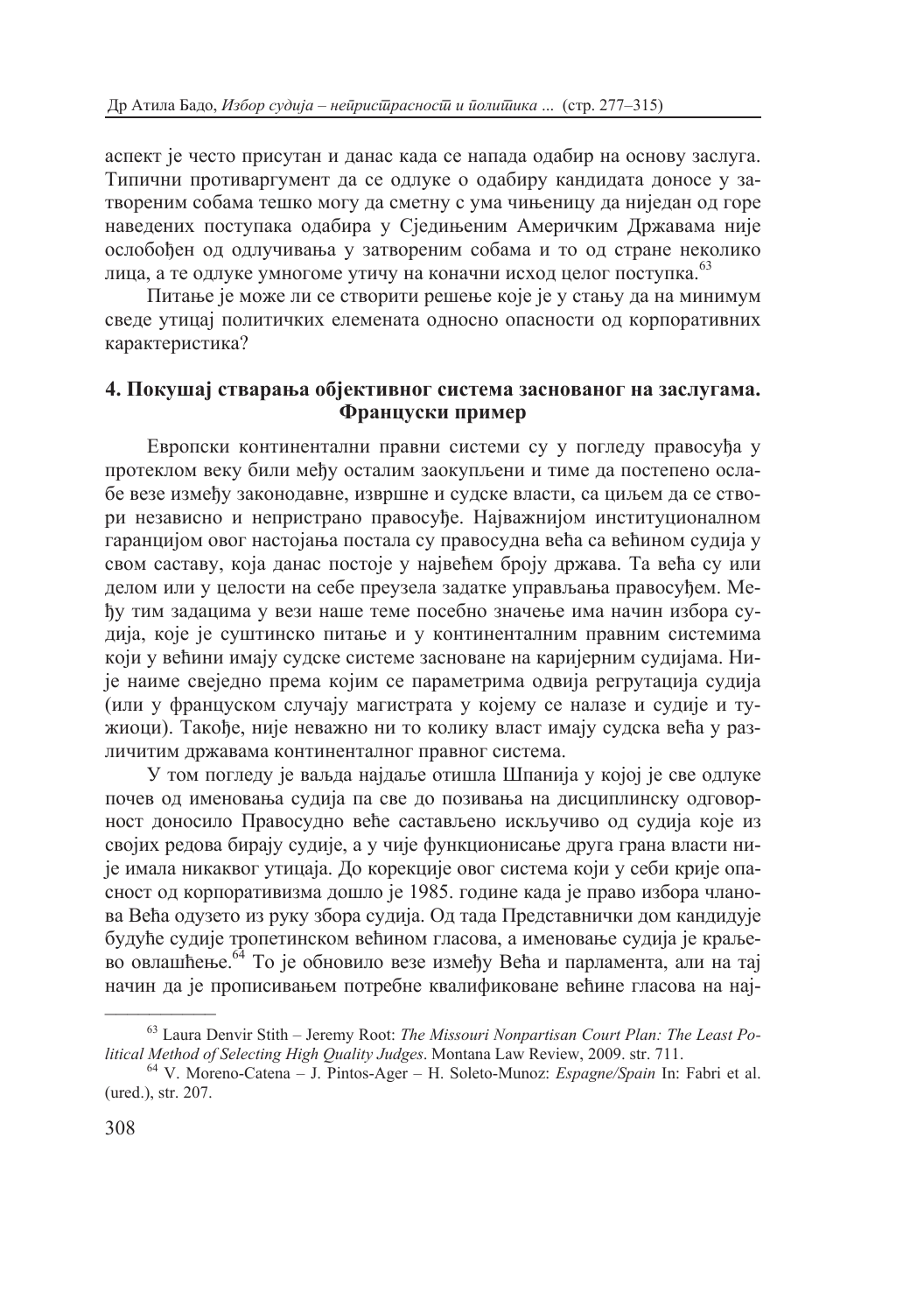мању меру сведена могућност да законодавно тело политички утиче на судство. Сем тога је 2001. године у оквиру тзв. Правосудног пакта (Pacto de la Justicia) измењен начин кандидовања судија тако да је појачана улога стручних организација судија у састављању листе кандидата.<sup>65</sup>

И Француска је веома рано донела своје Правосудно веће које је сада већ централна институција једног у многим сегментима специфичног правосудног система, иако је извршна власт још увек сачувала одређена овлашћења на пољу управљања судовима. <sup>66</sup>

Незадовољство судовима испољено последњих година довело је до промена и у француском систему правосуђа. Као што је реформу белгијског судства изазвао скандал у вези са једним конкретним кривичним предметом (случај Dutroux ügy),<sup>67</sup> тако је и француску реформу покренуо скоро идентичан и белгијском случају чак и по имену сличан кривични поступак, само што је овај имао другачији исход што је навело политичаре да дирну у постојећи систем. У белгијском примеру је због грешке правосуђа један убица педофил могао дуго времена да дејствује, док је у случају Outreau почетком 21. века француско правосуђе осудило више невиних лица због педофилије, од којих је једно починило самоубиство у затвору што је нарушило углед судства.

Последица тога била је реформа која је почела 2005. године и трајала іе до конца деценије. Она је донела више промена, међу којима је једна од најзначајнијих била она која се односила на Врховно правосудно веће код којег је евидентно да се настојала створити равнотежа између жеље за обезбеђивањем независности и страха од корпоративизма. Већ и ранији случајеви корупције међу судијама су упозоравали на правосудне дефекте који су према критичарима делом последице судијског самоуправљања који је као систем заказао.<sup>68</sup>

После реформе је престала до тада постојећа и много критикована ситуација да је председник Републике као шеф извршне власти управљао Већем, а који сем тога према уставу гарантује и штити судску власт (у вези са тиме постала је чувена изрека професора Carcassonnea да је то исто као да се декларише да вук гарантује безбедност овцама). Ни министар правде

<sup>65</sup> Attila Badó: *Az igazságszolgáltató hatalom alkotmányos helyzetének és egyes alapelveinek összehasonlító vizsgálata.* In: Tóth Judit – Legény Krisztián. (szerk.) Összehasonlító alkotmányjog, Complex, Budapest, 2006. str. 163-210.

<sup>66</sup> Doris Marie Provine: *Courts in the Political Process in France*. In: Herbert Jacob – Erhard Blankenburg – Herbert M. Kritzer –Doris Marie Provine – Joseph Sanders op. cit. str. 177-249.

<sup>67</sup> R. Depré – J. Plessers: *Belgique* In: Fabri et al (ured.), str. 135-159.

<sup>&</sup>lt;sup>68</sup> На подстицај великог скандала у вези са судијама Alègreom и Voirainom је већ раније уведен строжи етички кодекс у погледу судија грађанског одсека, а поред тога су у образовању судија етичка питања добила наглашенију уогу.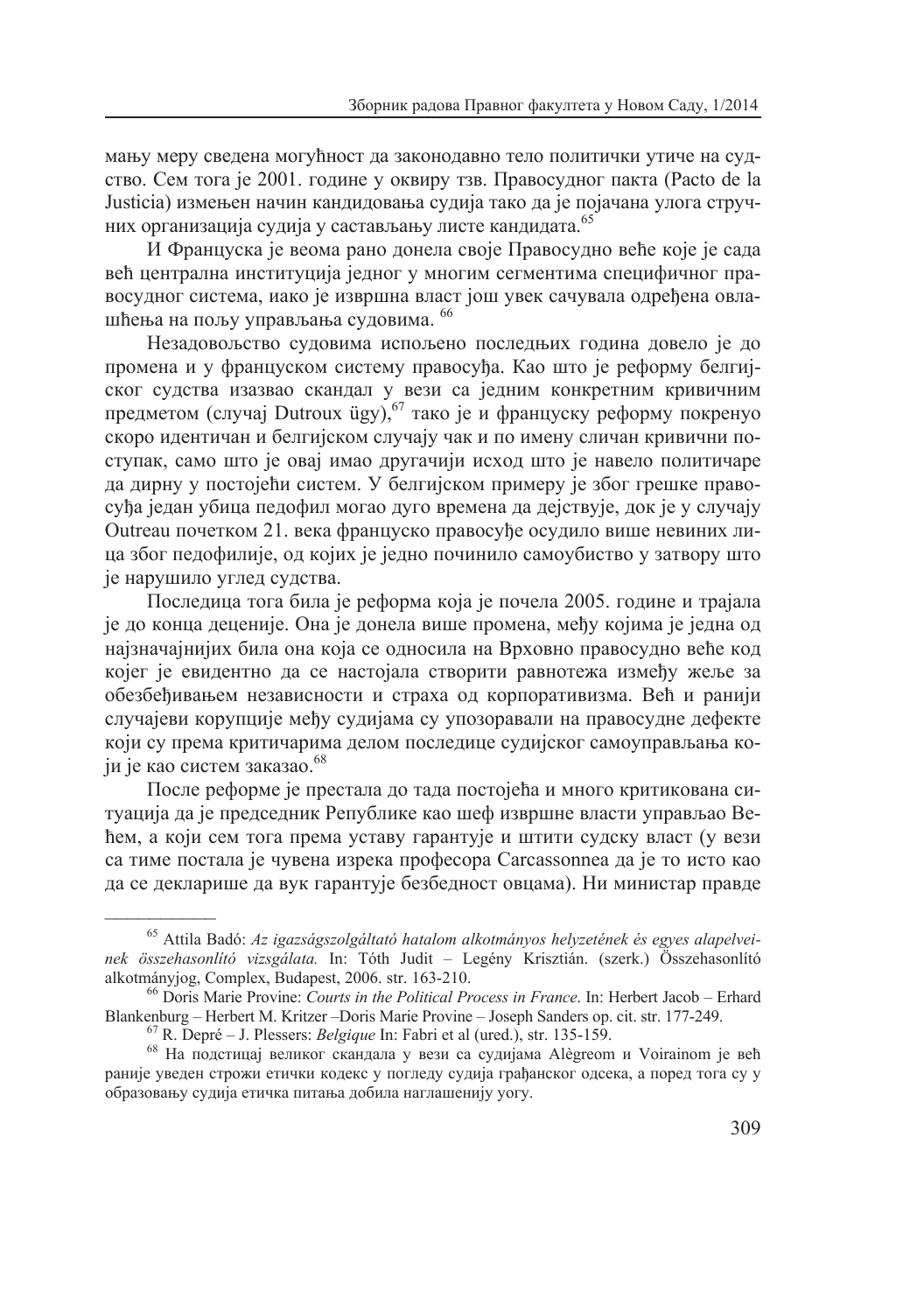није више члан Већа, али сем дисциплинских поступака, у свим другим расправама може да буде присутан. Али је поред ових промена којима је оснажена независност<sup>69</sup> промена структуре Већа довела до укидања судске већине упркос томе што је према оригиналном предлогу комисије која је испитивала случај Outreau у Већу требао бити заступљен једнак број судија и спољних чланова. Реформом је Веће ојачано повећањем броја спољних чланова који не припадају ни законодавној, ни извршној, ни судској власти (нпр. професора права), али које кандидују важни политички фактори (председник Републике, председник Сената, председник Скупштине). Овај процес који се углавном везује уз име председника Саркозија очигледно се рефлектује на критику функционисања правосудних већа изнесену од стране стручњака у стручној литератури, а њиме се уз политичку апстиненцију жели осигурати јача контрола над судском влашћу.

Иако још није протекло довољно времена да би се могло формулисати аргументовано мишљење о учинцима промена, ипак се може казати да је на нивоу регулативе позитиван корак напред тај да је пронађено боље решење за обезбеђивање независности правосуђа и спољну контролу судске организације. Можемо то рећи упркос томе што је укидањем судске већине у Већу наизглед ослабљена организациона независност судова, а што је у извесном смислу противуречно препорукама у вези судија садржанима у Европској Карти. Међутим, мислимо да начин одабира спољних чланова Већа даје гаранцију за његов политички уравнотежени састав.

Уз то је и општи начин попуњавања збора судија и њиховог напредовања, дао у последњим деценијама огледан пример појединим европским државама. Стварна улога Већа је и даље првенствено ограничена на именовање судија који се налазе на врху судијске хијерархије. Вредно је поменути и да критике због штетне и судијску непристрасност кршеће праксе именовања, а понекад и утицаја на конкретне случајеве од стране извршне власти и пре реформе нису упућене на рачун судија који пресуђују (magistrat du siege).<sup>70</sup>  $\overline{II}$ ре свега су многи приговарали због неприхватљивог начина именовања тужилаца (magistrat du parquet), а међу њима нарочито оних на врху хијерархије, код којих мишљење Правосудног већа, за разлику од положаја судија, ни надаље не веже руке извршној власти, иако је реформом проширена улога Правосудног већа и у вези са попуњавањем функције тужиоца. (Слична критика може да се изнесе и на именовање управних судија који чине посебну категорију, јер у њиховом случају посебно Врховно правосудно веће има само саветодавну улогу).

<sup>69</sup> Од тада Већем руководи председник Касационог суда.

<sup>70</sup> A. Martin: *Le Conseil supérieur de la magistrature et l'indépendance des juges*. Revue du droit public, mai-juin, 1997, 3. str. 741-78.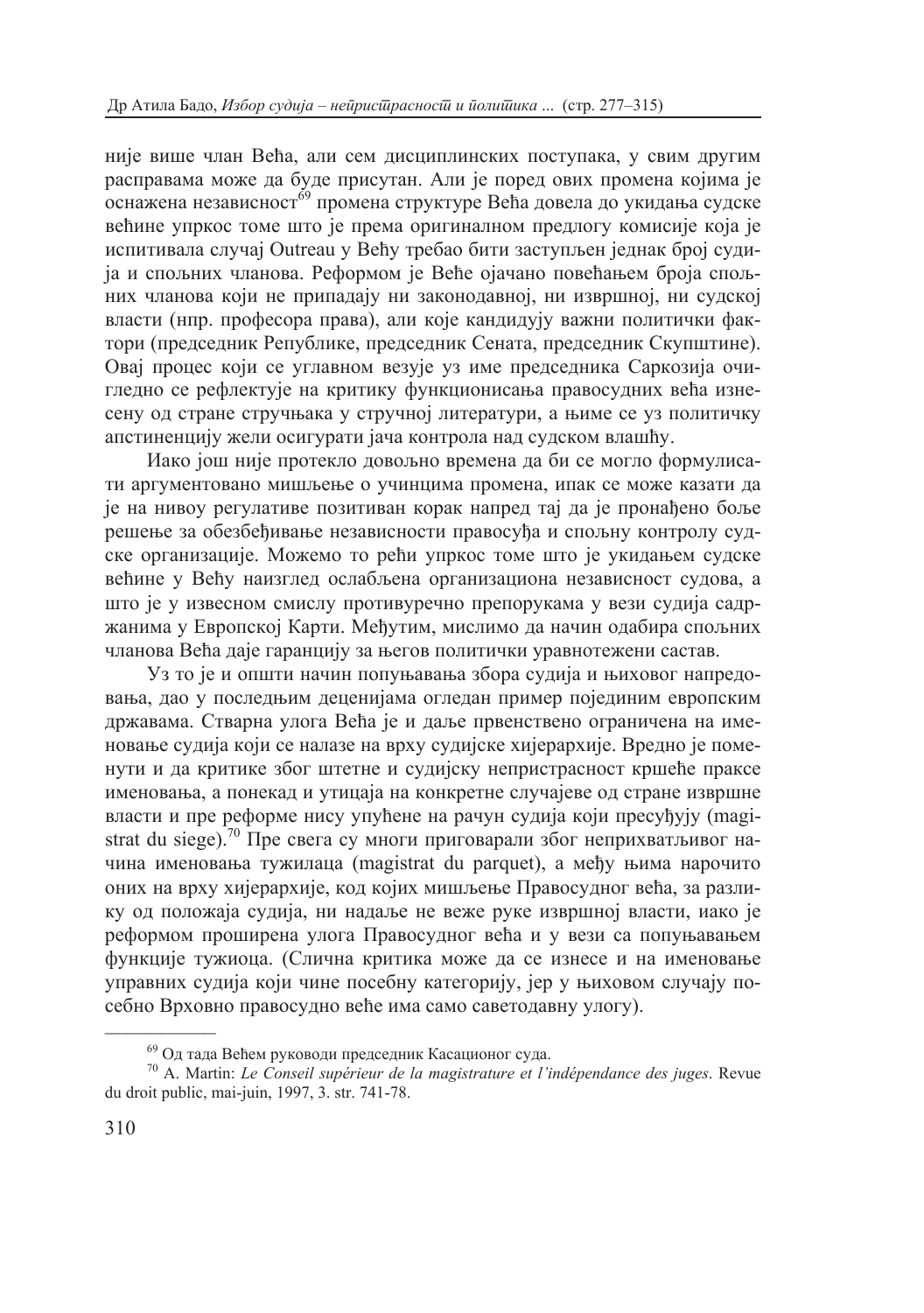Развојни процес горе наведеног Врховног правосудног већа пре свега смо приказали зато ла се вили како се и у континенталном правном систему заснованом на каријерним судијама готово континуирано дешавају покушаји корекције у управљању правосуђем понајвише у тешко ускладљивом обручу потребе за ефикасношћу, независношћу и друштвене контроле.<sup>71</sup> Природно је да ови покушаји корекције посредно или непосредно могу да утичу на праксу одабира судија.

Међутим, стање у Француској у погледу наше теме није интересантно само због реформи, него много више због једног наизглед техничког решења којег су у попуњавању збора судија почели примењивати много година уочи реформе, већ 1950-их година, а што изазива посебну пажњу у погледу повезаности функције судије и политике.

За француску државну управу и за готово сваку институцију која се финансира из државних средстава карактеристично је да се приликом запошљавања пријављени кандидати стављају пред испите способности уз уважавање принципа једнаких могућности. У много европских земаља би на пример било незамисливо да се један универзитетски наставник који има иза себе већ стручну каријеру мора да би добио место професора полагати писмене и усмене испите готово као почетник, те се при томе такмичи са другим кандидатима. Међутим, у Француској је толико развијен систем разних испита (*concours*), да би био прави изузетак када се за попуњавање неког места не би тражило спровођење ове процедуре.

Ови конкурсни испити су данас све распрострањенији унутар каријерног судског система. У Француској као зачетнику овог модела, већ од 1958. године делује академија за образовање судија-тужилаца магистрата, која путем конкурсних испита, уз помоћ система пријемних испита заснованог на заслугама, који се труди бити објективан, обезбеђује допуњавање значајног дела збора редовних судија.<sup>72</sup> Његова посебност је у томе да се суштински део селекције не дешава након стицања дипломе, него у јединој француској установи за школовање судија која делује у Бордоу (Bordeaux). Између кандидата, пријављених често преко прописаног лимита, се уз помоћ једног прецизно израђеног писменог и усменог испита састављеног од питања из опште културе и стручних правних задатака бирају они дипломирани правници за које се процени да су способни обављати посао у магистрату. Резултат постојеће праксе пријемних испита код којих се велик нагласак ставља на објективност, је тај да се овим обликом селекције

<sup>71</sup> J. Gicquel: J. *L'évolution du Conseil supérieur de la magistrature* In: Renoux T.S. (ured.), str. 201-208.

<sup>72</sup> D. M. Provine: *Courts in the political Process in France.* In: H. Jacob – E. Blankenburg – H. M. Kritzer (ured.): Courts, Law and Politics in Comparative Perspective, Yale University Press, 1996. str. 177-248.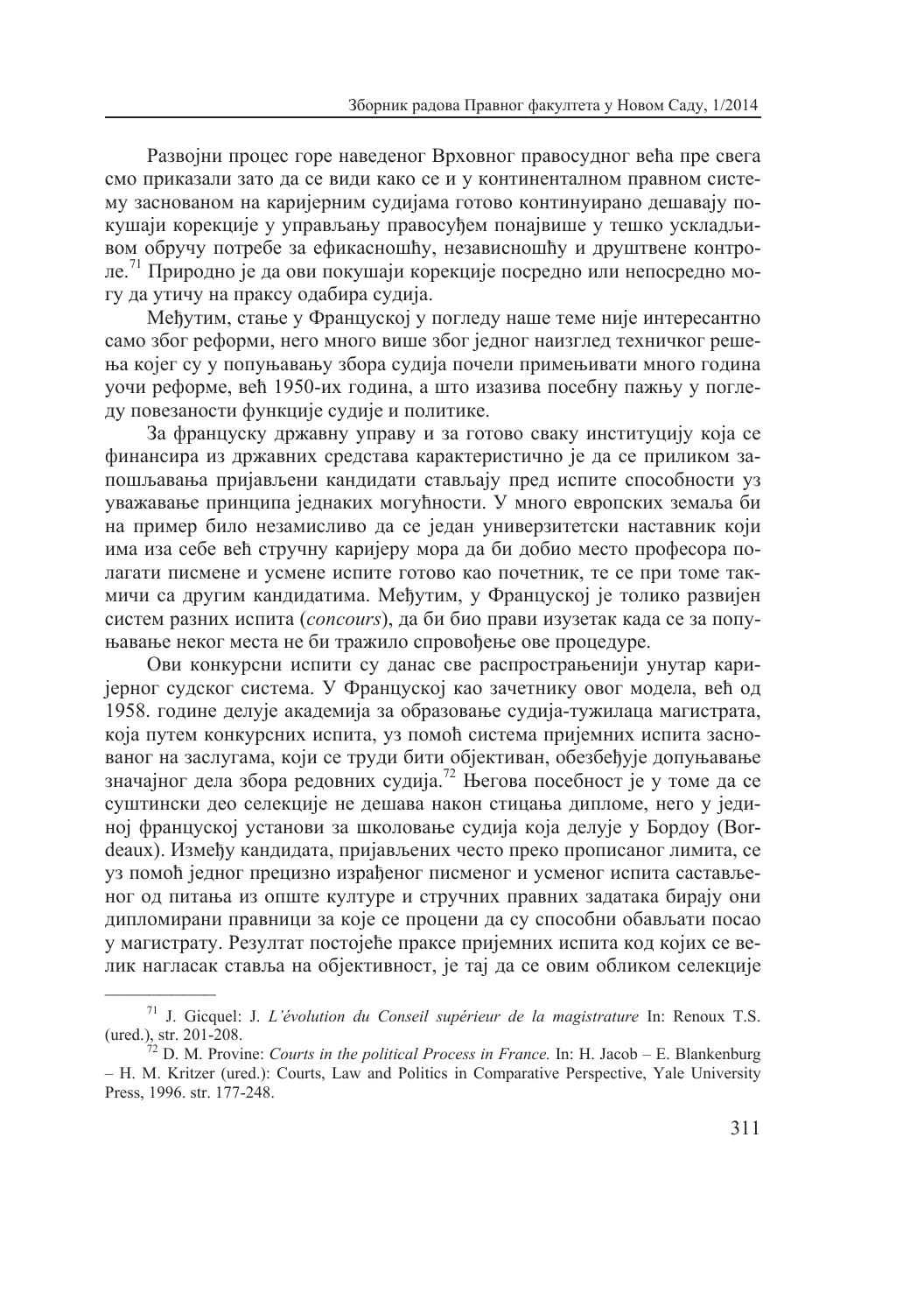може на минимум свести утицај капитала или политике, па се тако обезбећује добар увид у стручну оспособљеност и способности кандидата. (У пријемној комисији са промењивим саставом чланства место добија високо позиционирани судија Касационог суда, један члан Државног савета, један универзитетски професор права, четири магистрата, један адвокат, један психоло́г, један стручњак за регрутацију, те још један спољи члан, као и стручњак за предмет из којег се полаже испит). Путем тестова испитивања способности, решавања појелиних правних случајева, испитицања познавања струке или проверавањем познавања језика жели се међу испитаницима искључити оне који не располажу знањем и способностима потребнима за обављање функције судије или тужиоца. Наравно, учинак кандидата се не мери само код пријема у установу, него се на основу остварених резултата током обучавања објављује ранг-листа која одређује ко ће се где запослити према понуђеним радним местима.

У школу за образовање магистрата могу да се пријаве и други, а не само свеже дипломирана лица. У зависности од година живота и образовне структуре пријављених постоје три врсте пријемних испита,<sup>73</sup> а један мањи део из квоте кандидата који могу да се приме бива примљен и без полагања овог испита.<sup>74</sup> До овог последњег међутим, може да дође само онда ако кандидат располаже са одговарајућим стручним правничким резултатима.<sup>75</sup> О пријему одлучује "Комисија за напредовање" збора судија која решава о свим напредовањима судија и тужилаца са изузетком највиших судијских и тужилачких функција (што је овлашћење Врховног правосудног савета). Од 20 чланова овог тела Министарство правде даје само два представника (који су иначе, већ према своме положају и сами магистрати), а даљих 18 чланова представља различите нивое правосуђа на основу своје функције или исказаног им поверења од стране њихових колега магистрата на основу избора. Али искључивање политике из процеса регрутације не осигурава се само путем минималног министарског представништа. Међу изабраним члановима су у великом броју заступљени представници најважнијих интересних савеза судија (моментално 70 про-

 $^{73}$  Први тип испита може да се покуша до 31. године живота, а могућност полагања тога испита веже се уз прописане дипломе које се стичу након матурског испита. Други испит кандидати могу да полажу ако су барем четири године радили у јавној служби до навршене 48. године живота. Трећа врста испита може да се полаже до 40. године живота ако је кандидат најмање осам година обављао стручне послове у приватном сектору или је обављао неку локалну изборну функцију, био судија-лаик.

<sup>&</sup>lt;sup>74</sup> Члан 1.-18. Закона о организацији суда.

<sup>75</sup> У случају дипломираног правника старијег од 31 године који докаже да је четири године радио у струци, или има докторат права, односно има и неку другу диплому, или ако је након стицања звања дипломираног правника био барем три године запослен као наставник-истраживач.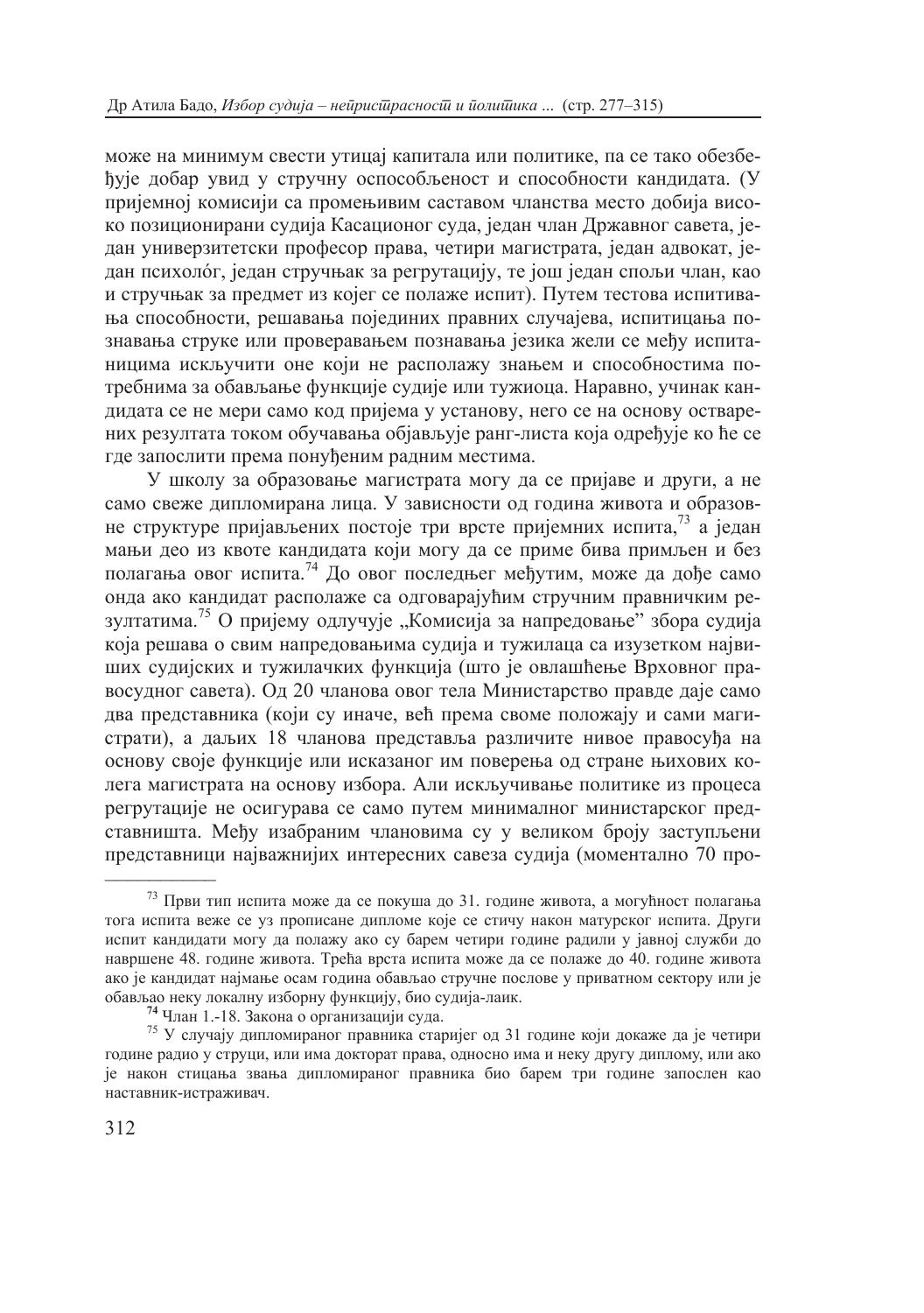цената), који доследно заговарају неполитичко деловање и свесно пазе на то да се код пријема кандидата вреднују искључиво стручни аспекти.

Ово значајно (иако у односу на Врховни правосудни савез много мање познато) тело сем пријема у школу магистрата може да одлучује и о непосредном пријему у ред магистрата. Ова могућност обезбеђују прелаз међу струкама, односно то да и старији, искуснији адвокати, правници запослени у јавној управи, односно професори права добију прилику да се такмиче за функцију судије или тужиоца. Исто тако је ово начин да се на ограничени период попуни поједино место судије лаика или положај магистрата.<sup>76</sup>

#### 5. Закључак

Roger Perrot у свом делу о систему правосуђа истиче да ако се велико значење придаје правној техници онда је сврховито да се избор судија обавља путем конкурсних испита. Уколико тражимо судије који располажу озбиљном стручном праксом у решавању правних проблема, онда требамо бирати између оних кандидата који имају правничко искуство и на неком другом подручју права. Ако пак мислимо да је важнија могућност позивања на одговорност, него стручно правничко знање, онда требамо обезбедити могућност да народ бира судије.<sup>77</sup> Питање је само од кога очекујемо решење, будући да о овоме супротна мишљења заступају правници практичари којих се ово питање непосредно тиче, односно партијских политичара заступљених у законодавном телу и извршној власти те стручњака аналитичара који без личног интереса формулишу свој став, који дакако није у свему истоветан.

Наизглед се у великим светским правним системима и даље тражи прави пут, те није смањен број замисли о избору судија, односно техничких решења у вези са конкретним одвијањем процеса одабира. Но, ипак, ако у дешавањима у протеклих пола столећа требамо тражити неке тенденције, онда можемо да изведемо прилично неоспорне закључке. Уочљиво је да се и у оквирима common law-а, као и римско-германске правне породице учвршћују елементи одабира према заслугама, те да су поједине државе желеле у овој или оној форми оснажити непристрасност у процени стручности, упућености и способности за обављање функције судије. Наравно, друштвено-политичко уређење одређеног друштва, његово поимање демократије, правна култура или култура утицаја капитала усмеравају и омеђују правац развоја, али као што смо видели из напред наведених примера извесна конвергенција може да се уочи на овоме подручју без обзира на различите правне породице.

 $^{76}$  Члан 22.-23. Закона о организацији суда.

<sup>77</sup> R. Perrot: *Institutions judiciaires*. Montchrestien, Domat Droit privé, 2008. str. 536.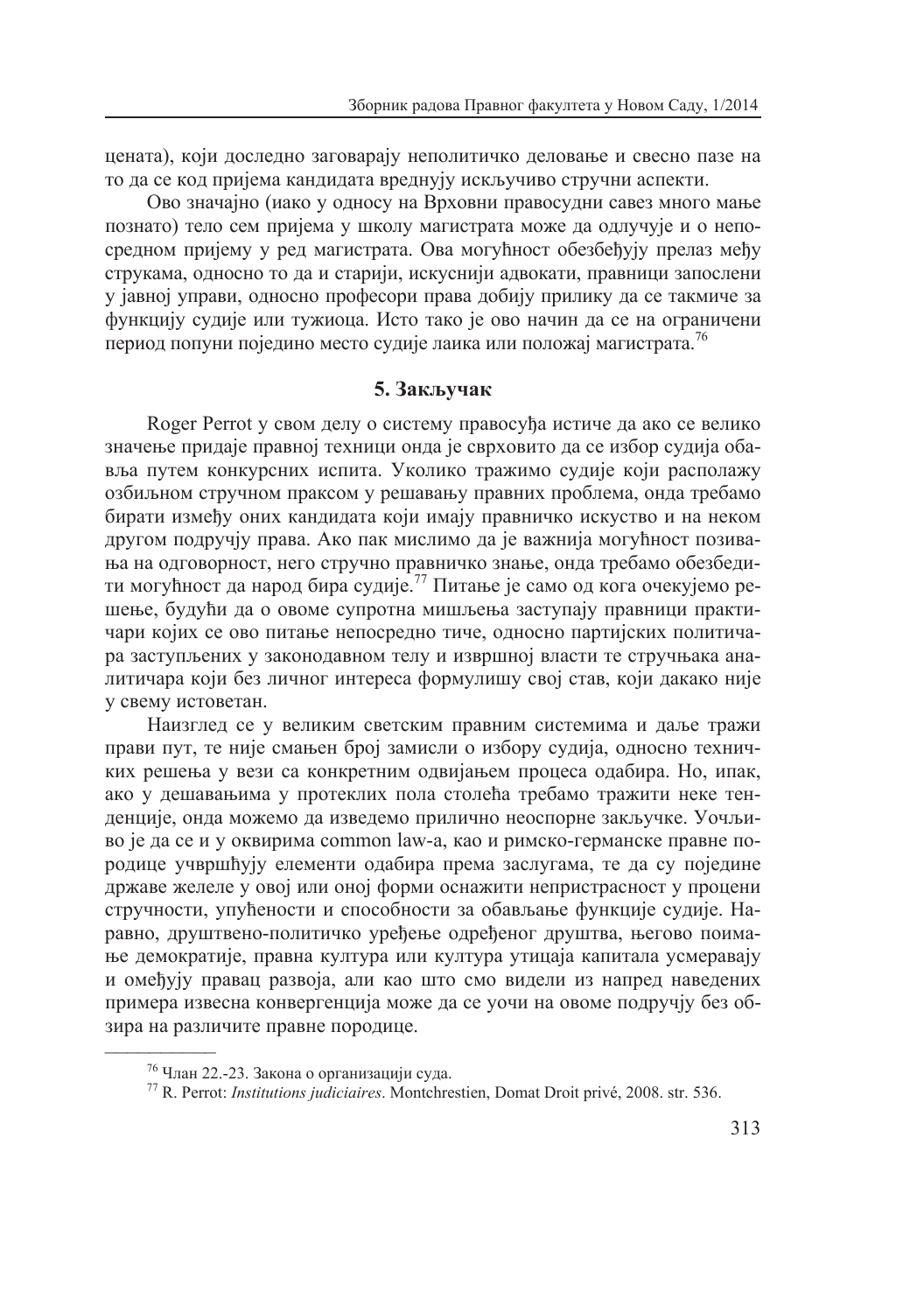Код разумевања покретача овог процеса – независно од карактеристика појединих правних система – не може да се сметне с ума ни ширење оног глобалног уставноправног схватања које од средине 20. века на све шири начин тумачи појам независности судија и права на поштено суђење.

Протекле деценије су нарочито у континенталним правним системима протекле у знаку стварања независно организованог судства, што је довело до тога да је управљање судовима у већој или мањој мери одузето из руке других грана власти те је судијама поверено међу осталима питање нових судијских кадрова, напредовање судија односно позивање судија на дисциплинску одговорност. То је, међутим, данас појачало критике због опасности од корпоративизма које упозоравају на дисфункцију једне самоконтролишуће организације која није подложна друштвеној контроли.<sup>78</sup> У последње време су на овај изазов Французи настојали пронаћи одговор одлучујући се за један умерени модел који поштује независност судске организације. Доказали су да не треба одбацити позитивна искуства протеклих деценија и развој који је допринео јачању независности судија, само зато што је ефикасност правосуђа и његова способност да проведе самоконтролу изложена или оправданој или популистичкој критици.

Од држава са правним системом common law-а је и Уједињено Краљевство закорачило на нови пут са циљем да избор судија буде ослобођен од евентуалног утицаја Владе или партијске политике. У њиховом случају промене нису изазване због напада против исполитизованог збора судија, него много више због одбране од могуће теоретске критике и прихватања европских стандарда.

Сведоци смо озбиљног покрета у Сједињеним Америчким Државама где је код селекције судија уочљиво порасла улога стручних аспеката. Међутим, правосуђе је и даље остало простор партијскополитичке борбе због праксе која је коренито различита од европске, те идеологије која не жели дати привид неутралности, односно теорије којом се жели легитимисати непосредни избор судија.

На крају наше анализе понављамо аргументацију да правосуђе 21. века пре свега легитимише то ако је друштво дубоко убеђено да на доношење одлука судова не утиче њихов однос према политичким партијама, Влади, лоббијима, руководиоцима судова и бирачима, него да одлучују искључиво према свом стручном правном знању и осећају за правду. До постизања овог циља моментално не води други пут него ли израда најобјективнијег могућег механизма селекције и регрутације судија на основу заслуга, који иако није савршен ипак успева да на минимум сведе негативне импулсе који долазе изван и унутар саме организације. Наравно, само онда, ако у овом правцу делуіу и друга средства којима се жели заштитити независност судија.

<sup>&</sup>lt;sup>78</sup> Види најпрегледнију књигу о овом питању: Canivet – Andenas– Fairgrieve, op. cit. str. 492.